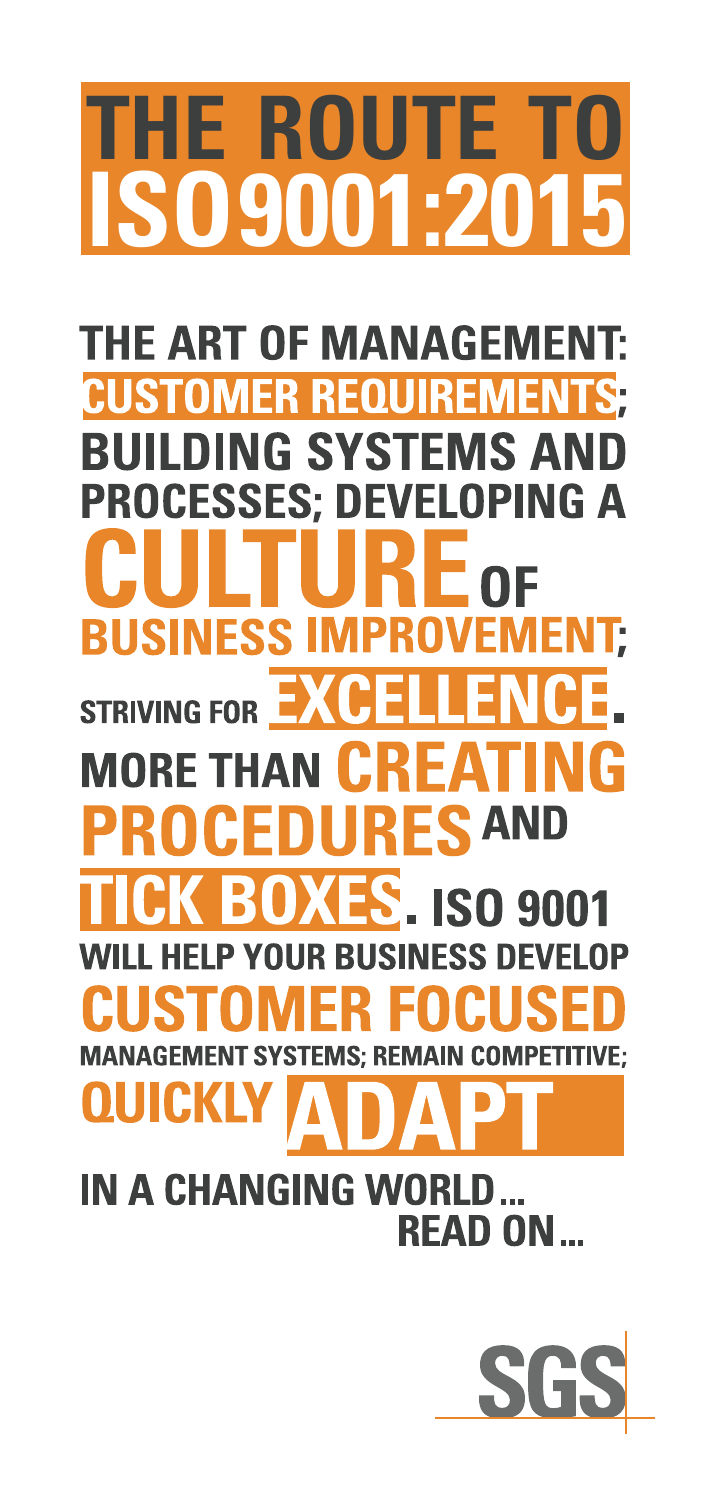## **FOREWORD**

The purpose of this booklet is to provide a simple introduction to ISO 9001 Quality Management Systems. It is not intended to be a full explanation of the standard nor of its implementation, rather, it aims to promote understanding and to help the reader profit from the experience of third-party auditors, and the problems encountered by others.

It is hoped that this simple approach will cut through some of the 'fog' and 'management speak' that so often overcomplicates something that should be reasonably straightforward.

It is not intended as a replacement for the standard, and the reader is strongly advised to purchase a copy of ISO 9001 if planning to implement an ISO 9001 quality management system. A copy of the standard may be purchased at www.iso.org and will also be available from the reader's National Standards publishing authority.

Some of the wording of this booklet is taken from ISO 9001 and SGS acknowledges the permission of the British Standards Institute for use of those extracts.

© Copyright SGS United Kingdom Ltd 2016

All rights reserved. No part of this publication may be copied, reproduced or transmitted in any form by any means without the written permission of SGS United Kingdom Ltd.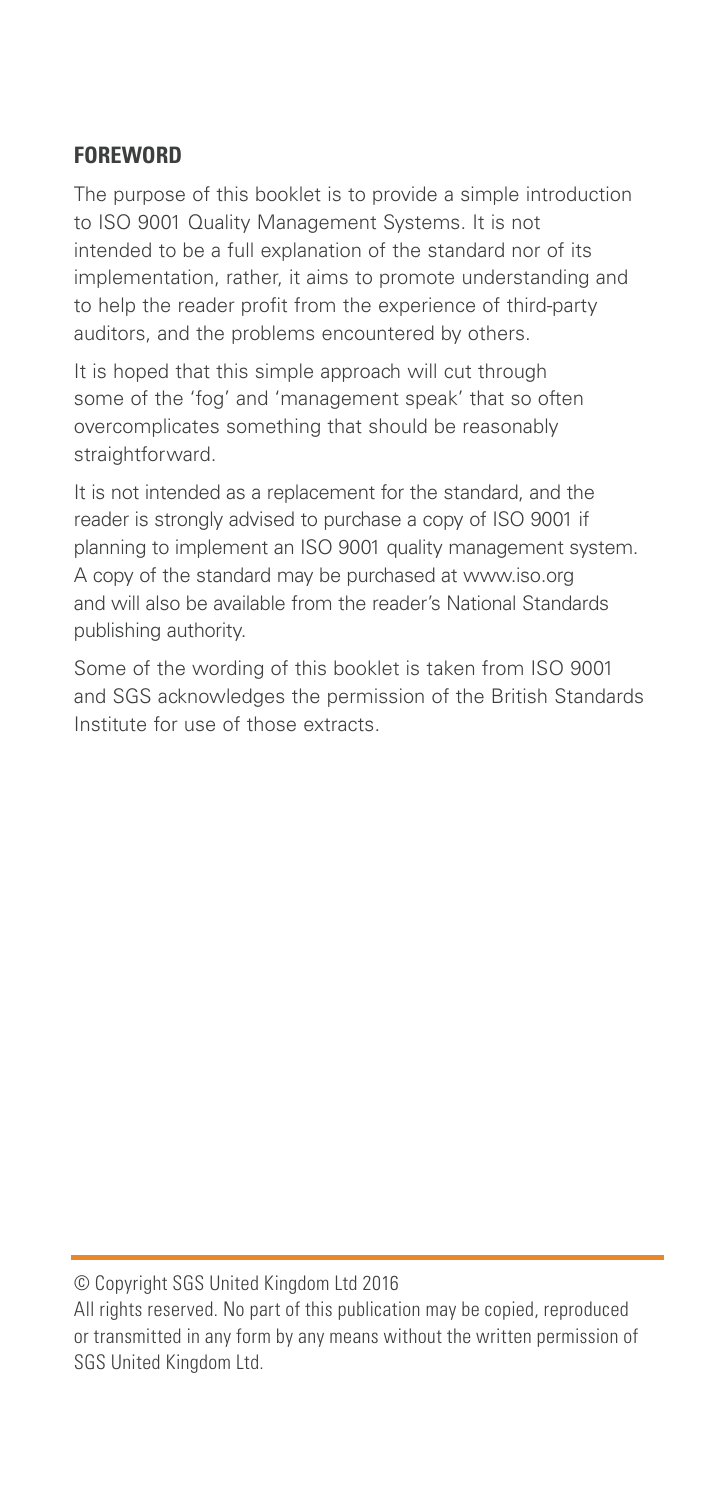## **CONTENTS**

**Page Number**

|     | <b>TERMS AND DEFINITIONS</b>                              | 4  |
|-----|-----------------------------------------------------------|----|
|     | <b>INTRODUCTION TO ISO 9001:2015</b>                      | 5  |
| 4.1 | UNDERSTANDING THE ORGANISATION AND ITS CONTEXT            | 9  |
| 4.2 | UNDERSTANDING THE NEEDS AND EXPECTATIONS OF               | 11 |
|     | <b>INTERESTED PARTIES</b>                                 |    |
| 4.3 | DETERMINING THE SCOPE OF THE QUALITY MANAGEMENT 12        |    |
|     | <b>SYSTEM</b>                                             |    |
| 4.4 | <b>OUALITY MANAGEMENT SYSTEM AND ITS PROCESSES</b>        | 14 |
| 5.1 | <b>LEADERSHIP AND COMMITMENT</b>                          | 15 |
| 5.2 | <b>POLICY</b>                                             | 18 |
| 5.3 | ORGANISATIONAL ROLES, RESPONSIBILITIES                    | 20 |
|     | <b>AND AUTHORITIES</b>                                    |    |
| 6.1 | <b>ACTIONS TO ADDRESS RISK AND OPPORTUNITIES</b>          | 21 |
| 6.2 | <b>QUALITY OBJECTIVES AND PLANNING TO ACHIEVE THEM</b>    | 23 |
| 6.3 | <b>PLANNING OF CHANGES</b>                                | 24 |
| 7.1 | <b>RESOURCES</b>                                          | 25 |
| 7.2 | <b>COMPETENCE</b>                                         | 28 |
| 7.3 | <b>AWARENESS</b>                                          | 29 |
| 7.4 | <b>COMMUNICATION</b>                                      | 30 |
| 7.5 | <b>DOCUMENTED INFORMATION</b>                             | 30 |
| 8.1 | OPERATIONAL PLANNING AND CONTROL                          | 33 |
| 8.2 | REQUIREMENTS FOR PRODUCTS AND SERVICES                    | 34 |
| 8.3 | <b>DESIGN AND DEVELOPMENT OF PRODUCTS AND SERVICES 36</b> |    |
| 8.4 | CONTROL OF EXTERNALLY PROVIDED PROCESSES.                 | 40 |
|     | <b>PRODUCTS AND SERVICES</b>                              |    |
| 8.5 | <b>PRODUCTION AND SERVICE PROVISION</b>                   | 43 |
| 8.6 | <b>RELEASE OF PRODUCTS AND SERVICES</b>                   | 47 |
| 8.7 | <b>CONTROL OF NONCONFORMING OUTPUTS</b>                   | 47 |
| 9.1 | <b>MONITORING, MEASUREMENT, ANALYSIS</b>                  | 49 |
|     | <b>AND EVALUATION</b>                                     |    |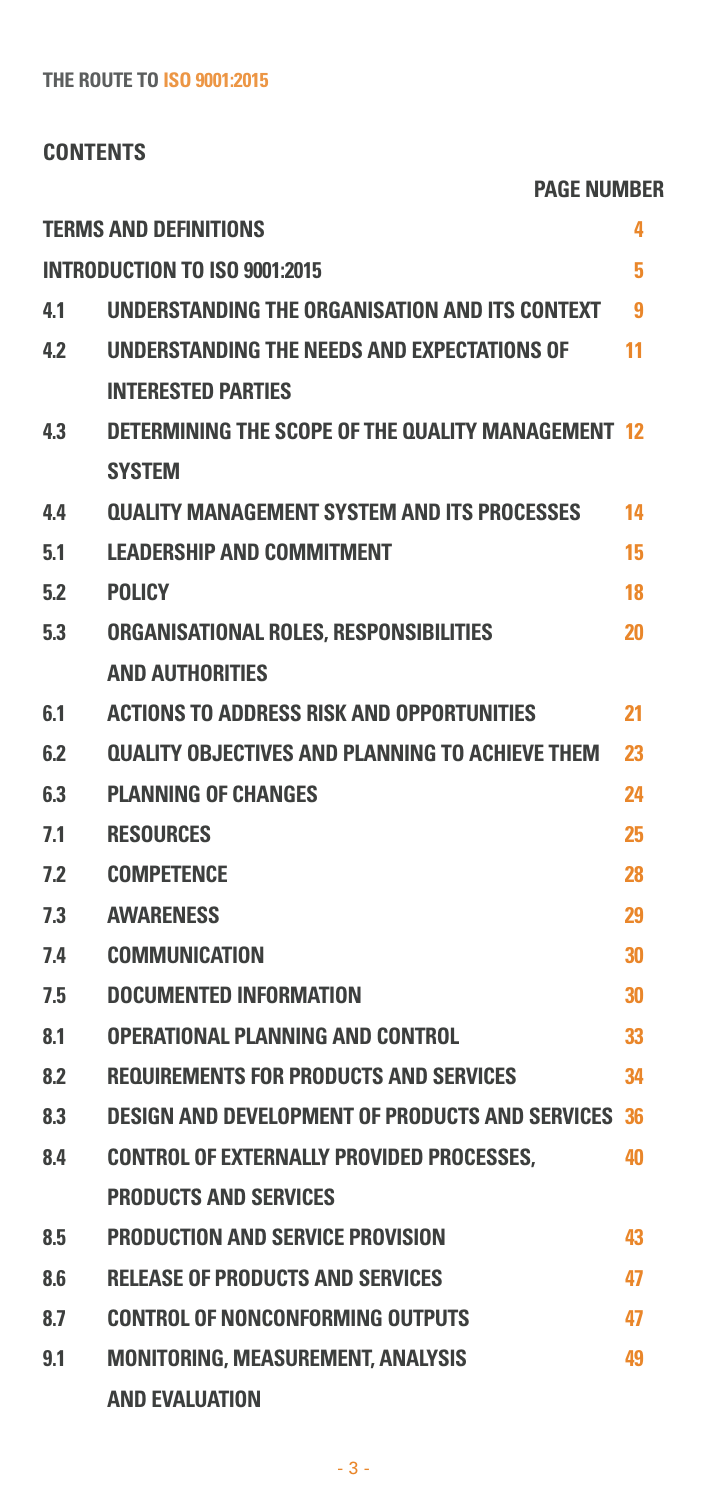| 9.2  | <b>INTERNAL AUDIT</b>               | 51 |
|------|-------------------------------------|----|
| 9.3  | <b>MANAGEMENT REVIEW</b>            | 52 |
| 10.1 | <b>GENERAL (IMPROVEMENT)</b>        | 54 |
| 10.2 | NONCONFORMITY AND CORRECTIVE ACTION | 54 |
| 10.3 | <b>CONTINUAL IMPROVEMENT</b>        | 56 |
|      | THE CERTIFICATION PROCESS           | 56 |
|      | <b>SGS TRAINING</b>                 | 58 |
|      | <b>SGS IN THE UK</b>                | 58 |
|      |                                     |    |

## **TERMS and DEFINITIONS**

All terms and definitions given in the text of the booklet can be found in the reference document:

*ISO 9000:2015 Quality Management Systems – Fundamentals and Vocabulary*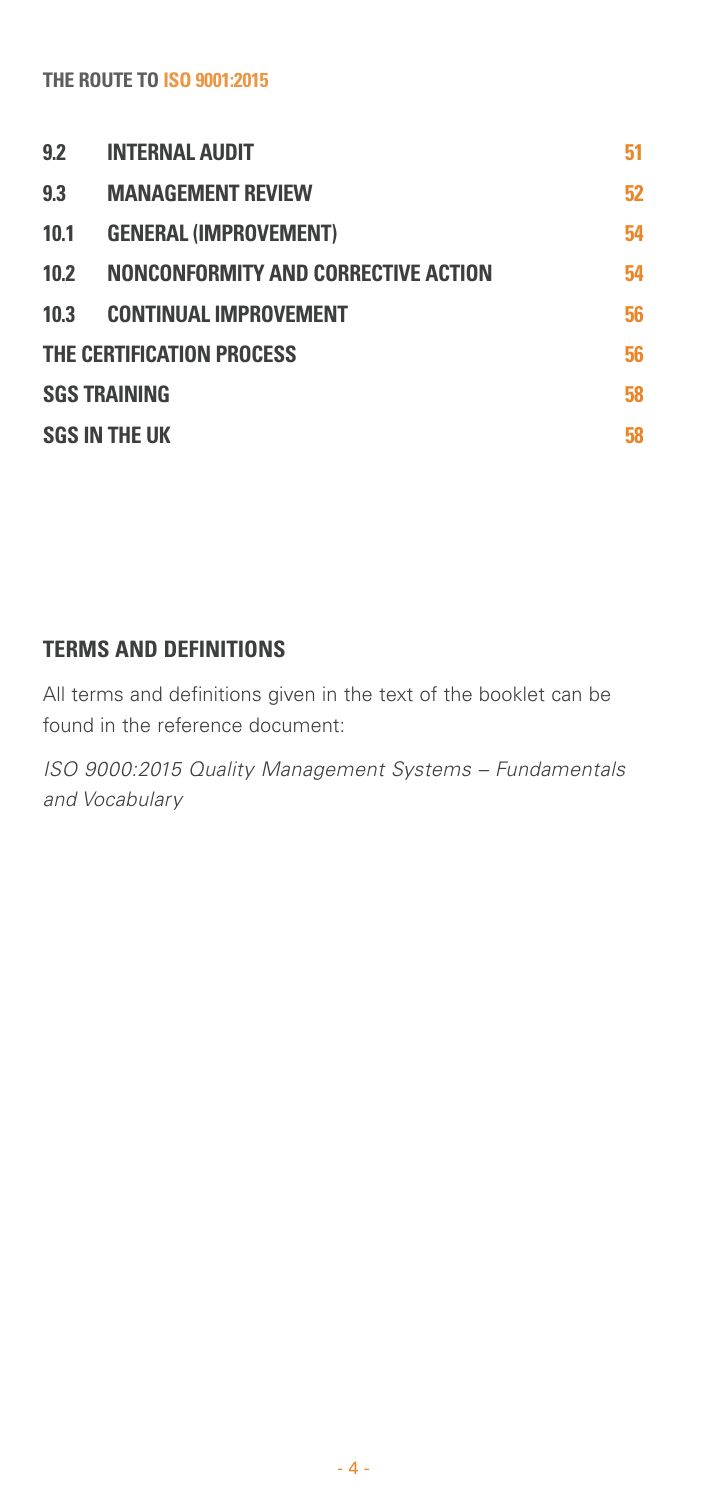## **INTRODUCTION TO ISO 9001:2015**

This booklet gives a brief introduction to ISO 9001 and points out some of the common pitfalls in implementation and preparing for third-party audit.

For an organisation the adoption of a quality management system is a strategic decision, made to improve its overall performance and to provide a solid basis for sustainable development initiatives.

Consistently being required to meet and address future needs and expectations can pose a challenge for organisations in an environment that is increasingly dynamic and complex.

The international standard ISO 9001 promotes the adoption of a process approach when planning, developing, implementing and improving the effectiveness of its processes and their interactions with an aim to enhance customer satisfaction by meeting customer requirements.

This international standard can be applied to any type or size of organisation.

Risk-based thinking has been introduced into the International Standard, which has enabled a reduction in prescriptive requirements, being replaced by performance based requirements. The incorporation of the PDCA cycle of

#### **PLAN → DO → CHECK → ACT** has been retained.

As one of the key purposes of a quality management system is to act as a preventive tool the need to have a separate clause on preventive action has been removed.

Throughout this booklet the following verbal forms are used:

'shall' indicates a requirement

'should' indicates a recommendation

'may' indicates a permission

'can' indicates a possibility or a capability.

The '**PLAN**' part of the process starts by establishing the objectives, looking at risks and opportunities and any associated actions, and planning any changes necessary to deliver results in accordance with customer requirements and the organisation's policies.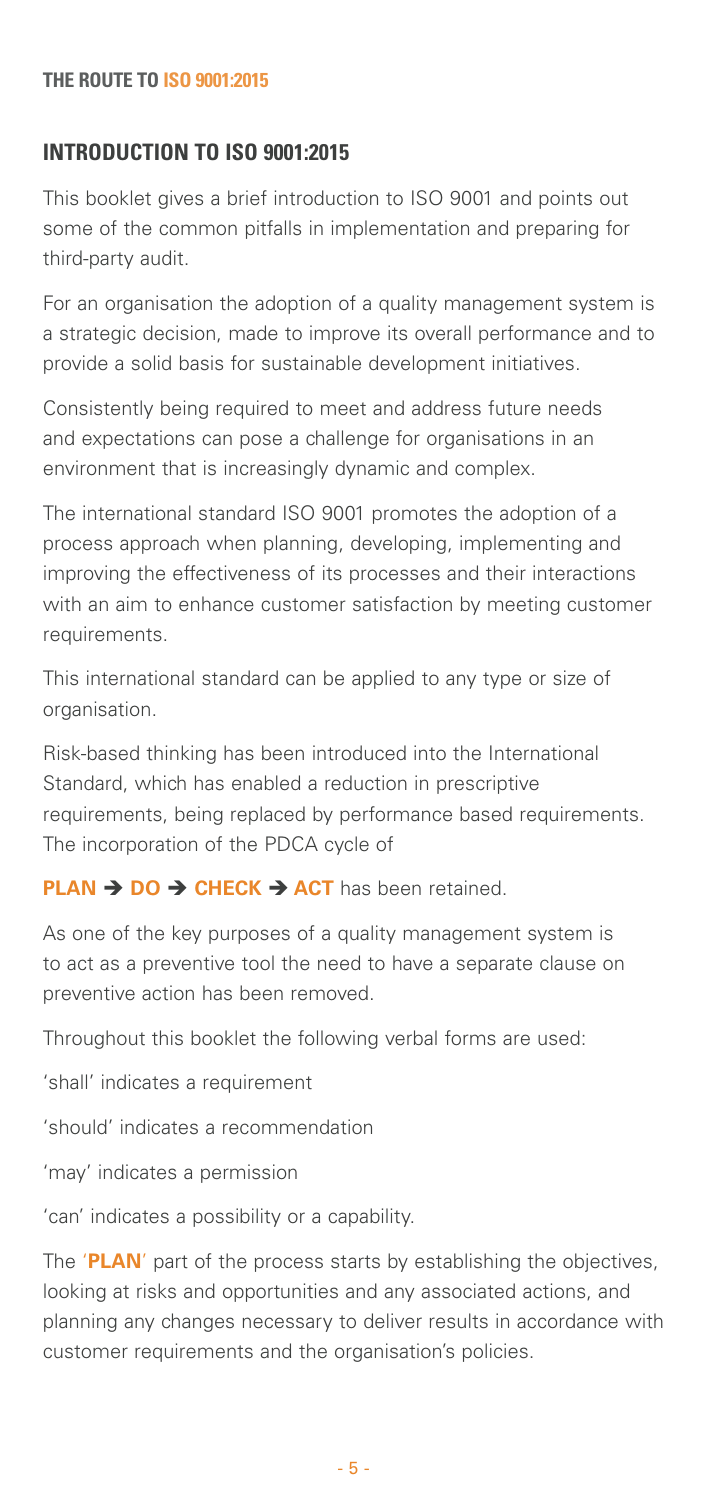

#### *\* clause of ISO 9001:2015*

The organisation will also have to take into account the context of their organisation, the needs and expectations of their interested parties (including all statutory and regulatory requirements that are applicable to the product, service or application to ensure its safe and proper intended use to the customer or end user) and any changes that are required to their quality management system. Therefore the interested parties will play a significant role in defining the requirements as inputs into the '**PLAN**' part of the process.

Now comes the '**DO**' part of the implementation cycle. The objectives and processes now established have to be implemented and managed.



A choice can be made on how this is achieved. Some can be managed through improvement programmes and be subject to Objectives, Targets and Management programmes, or they can be controlled by operational control procedures. In some instances both of these mechanisms can be applied.

An important part of the process, the '**CHECK**' part, comes next. This includes the monitoring and measurement and subsequent results of the quality management system. Inputs will also come from customer satisfaction (interested parties) and from the products and services offered themselves.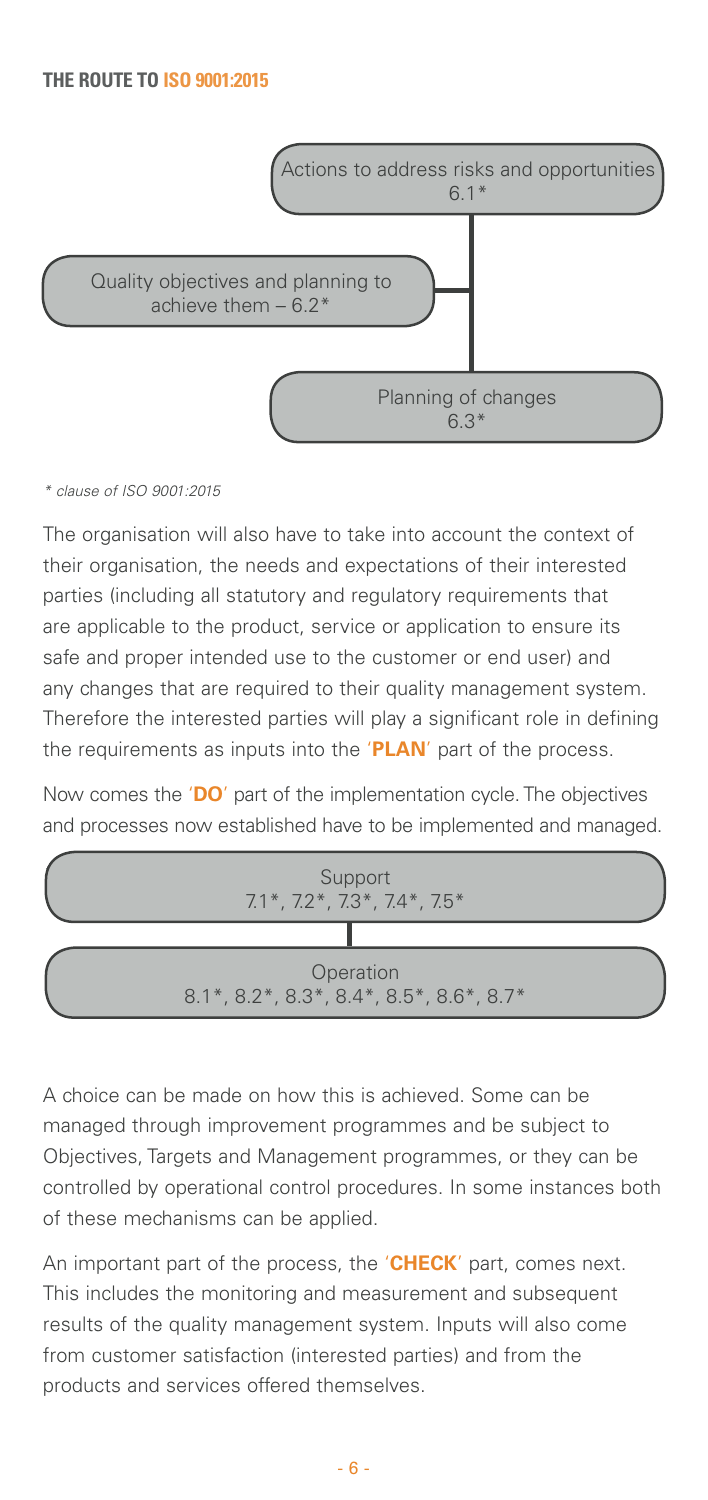Performance evaluation 9.1\*, 9.2\*, 9.3\*

*\* clause of ISO 9001:2015*

*\* clause of ISO 9001:2015*

This ensures that the controls and procedures are functioning as intended. There is a requirement to report all findings and results, normally through the internal audit process and at management review meetings.

The final part of the cycle is for the organisation to '**ACT**' against the findings and results, which may be through nonconformity and/or corrective action.

> Improvement 10.1\*, 10.2\*, 10.3\*

There will be a requirement to take action to continually improve process performance.

The **PLAN → DO → CHECK → ACT** methodology is designed to operate at all levels through the organisation and can be applied to all processes.

Underpinning the four elements of the PDCA is clause 5 of the International Standard – Leadership (5.1\*, 5.2\*, 5.3\*).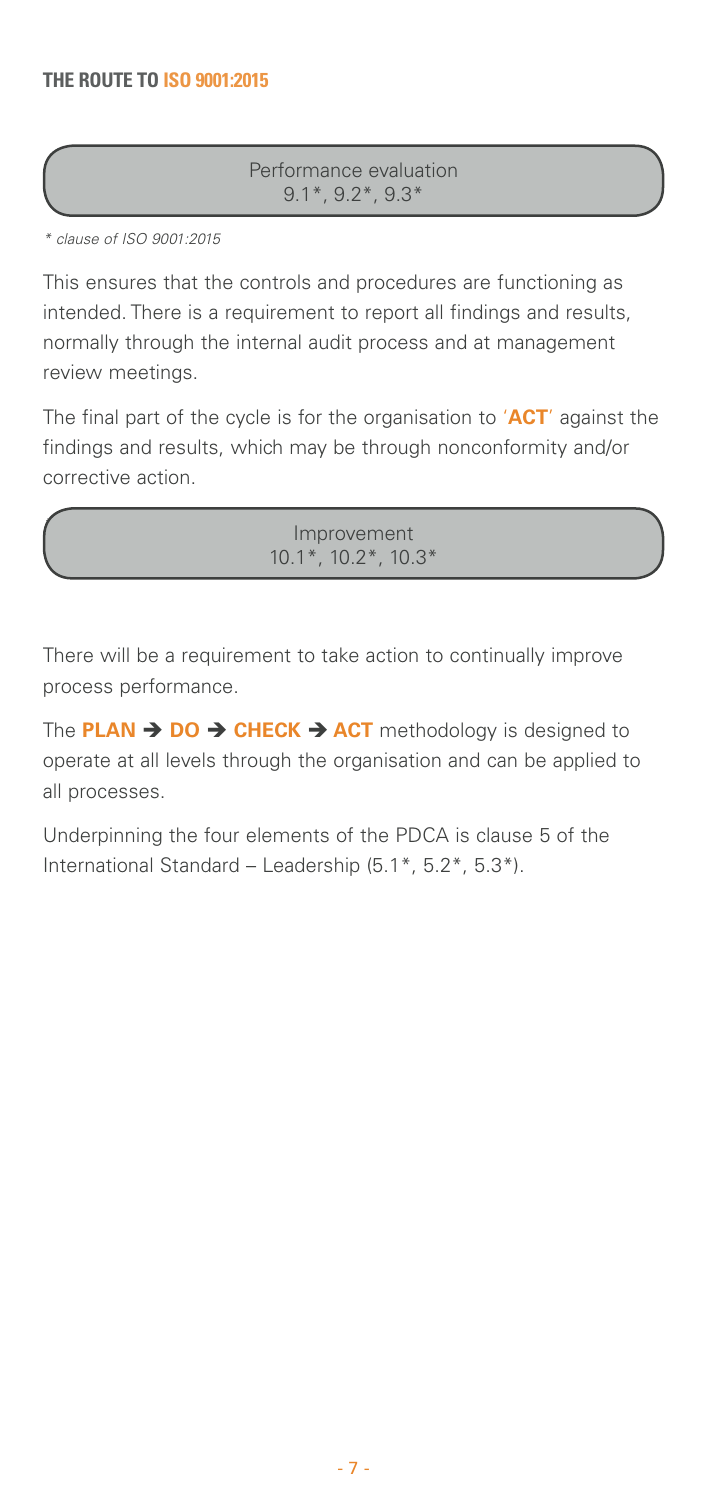## ISO 9001 PROCESS FLOWCHART



ISO 9001:2015 uses the Annex SL template (framework), which is a requirement for all new and revised Management System Standards. It provides the high level structure (i.e. major clause numbers and titles) that are fixed and cannot be changed, core text, common terms and core definitions. Discipline-specific sub-clauses may be added (which is the case for ISO 9001:2015). Similarly, there will be common requirements across all the management system standards, for example the requirement to "...establish, implement, maintain and continually improve the management system". One of the consequences of adopting the Annex SL template is that some of the requirements of ISO 9001:2008, which are unchanged in ISO 9001:2015, are now located under different headings in different numbered clauses.

Although all of the requirements in ISO 9001:2015 are intended to be applicable to all types of organisation, of whatever size, it is recognised that there may be circumstances where an organisation cannot comply with a specific requirement because it simply does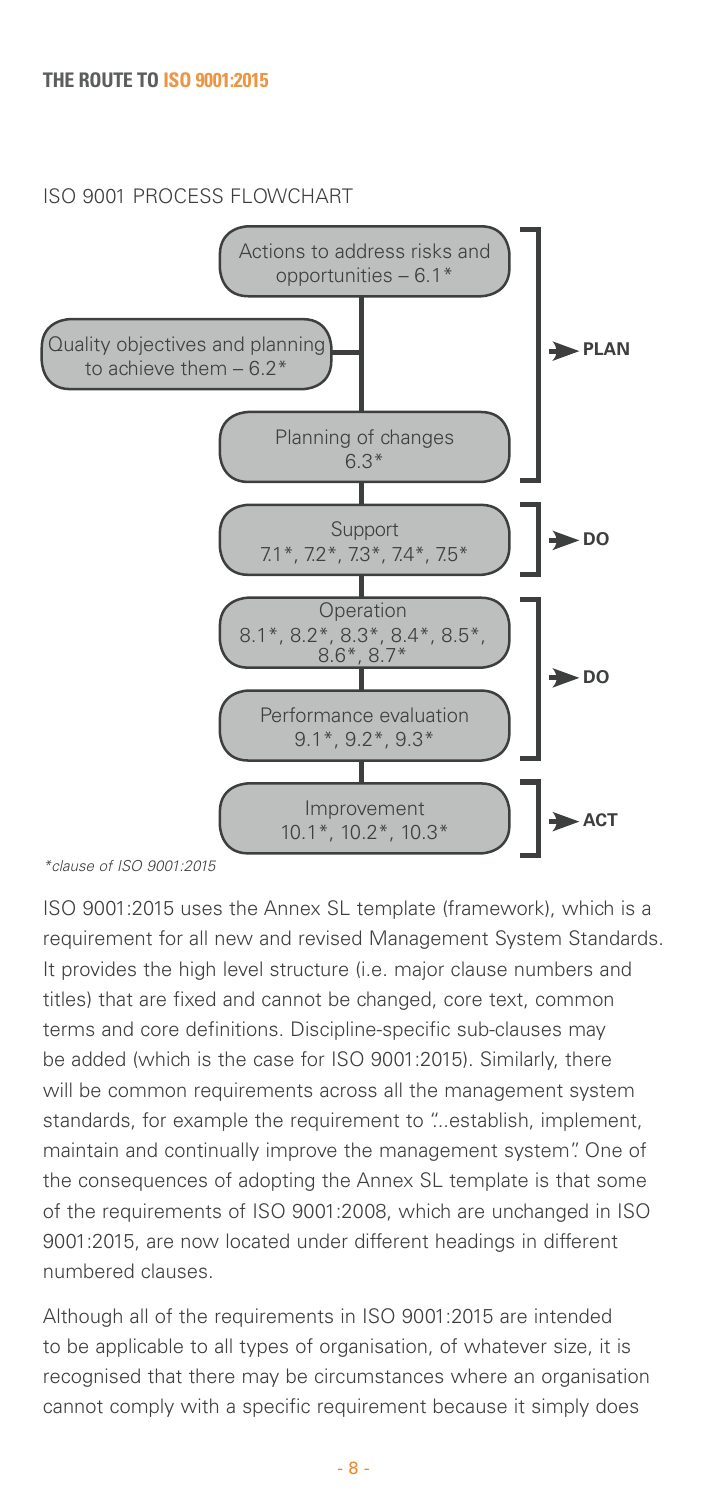not undertake a certain type of activity as part of its business. In such a case the organisation can regard the requirement as 'not applicable'. However, it cannot do this if it would affect its ability to supply products or services that comply with client requirements, or which adversely affect its ability to enhance customer satisfaction. The organisation has to justify designating any elements of ISO 9001:2015 as not applicable.

"QUALITY AUDIT" OR "AUDIT OF QUALITY"

If you simply audit a site or business, identify its quality problems and then fix them you could well return a year later to find that all of the problems have reappeared simply because there is no management system in place.

On the other hand, if you install a quality management system, make it work and then audit that system you deliver real control and genuine ongoing improvement.

An ISO 9001 QMS provides a system of inter-linking processes. It is an effective toolkit of mechanisms for managing quality issues in any kind of organisation. It is only prescriptive in terms of **what** must happen, leaving the **how** to the organisation to decide or devise for itself.

This approach means that ISO 9001 can be applied to any kind and scale of organisation. It also explains why, from time to time, there are misunderstandings of its intent and in its application.

The adoption of an ISO 9001 MANAGEMENT SYSTEM…

…will mean that an organisation will potentially benefit from:

- The ability to consistently provide products and services that meet customer and applicable statutory and regulatory requirements
- Facilitating opportunities to enhance customer satisfaction
- Addressing risk and opportunities associated with its context and objectives
- The ability to demonstrate conformity to specified quality management system requirements.

The notes below are preceded by the clause number of ISO 9001:2015 and are presented in the order they appear in the standard.

## **4.1 Understanding the organisation and its context**

The 'context' of the organisation (sometimes called its business or organisational environment) refers to the combination of internal

- 9 -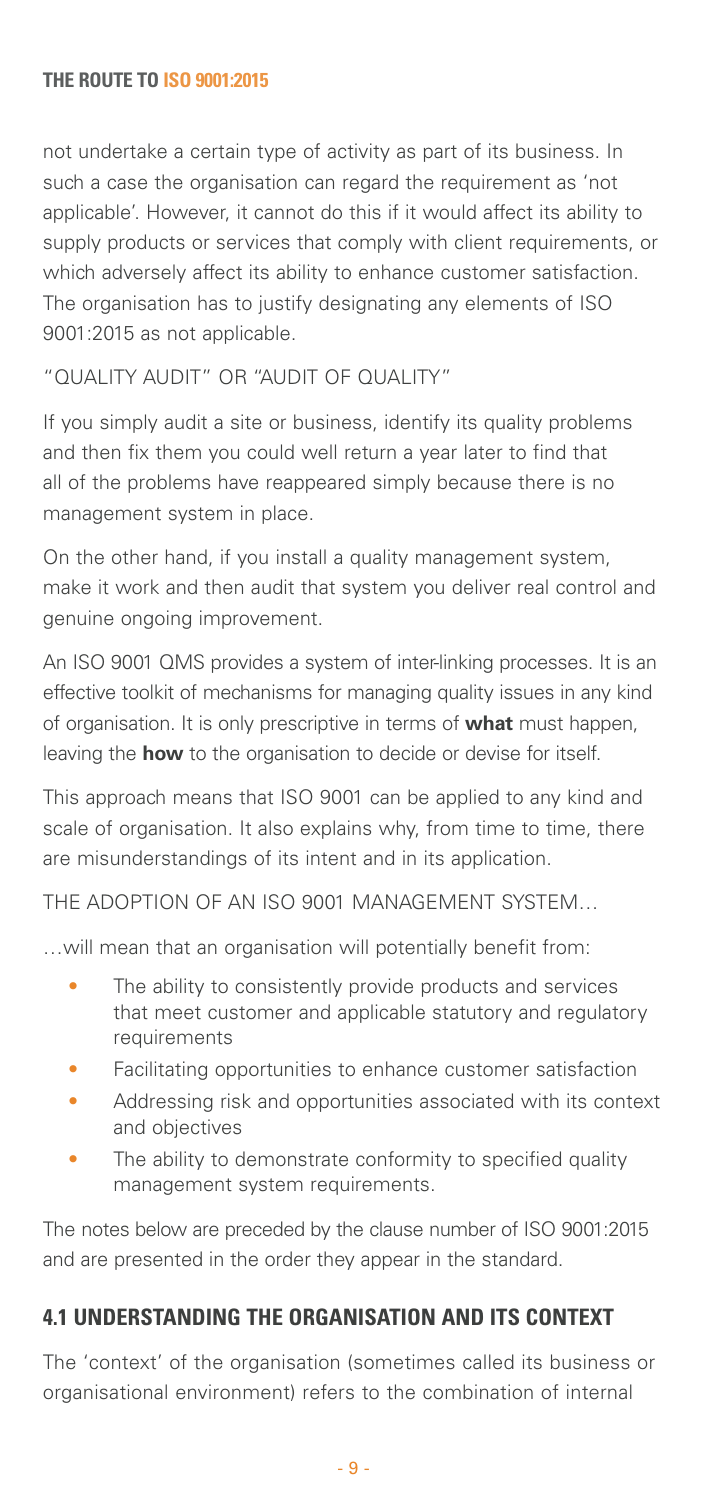and external factors and conditions that can have an effect on an organisation's approach to its products, services and investments. As a result, the design and implementation of an organisation's quality management system will be influenced by its context (and any changes to it).

An organisation's context will include, for example:

- the specific objectives of the organisation;
- the needs and expectations of its customers and any other relevant 'interested parties';
- the products and services it provides;
- the complexity of both the processes that the organisation uses and the way in which they interact;
- its size and organisational structure.

This is not a completely new concept for quality management systems, since the Introduction to ISO 9001:2008 (section 0.1 General) includes a number of references to the examples as given above.

An organisation has to identify those external and internal issues that are relevant to its 'context' and that can affect its ability to achieve the intended outcome(s) of its management system. The organisation must also continue to monitor and review those issues to establish whether any changes to them will affect its QMS, or its purpose.

Although many organisations will already be monitoring internal and external issues, this is a new requirement that all clients will now need to comply with.

There is no specific requirement that these internal and external issues, or their monitoring and review, have to be documented by an organisation. However, in many cases this information could be available from several different sources. It may form part of an organisation's documented business plan or business strategy, for example, or be referenced on the organisation's website, in its annual reports to shareholders, or there may even be simply a section in the management review minutes dealing with this issue.

Senior management will be best placed to explain the organisation's context since the organisation has to consider its 'strategic direction' when identifying internal and external issues. Depending on an organisation's management structure, its quality manager, for example, may not have sufficient knowledge of the issues relevant to the organisation's context and be unable to provide the information necessary to verify compliance with the requirements of this clause.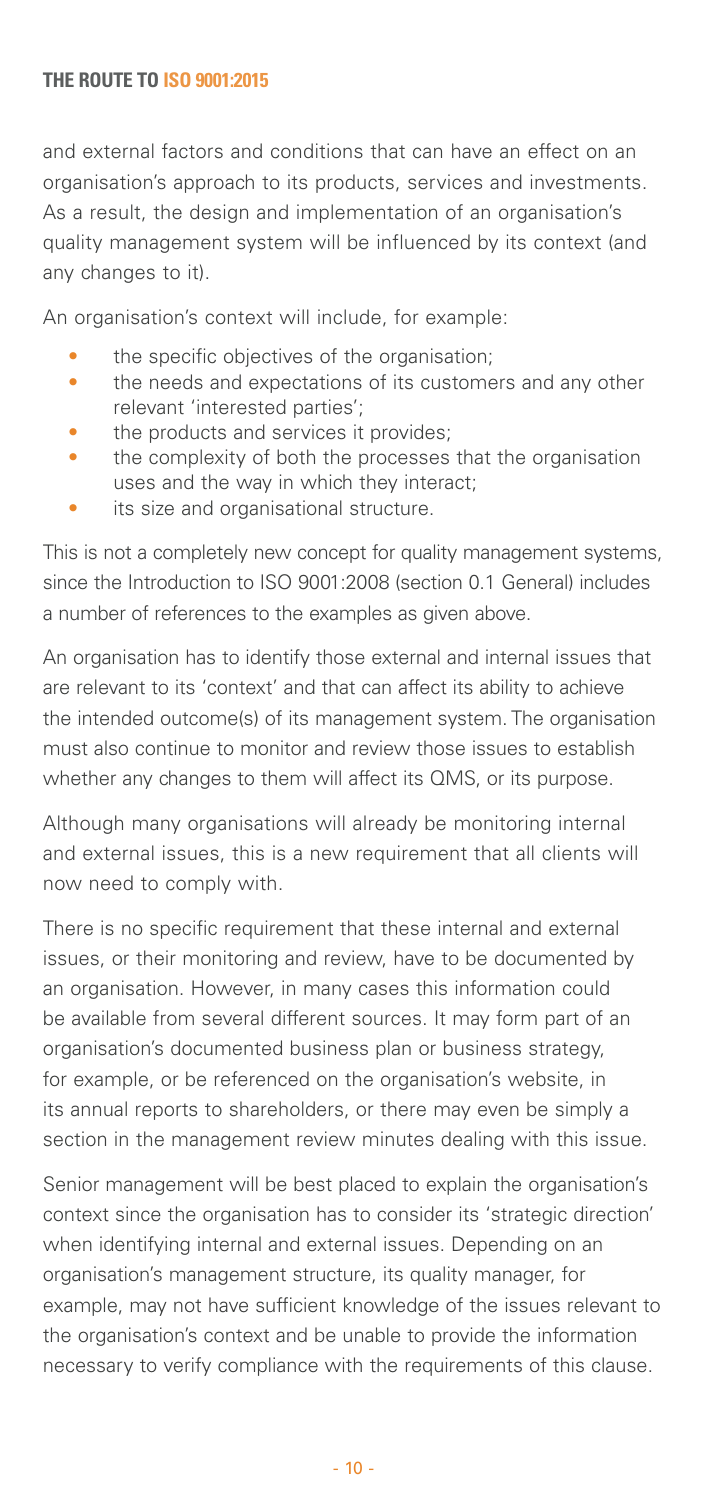This table summarises the requirements of clause 4.1.

| <b>REQUIREMENTS</b>                                                                                                              | $\vee$ or X | <b>COMMENT/PLAN</b> |
|----------------------------------------------------------------------------------------------------------------------------------|-------------|---------------------|
| Has the organisation determined:<br>Internal issues?<br>• External issues?<br>Relevant to its purpose and<br>strategic direction |             |                     |
| Does the organisation monitor and<br>review:<br>Internal issues?<br>External issues?                                             |             |                     |

## **4.2 Understanding the needs and expectations of interested parties**

An organisation is required to identify the 'interested parties' that are relevant to its QMS. By 'relevant' ISO 9001 means those parties that can or could have an impact on the organisation's ability to consistently provide products and services that meet customer and applicable statutory and regulatory requirements. The organisation is also required to identify what requirements these interested parties themselves have, which are relevant to the organisation's QMS. Ongoing monitoring and review of these interested parties and their requirements is also required.

An 'interested party' (sometimes referred to as a 'stakeholder') is any person or organisation that can affect, be affected by, or perceive themselves to be affected by the decisions or activities of the organisation implementing the QMS. These interested parties could include the organisation's shareholders, employees, customers, end users, suppliers, regulators, pressure groups, etc.

In order to determine whether an interested party, or its requirements, are relevant to their QMS, the organisation must consider whether or not they have an impact on the organisation's ability to consistently provide products and services that meet customer and applicable statutory and regulatory requirements or enhance customer satisfaction. Every organisation will have its own set of relevant interested parties and these may well change over time. Every interested party will also have its own set of requirements, but not all of these will be relevant to an organisation's QMS.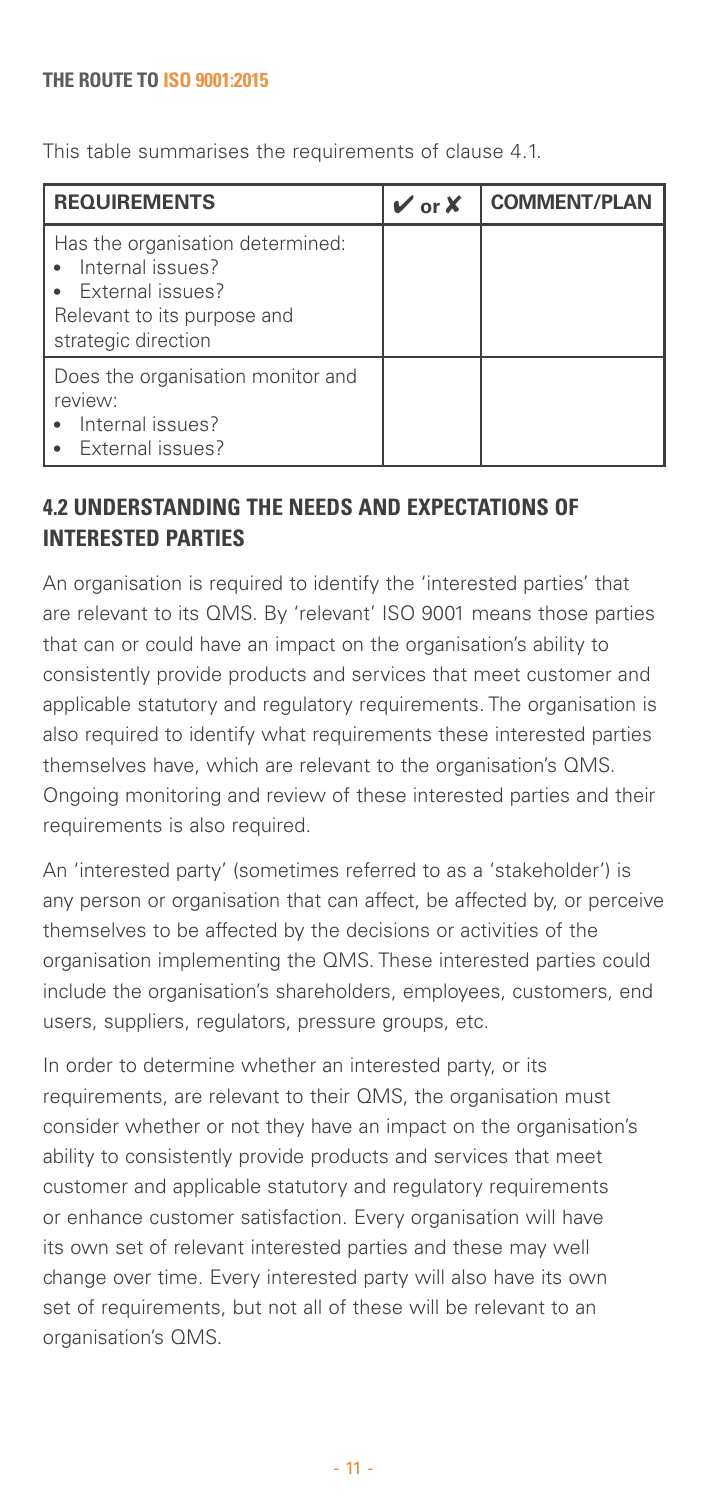There will need to be some form of evidence that an organisation has been through an initial process that both identifies who its relevant interested parties are, as well as their requirements that are relevant to the organisation's QMS. There will also need to be evidence that the organisation continues to review whether the relevance of these interested parties and/or their requirements change.

Where the organisation has determined that an interested party and/ or its requirements are not relevant to its QMS then it does not have to take any action to address them.

Again, as with organisational context, there is no specific requirement that these interested parties or their requirements, or their monitoring and review, have to be documented by an organisation. However, this information could again be available from the same sources that could be used to identify internal and external organisational context issues (documented business plan or business strategy, organisation websites, annual reports, etc. or again even a section in the management review minutes dealing with them).

| <b>REQUIREMENTS</b>                                                                                                                               | OR X | <b>COMMENT/PLAN</b> |
|---------------------------------------------------------------------------------------------------------------------------------------------------|------|---------------------|
| Has the organisation determined:<br>• The interested parties?<br>The requirements of the<br>interested parties?                                   |      |                     |
| Does the organisation:<br>Monitor and review information<br>about the interested parties?<br>• Monitor and review their<br>relevant requirements? |      |                     |

This table summarises the requirements of clause 4.2.

## **4.3 Determining the scope of the quality management system**

This clause covers some of the requirements in ISO 9001:2008 clauses 1.2 'Application' and 4.2.2 'Quality Manual'. However, whilst there is still a requirement that an organisation must establish the scope of its quality management system, there is now a specific requirement that when doing so the organisation must consider:

a) the external and internal context issues referred to in clause 4.1;

b) the requirements of relevant interested parties referred to in clause 4.2;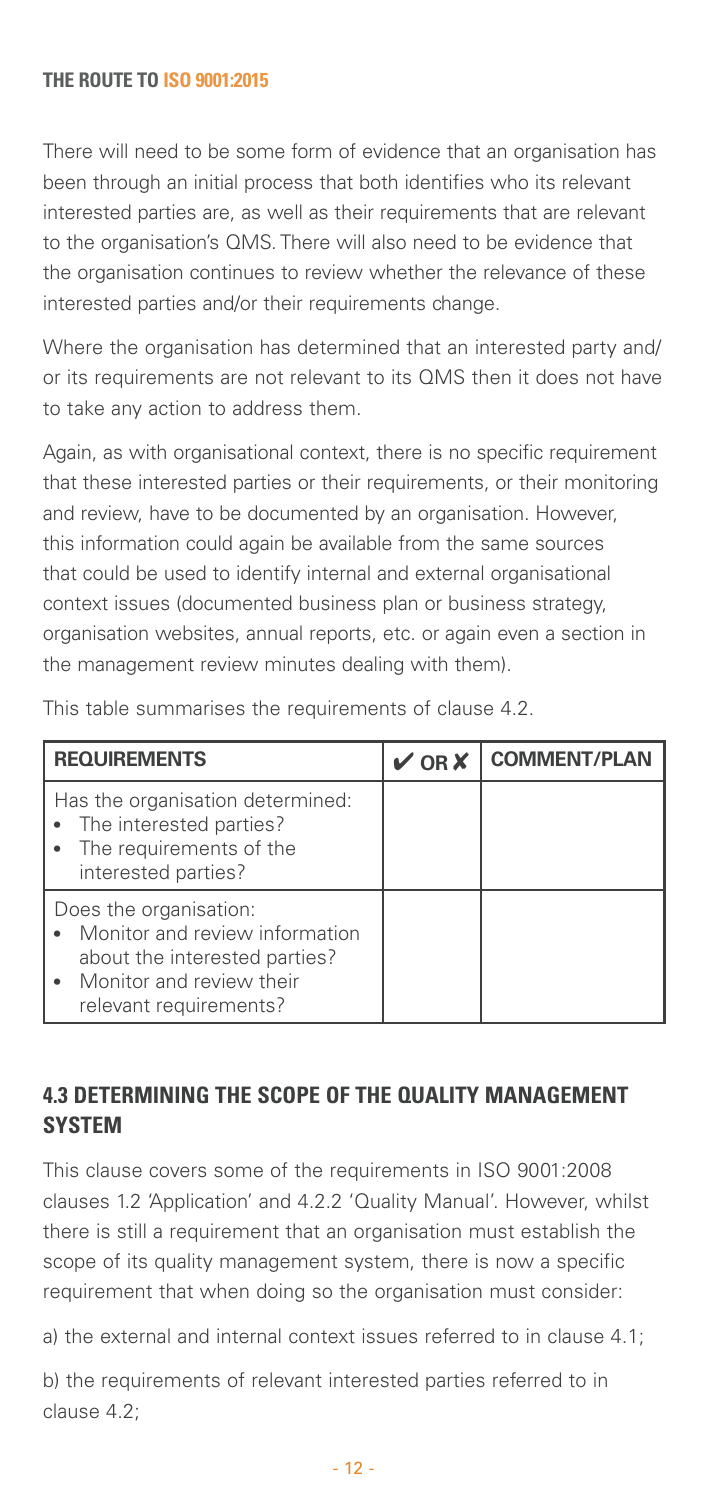c) the products and services of the organisation.

An organisation must identify any boundaries and/or limits on the applicability of its QMS. So, for example, the scope can include the whole of the organisation, specific and identified functions of the organisation, specific and identified sections of the organisation, or one or more functions across a group of organisations; any physical limitations to the scope of the QMS will also need to be identified. Outsourced functions or processes are considered within the organisation's scope.

Although there is no longer any requirement that the scope of an organisation's QMS must be documented in a quality manual (which is no longer required), it must be available and maintained as 'documented information' (ISO 9001 clause 7.5). The scope must include reference to the products and services covered by the QMS.

| <b>REQUIREMENTS</b>                                                                                                                                                                                                                  | $V$ OR $X$ | <b>COMMENT/PLAN</b> |
|--------------------------------------------------------------------------------------------------------------------------------------------------------------------------------------------------------------------------------------|------------|---------------------|
| Has the organisation determined<br>the boundaries and applicability of<br>the QMS to establish its scope?                                                                                                                            |            |                     |
| Has the organisation considered:<br>External and internal issues<br>referred to in the context?<br>Requirements of relevant<br>interested parties referred to in<br>the interested parties clause?<br>Its own products and services? |            |                     |
| Has the organisation applied all<br>requirements of ISO 9001 that are<br>applicable?                                                                                                                                                 |            |                     |
| Is the scope available and<br>maintained as documented<br>information?                                                                                                                                                               |            |                     |
| Does the scope state types of<br>products or services covered?                                                                                                                                                                       |            |                     |

This table summarises the requirements of clause 4.3.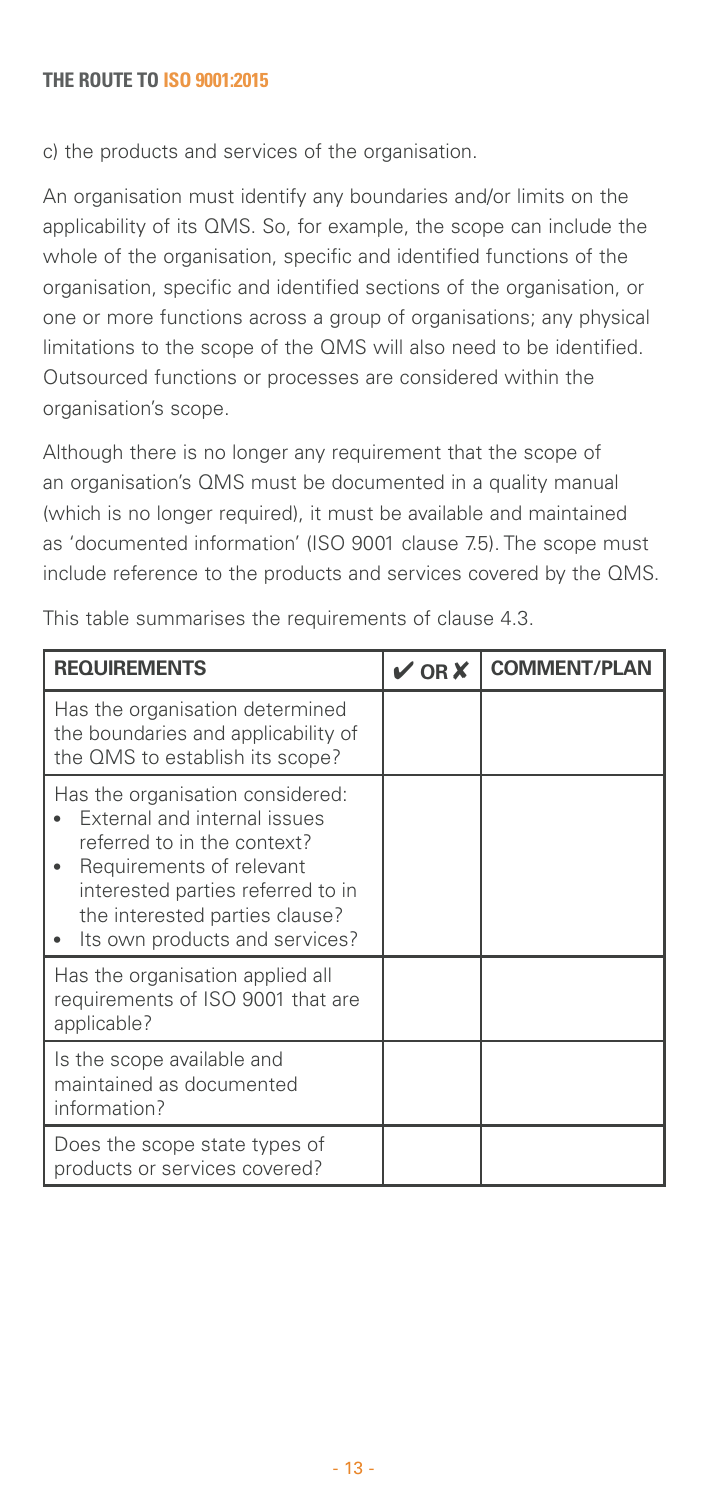## **4.4 Quality management systems and its processes**

ISO 9001 requires the adoption of a process approach when developing, implementing and improving the effectiveness of a quality management system. As the achievement of consistent and predictable results is more effective and efficient when activities are understood and managed as interrelated processes, ISO 9001 now includes specific requirements necessary for the adoption of a process approach.

This process approach requires an organisation to systematically define and manage processes and their interactions so as to achieve the intended results in accordance with both the quality policy and strategic direction of the organisation. ISO 9001 now requires an organisation to identify:

- the inputs required and the outputs expected from processes;
- the measurements and related performance indicators, needed to ensure the effective operation and control of processes;
- the assignment of the responsibilities and authorities for processes;
- the risks and opportunities associated with processes (ISO 9001 clause 6.1) and planned and implemented appropriate actions to address them.

Although there is no longer any specific requirement to 'document' its QMS, an organisation is required to both maintain documented information necessary to support the operation of processes and retain sufficient documented information to demonstrate these processes are being carried out as planned.

Operational procedures, work instructions, process diagrams, etc. would be examples of documented information used to support the operation of processes, but individual organisations may have different approaches to this. Similarly, an organisation will need to retain documented evidence that shows individual processes are operating in line with the defined criteria (inputs, outputs, measurements, performance indicators, etc.).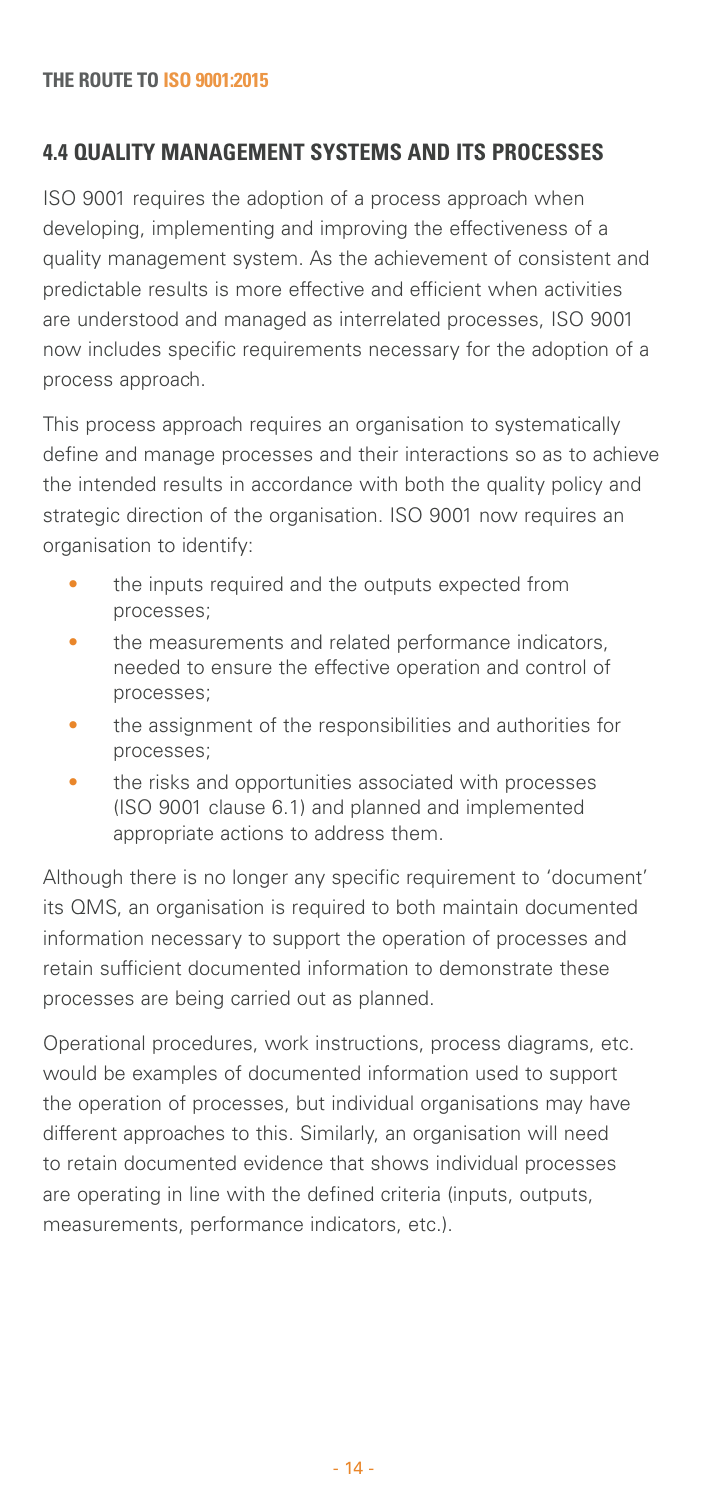This table summarises the requirements of clause 4.4.

| <b>REQUIREMENTS</b>                                                                                                                                                                                                                                                                                                                                                                                                                                                                                                                                | $V$ OR $X$ | <b>COMMENT/PLAN</b> |
|----------------------------------------------------------------------------------------------------------------------------------------------------------------------------------------------------------------------------------------------------------------------------------------------------------------------------------------------------------------------------------------------------------------------------------------------------------------------------------------------------------------------------------------------------|------------|---------------------|
| Is the QMS established,<br>implemented, maintained and<br>continually improved, including<br>the processes needed and their<br>interactions?                                                                                                                                                                                                                                                                                                                                                                                                       |            |                     |
| Have the processes needed for the<br>QMS and their application been<br>determined?                                                                                                                                                                                                                                                                                                                                                                                                                                                                 |            |                     |
| Has the organisation:<br>Determined the inputs and<br>outputs required?<br>Determined the sequence and<br>$\bullet$<br>interaction of these processes?<br>Determined and applied the<br>$\bullet$<br>criteria and methods needed for<br>effective operation and control?<br>Determined the resources<br>$\bullet$<br>needed and their availability?<br>Assigned the responsibilities and<br>٠<br>authorities?<br>Addressed the risks and<br>opportunities?<br>Evaluated these processes and<br>implemented any changes?<br>Improved the processes? |            |                     |
| Does the organisation:<br>Maintain documented<br>information?<br>Retain documented information?                                                                                                                                                                                                                                                                                                                                                                                                                                                    |            |                     |

## **5.1 Leadership and commitment**

Top management are now required to demonstrate a greater direct involvement in the organisation's QMS and the removal of the need for a specific 'management representative' is partly an attempt to ensure that 'ownership' of an organisation's management system is not simply focused on an individual person.

Top management must be able to demonstrate that they have taken responsibility for emphasising the importance of conforming to the requirements of the quality management system. In addition, they must ensure that the QMS is achieving its intended results and drives continual improvement within their organisation.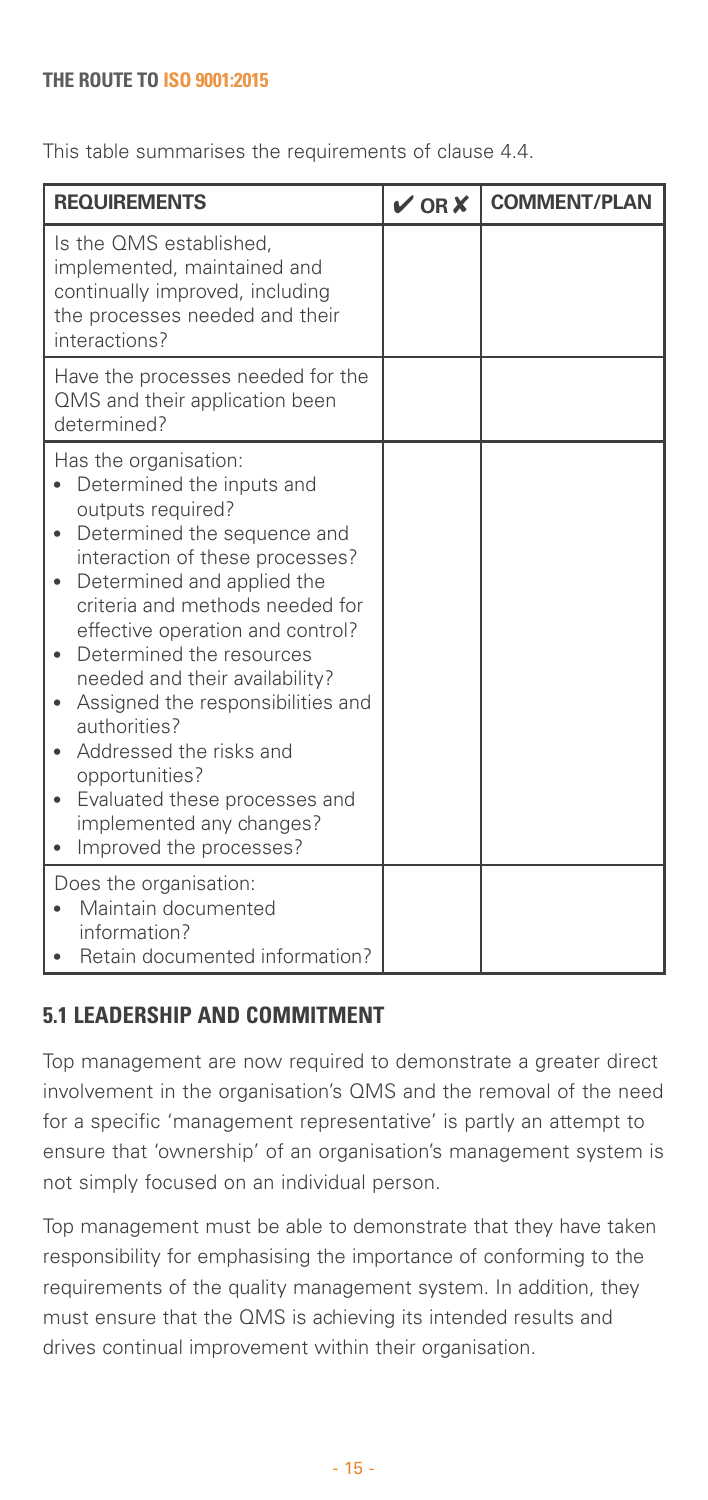In those organisations where top management have effectively delegated responsibility for the QMS down to a management representative, then under ISO 9001 they will now have to demonstrate much more direct involvement in the QMS. They can still delegate tasks to others, such as the MR, but otherwise the specified requirements must be seen to be undertaken by top management themselves.

Top management have to be seen to be 'accountable' for their organisation's QMS and to emphasise the importance of effective quality management and conformance with QMS requirements. They must also ensure that quality management system requirements are integral to the organisation's business processes and be consistent with its overall strategic direction and the context in which it operates.

Several of the ISO 9001 elements that are aimed at top management leadership and commitment require them to 'ensure' that certain activities are undertaken or carried out. This indicates that top management can delegate these tasks to others to carry out. However, where there is a specific requirement that top management must be 'taking', 'promoting', 'communicating', 'engaging' and 'supporting' action(s) this indicates that they must carry out these actions themselves.

The specific requirement is that top management must have 'demonstrated leadership and commitment' and as with the issues relating to organisational context in ISO 9001 clause 4.1, there is no specific requirement that the activities related to this have to be documented.

Although there may be documented evidence available to demonstrate top management's leadership and commitment (internal/external awareness campaigns, communication documentation, adequate QMS resources available, etc.), it is now more likely that senior management will be interviewed in relation to these requirements to establish whether they have the appropriate 'hands-on' approach that is now required.

ISO 9001 has enhanced the requirement that top management shall not only ensure that "...customer requirements are determined and are met with the aim of enhancing customer satisfaction" but they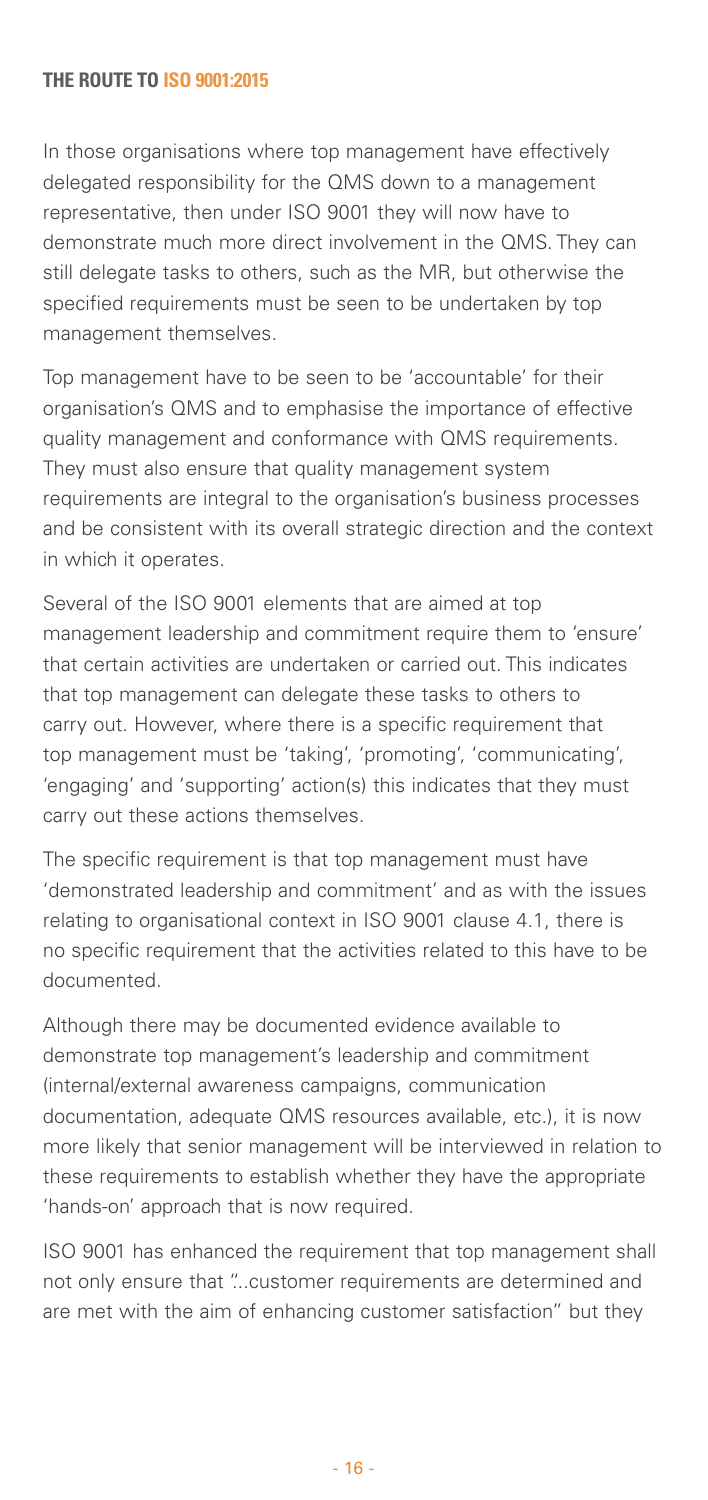also need to demonstrate that any risks and opportunities are being identified and addressed where they:

- could potentially have an impact on the organisation's ability to supply products and services that conform to customer requirements and applicable statutory or regulatory requirements; or
- may affect customer satisfaction.

In addition, top management have to demonstrate that they maintain a focus on consistently providing products and services that

- conform to customer requirements;
- meet applicable statutory and regulatory requirements; and
- enhance customer satisfaction.

The reference to the need to ensure that the focus on enhancing customer satisfaction is 'maintained' indicates that this is an ongoing requirement.

Top management is required to demonstrate leadership and commitment with respect to customer focus 'by ensuring' that these ISO 9001 requirements are carried out. This again suggests that these are tasks that do not have to be directly undertaken by top management and that responsibility for carrying them out can be delegated to other personnel.

Once more, there is no specific documented information required to demonstrate compliance with these requirements and it may be that evidence of compliance can only be found in relation to other ISO 9001 requirements.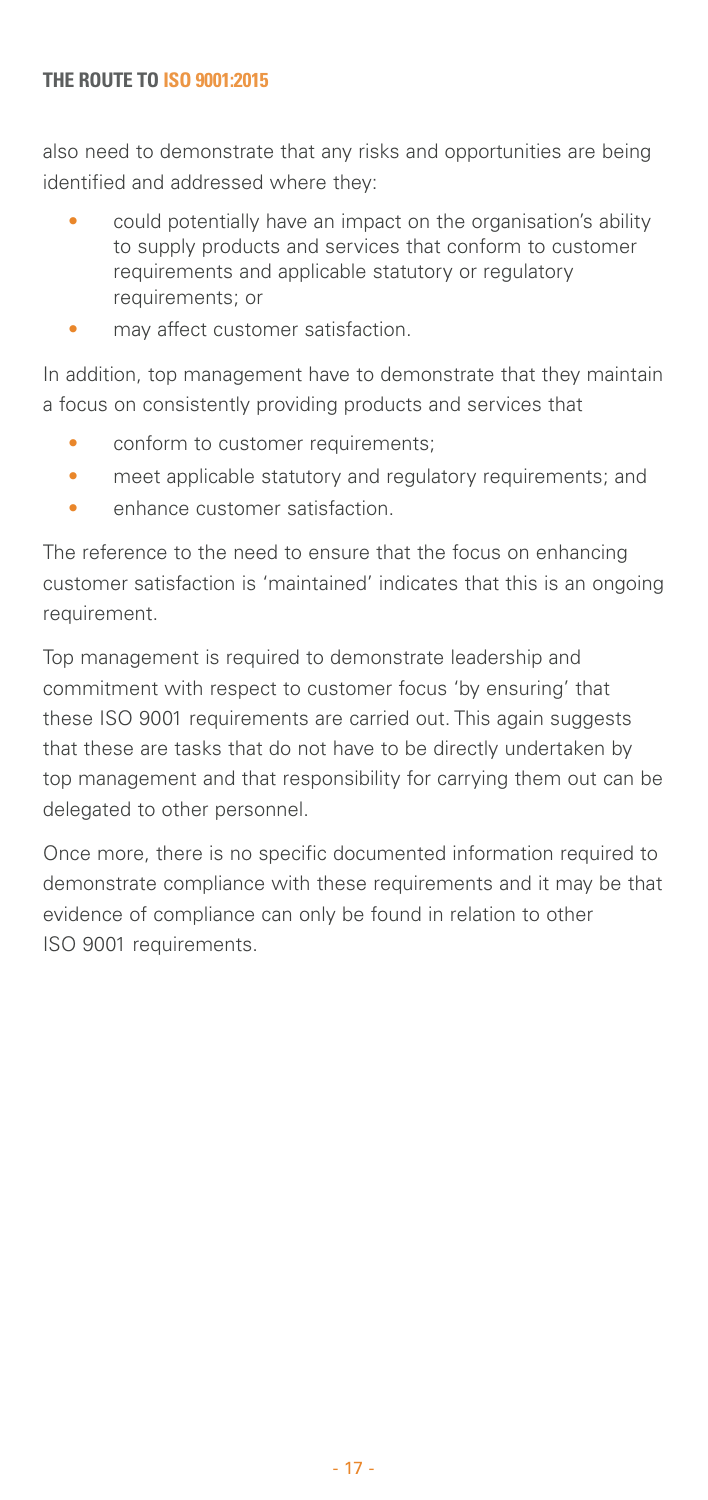This table summarises the requirements of clause 5.1.

| <b>REQUIREMENTS</b>                                                                                                                                                                                                                                                                                                                                                                                                                                                                                                                                                                                                                                                                                                                                                                                          | $V$ OR $X$ | <b>COMMENT/PLAN</b> |
|--------------------------------------------------------------------------------------------------------------------------------------------------------------------------------------------------------------------------------------------------------------------------------------------------------------------------------------------------------------------------------------------------------------------------------------------------------------------------------------------------------------------------------------------------------------------------------------------------------------------------------------------------------------------------------------------------------------------------------------------------------------------------------------------------------------|------------|---------------------|
| Has top management<br>demonstrated leadership and<br>commitment by:<br>Taking accountability for the<br>effectiveness of the QMS?<br>Quality policy and quality<br>$\bullet$<br>objectives are established?<br>Ensuring the integration of the<br>$\bullet$<br>QMS requirements into the<br>business processes?<br>Promoting the use of the<br>$\bullet$<br>process approach and risk-based<br>thinking?<br>Ensuring resources needed are<br>٠<br>available?<br>Communicating the<br>$\bullet$<br>importance of the QMS and its<br>requirements?<br>Ensuring the QMS achieves its<br>٠<br>intended results?<br>Engaging, directing and<br>٠<br>supporting persons to contribute<br>to the effectiveness of the QMS?<br>Promoting improvement?<br>Supporting other relevant<br>$\bullet$<br>management roles? |            |                     |
| Customer focus:<br>Customer and applicable<br>$\bullet$<br>statutory and regulatory<br>requirements are determined,<br>understood and consistently<br>met?<br>Risks and opportunities are<br>determined and addressed?<br>Focus on enhancing customer<br>satisfaction is maintained?                                                                                                                                                                                                                                                                                                                                                                                                                                                                                                                         |            |                     |

## **5.2 Policy**

Although the requirements in relation to an organisation's quality policy are broadly the same as those in ISO 9001:2008, there are some new elements. ISO 9001:2015 now requires that an organisation's quality policy is appropriate to both its purpose and its 'context'. This means that once the organisation has determined its context and the relevant requirements of its interested parties, top management will have to review its quality policy in light of that information.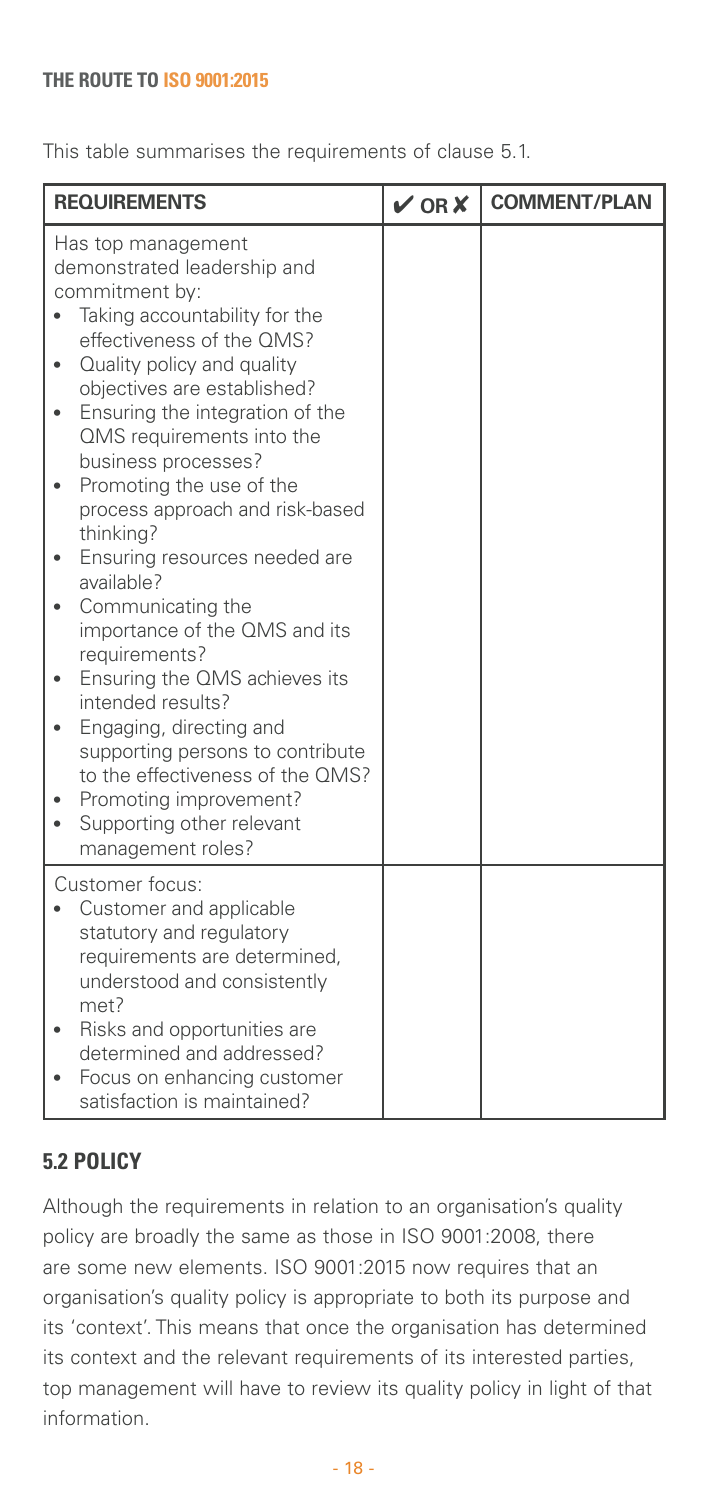There is also now a requirement the quality policy includes a commitment to "...continual improvement" of the QMS, which is subtly different to the ISO 9001:2008 requirement to "...continually improve the effectiveness" of the QMS.

The quality policy itself has to be available as 'documented information' and verification will be needed to demonstrate that top management were involved in its preparation and that they continue to review it to ensure that any changes in context (including strategic direction), interested parties or their requirements are reflected in the quality policy and whether the organisation's quality objectives are affected. There is no specific requirement that this ongoing review is documented.

There is also a new requirement that the quality policy is made available to the organisation's 'interested parties' and demonstrations of how this is done for both internal and external interested parties will be required. It may be that the quality policy is available on the organisation's website, for example, but other methods of ensuring that it is available can be used.

| <b>REQUIREMENTS</b>                                                                                                                                                                                                                                                                                                                                                                   | $\boldsymbol{\mathcal{V}}$ OR $\boldsymbol{X}$ | <b>COMMENT/PLAN</b> |
|---------------------------------------------------------------------------------------------------------------------------------------------------------------------------------------------------------------------------------------------------------------------------------------------------------------------------------------------------------------------------------------|------------------------------------------------|---------------------|
| Has top management established,<br>implemented and maintained a<br>quality policy that:<br>Is appropriate to the purpose and<br>context of the organisation and<br>supports its strategic direction?<br>Provides a framework for setting<br>quality objectives?<br>Includes a commitment to satisfy<br>applicable requirements?<br>Includes a commitment to<br>continual improvement? |                                                |                     |
| Is the quality policy:<br>Available and maintained as<br>documented information?<br>Communicated, understood and<br>applied?<br>Available to relevant interested<br>parties?                                                                                                                                                                                                          |                                                |                     |

This table summarises the requirements of clause 5.2.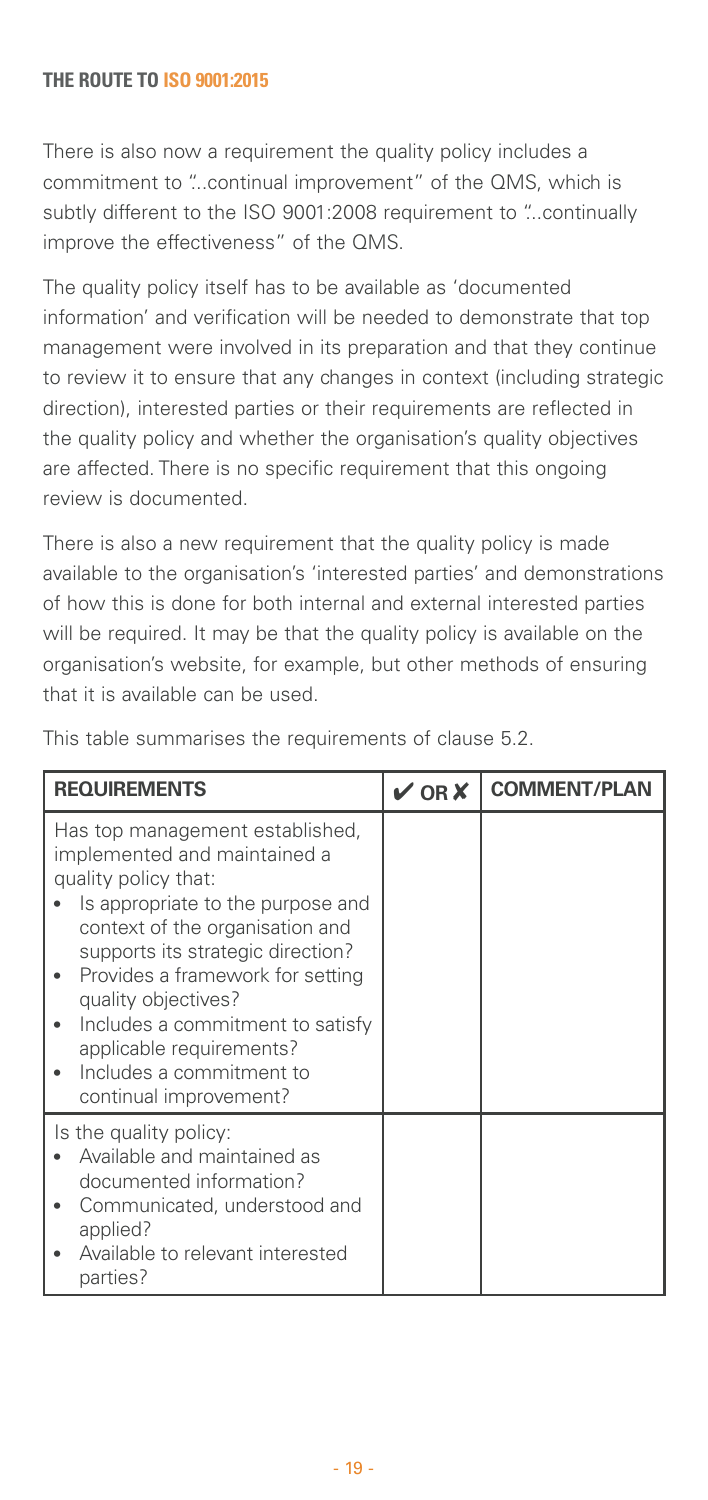## **5.3 Organisational roles, responsibilities and authorities**

There is now a requirement that not only must responsibilities and authorities be assigned and communicated, but also that they are understood within the organisation. Therefore when an organisation's personnel have been advised of their QMS responsibilities and authorities, they must also verify that personnel understand them. This will mean that the organisation itself will have to ensure that its personnel understand these responsibilities and authorities.

Top management have now also to ensure that specific responsibilities and authorities are assigned, communicated and understood in relation to:

- ensuring that the QMS conforms to the requirements of ISO 9001;
- ensuring that processes are delivering their intended outputs;
- reporting on the need for change or innovation in relation to the QMS;
- reporting to top management in relation to QMS performance, improvement opportunities, change and/or innovation.

Although there is no longer any requirement to appoint a specific management representative, the tasks currently assigned to the MR (in ISO 9001:2008 and those above) must still be carried out by one or more persons. Verification that these responsibilities and authorities in relation to these tasks have been assigned, communicated and understood will be needed.

This table summarises the requirements of clause 5.3.

| <b>REQUIREMENTS</b>                                                                                                                                                                                                                                                                                                                                                  | $V$ OR $X$ | <b>COMMENT/PLAN</b> |
|----------------------------------------------------------------------------------------------------------------------------------------------------------------------------------------------------------------------------------------------------------------------------------------------------------------------------------------------------------------------|------------|---------------------|
| Has top management ensured<br>that responsibilities and authorities<br>for relevant roles are assigned,<br>communicated and understood?                                                                                                                                                                                                                              |            |                     |
| Has top management assigned the<br>responsibility and authority for:<br>Ensuring the QMS conforms to<br>ISO 9001?<br>• Ensuring the processes are<br>delivering their intended<br>outputs?<br>Reporting on performance of the<br>QMS? Ensuring the promotion<br>of customer focus?<br>Ensuring the integrity of the<br>QMS is maintained through<br>planned changes? |            |                     |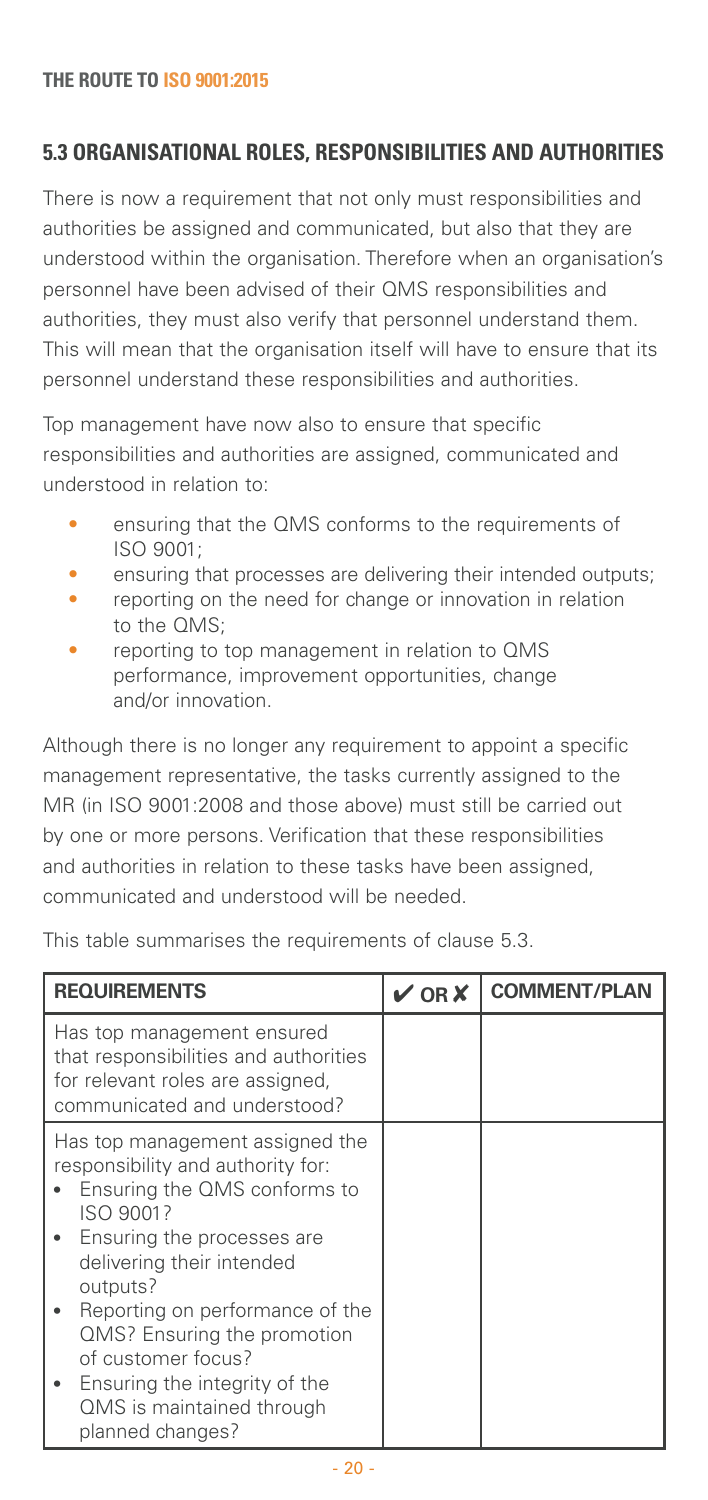## **6.1 Actions to address risks and opportunities**

An organisation is now required to consider both its 'context' and 'interested parties' when planning and implementing its QMS.

This new requirement obliges organisations to identify those risks and opportunities that have the potential to impact (positively or negatively) on the operation and performance of their QMS.

Having identified those external and internal issues that are relevant to its context, as well as the needs of interested parties, an organisation is required to use that information to determine both the risks and opportunities that need to be addressed to:

- ensure that its management system can achieve its intended outcome(s);
- prevent, or reduce, undesired effects;
- achieve continual improvement.

Based on the results of this assessment, organisations then have to:

- take action to address any risks and opportunities:
- integrate and implement these actions into their QMS processes; and
- evaluate the effectiveness of the actions taken.

Not all of the processes of a QMS represent the same level of risk or opportunity in terms of the organisation's ability to meet its objectives. For that reason, ISO 9001 requires that the actions taken to address any risks and opportunities are "...proportionate to the potential impact on the conformity of products and services". The consequences of failures or nonconformities in relation to processes, systems products and/or services, for example, will not be the same for all organisations. So when deciding how to plan and control its QMS, including its component processes and activities, the organisation needs to consider both the type and level of risk or opportunity associated with them.

Options to address risks and opportunities can include:

- avoiding risk; taking risk in order to pursue an opportunity;
- eliminating the risk source; changing the likelihood or consequences;
- sharing the risk; or
- retaining risk by informed decision.

There needs to be evidence that the organisation has done this and that it continues to review whether these issues and requirements change. It also needs to demonstrate that the action taken is subsequently reviewed to confirm whether it has been effective or not.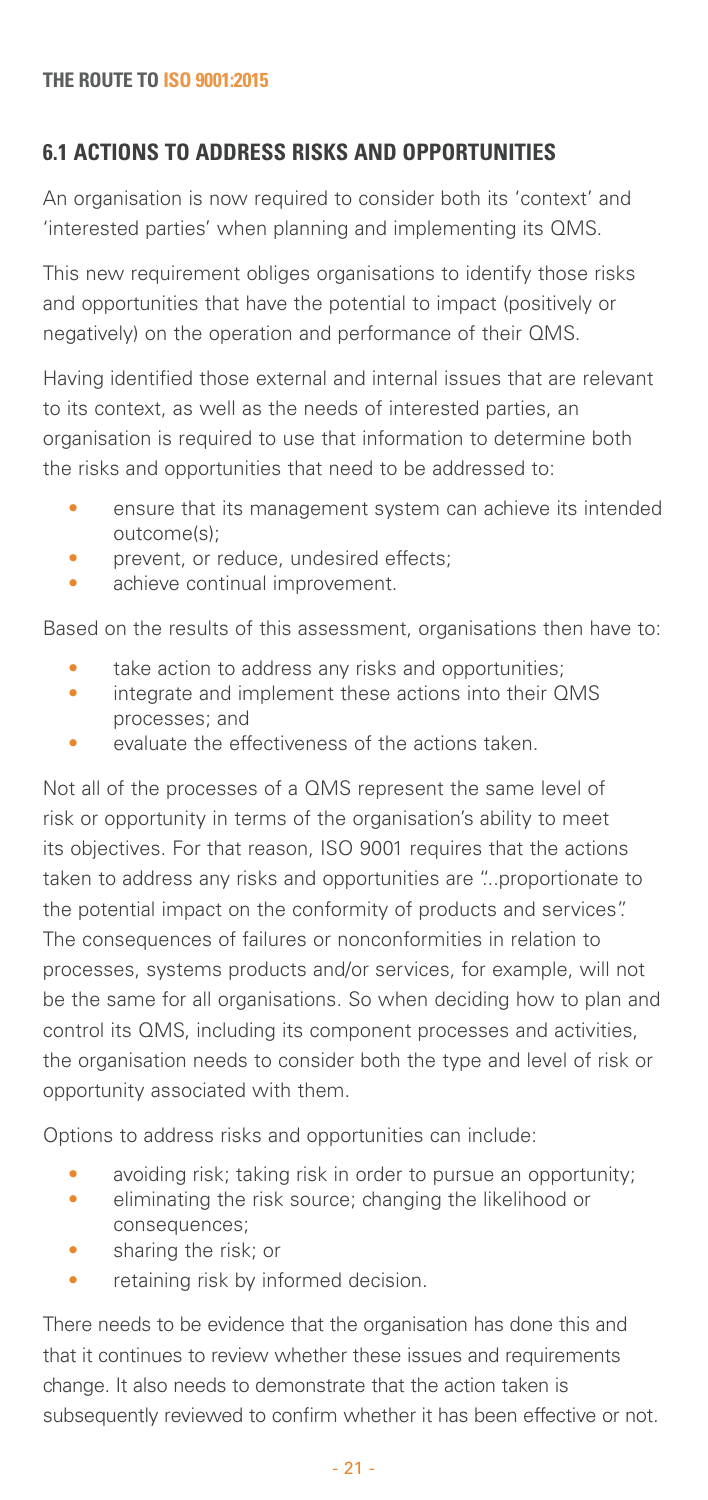ISO 9001 contains no specific requirements for 'preventive action' but it could be argued that these requirements serve a similar purpose.

Although risks and opportunities have to be determined and addressed, there is no requirement for a formal, documented risk management process and organisations are free to choose the assessment and evaluation mechanism they consider is most appropriate for them. However, organisations must be able to demonstrate that they have a planned methodology in place that allows them to determine all/any risks and opportunities relevant to the planning of their QMS.

Documentation that demonstrates that this process has been carried out may be available (business plans or strategy documents, for example, annual reports, management review minutes, etc.), but there may be occasions where it is not. Again there may need to be an interview of senior management in relation to the organisation's risks and opportunities. Since these may have an influence on, or be influenced by, an organisation's strategic direction or its context it is likely that discussion of these issues will have to involve senior management. Depending on an organisation's management structure, its quality manager, for example, may not have sufficient knowledge of the all the risks and opportunities relevant to the organisation and so be unable to provide the information necessary to verify compliance with the requirements of this clause.

| <b>REQUIREMENTS</b>                                                                                                                                                                                                                                                                                | $\vee$ OR X | <b>COMMENT/PLAN</b> |
|----------------------------------------------------------------------------------------------------------------------------------------------------------------------------------------------------------------------------------------------------------------------------------------------------|-------------|---------------------|
| When planning the QMS has the<br>organisation considered the issues.<br>risks and opportunities that need<br>to be addressed to:<br>Give assurance the OMS can<br>achieve its intended results?<br>• Enhance desirable effects?<br>Prevent or reduce undesired<br>effects?<br>Achieve improvement? |             |                     |

This table summarises the requirements of clause 6.1.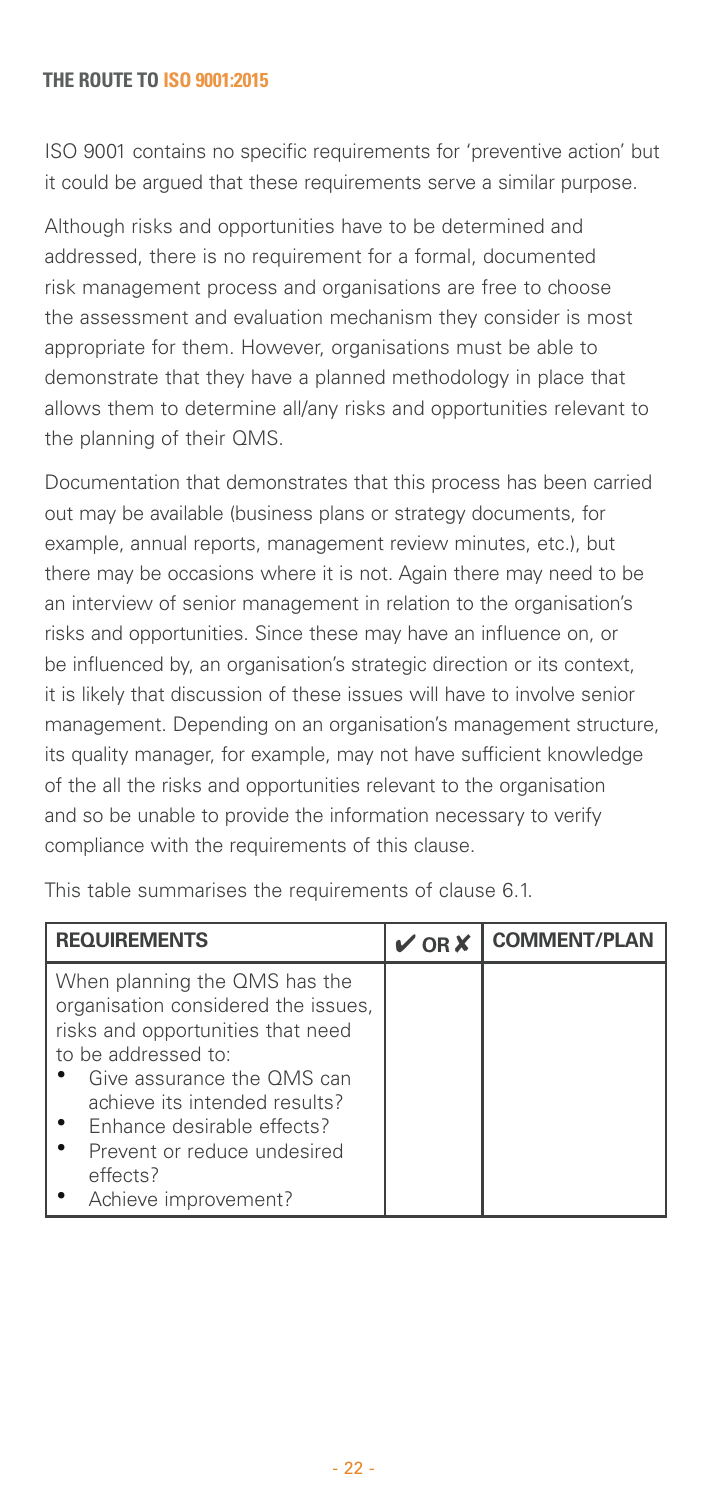| Has the organisation planned:<br>• Actions to address the risks and<br>opportunities?<br>• Integration and implementation<br>of the actions into the QMS<br>processes?<br>• Evaluation of the effectiveness<br>of these actions?<br>• Actions to be taken to address |  |
|----------------------------------------------------------------------------------------------------------------------------------------------------------------------------------------------------------------------------------------------------------------------|--|
| risk and opportunities are<br>proportionate to the potential<br>impact on the conformity or<br>product or service?                                                                                                                                                   |  |

## **6.2 Quality objectives and planning to achieve them**

In addition to the need to establish measurable quality objectives at relevant functions and levels that are consistent with an organisation's quality policy, there are now requirements that they must be established for 'relevant processes' and be relevant to the 'enhancement of customer satisfaction'. The implicit element of these changes is that an organisation will now have to demonstrate that their quality objectives actually 'add value' and not that they been established in order to meet the bare minimum requirements.

An organisation is required to retain documented information on their quality objectives. The requirements related to the planning needed to achieve quality objectives are now more explicitly detailed in ISO 9001. Organisations are now required to determine:

- what resources will be required to achieve quality objectives:
- who will be responsible for them; what will be done and when; and
- how will achievement of the objectives will be evaluated.

In some cases this will require organisations to undertake more detailed monitoring of objectives and targets than they currently do. Verification that the what, when, who and how elements have been satisfactorily planned will be required, but since an organisation has to retain documented information on their quality objectives, this should be available in some documented form or other. Personnel to whom responsibility for quality objectives has been given will have to be aware of what their responsibilities are and will have been given the resources to achieve the objectives.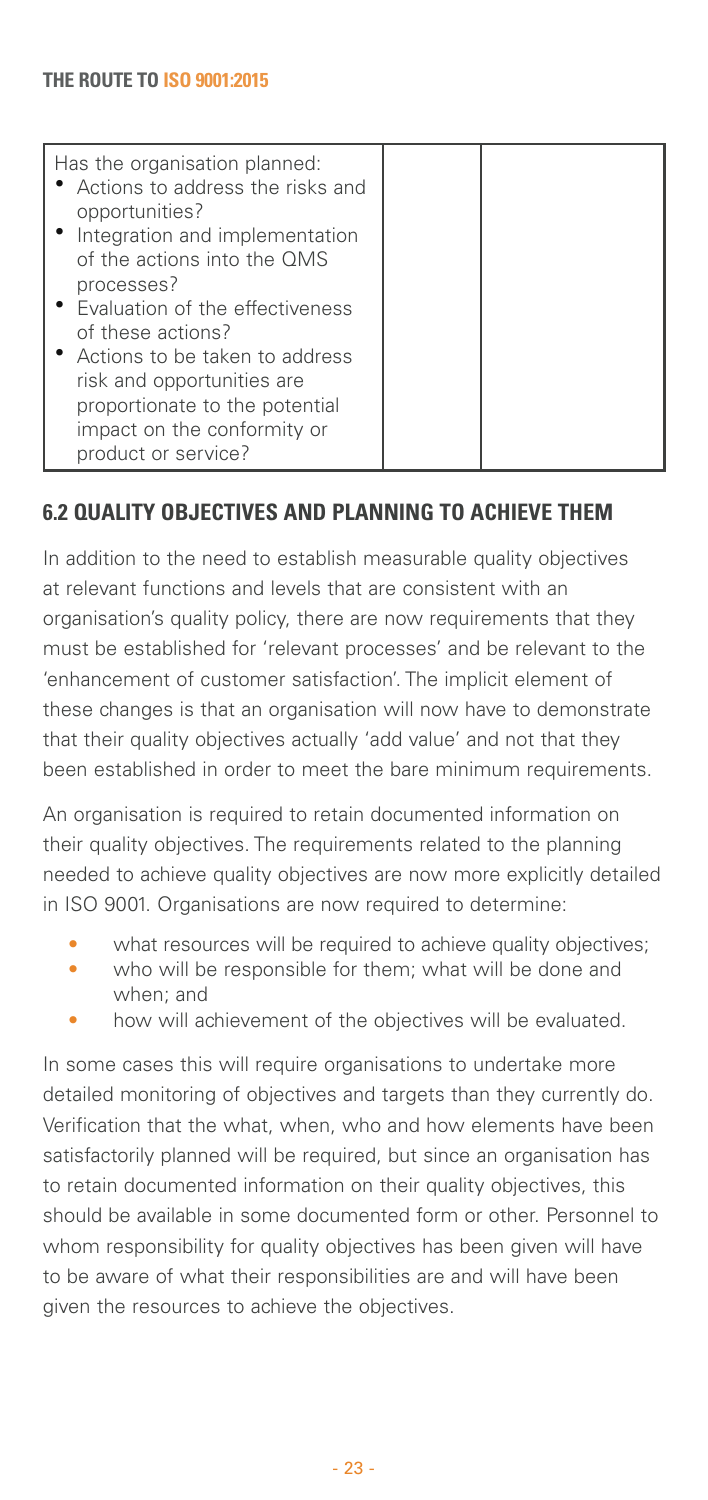This table summarises the requirements of clause 6.2.

| <b>REQUIREMENTS</b>                                                                                                                                                                                                                                                               | $\vee$ OR X | <b>COMMENT/PLAN</b> |
|-----------------------------------------------------------------------------------------------------------------------------------------------------------------------------------------------------------------------------------------------------------------------------------|-------------|---------------------|
| Has the organisation established<br>quality objectives at relevant<br>functions, levels and processes?                                                                                                                                                                            |             |                     |
| Are the quality objectives:<br>Consistent with the quality<br>policy?<br>Measurable?<br>Taken into account regarding<br>applicable requirements?<br>Relevant to conformity of<br>products and enhancement of<br>customer satisfaction?<br>Monitored?<br>Communicated?<br>Updated? |             |                     |
| Is documented information<br>maintained on the quality<br>objectives?                                                                                                                                                                                                             |             |                     |
| When planning how to achieve<br>its quality objectives has the<br>organisation determined:<br>What will be done?<br>What resources will be<br>required?<br>Who will be responsible?<br>When it will be completed?<br>How the results will be<br>evaluated?                        |             |                     |

## **6.3 Planning of changes**

ISO 9001 still contains the key requirement that the integrity of an organisation's QMS must be maintained when any changes to it are planned and implemented, but also adds further requirements. In addition to a general requirement that all changes to an organisation's QMS are "...carried out in a planned and systematic manner" this process must include consideration of:

- why the change is being made and the potential consequences of that change;
- any effects on the integrity of the QMS; whether the resources necessary to carry out the change are available;
- the allocation or reallocation of related responsibilities and authorities caused by the change.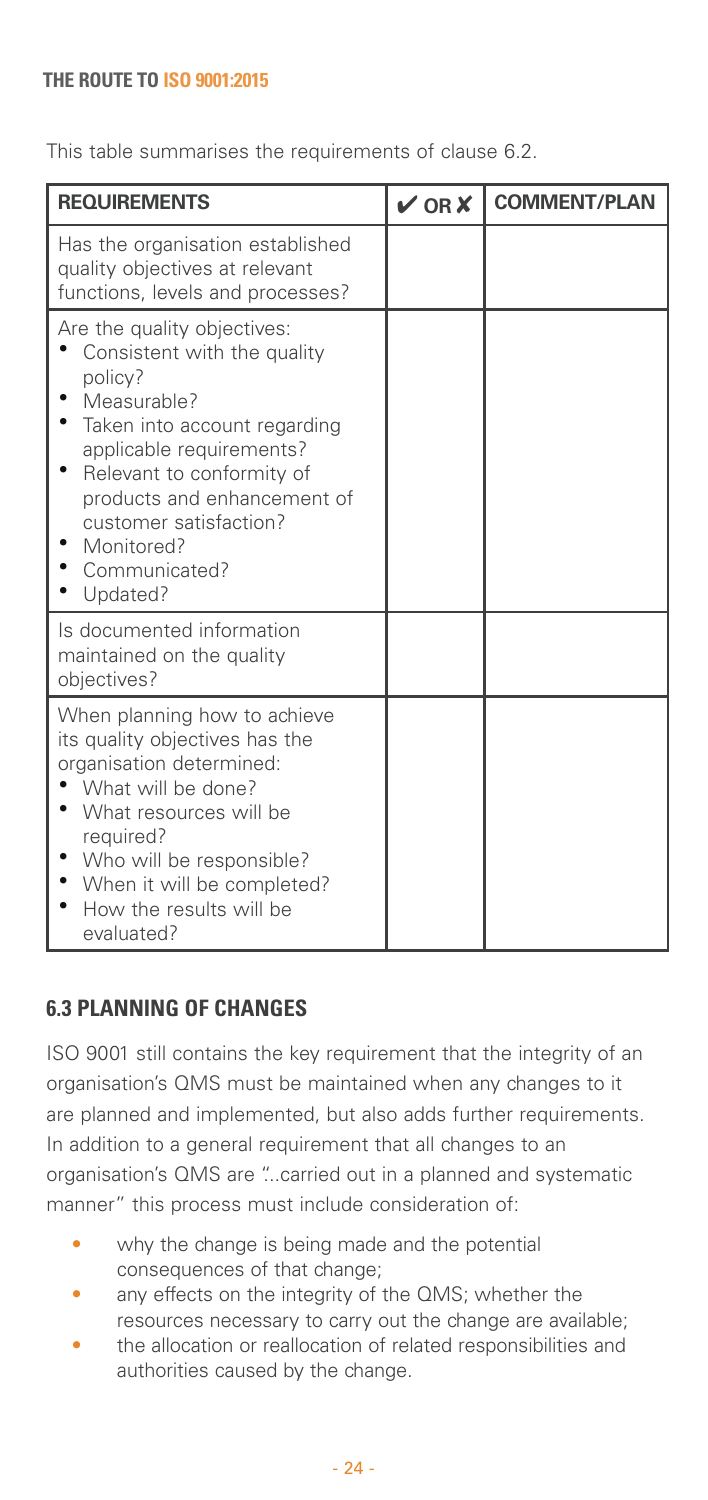Since ISO 9001 requires organisations to maintain/retain documented information "...to the extent necessary to support the operation of processes" then the activities related to QMS changes, including consideration of the issues above, will need to be documented.

This table summarises the requirements of clause 6.3.

| <b>REQUIREMENTS</b>                                                                                                                                                                                                              | $V$ OR $X$ | <b>COMMENT/PLAN</b> |
|----------------------------------------------------------------------------------------------------------------------------------------------------------------------------------------------------------------------------------|------------|---------------------|
| Are changes carried out in a<br>planned and systematic manner?                                                                                                                                                                   |            |                     |
| Does the organisation consider:<br>• The purpose of the change and<br>any potential consequences?<br>• The integrity of the QMS?<br>• The availability of resources?<br>• The allocation of responsibilities<br>and authorities? |            |                     |

## **7.1 Resources**

ISO 9001 makes consideration/evaluation of resource capabilities a specific requirement. Additionally, when identifying the resources needed to establish, implement, maintain and continually improve its QMS, there is now a requirement that an organisation needs to take into account both internal and external resource requirements and capabilities.

There is no specific requirement that documented evidence needs to be available to demonstrate but it will need to be shown that both internal and external resource requirements and capabilities were considered.

Infrastructure – ISO 9001 does now make it clear that 'infrastructure' can include:

- buildings and associated utilities;
- equipment including hardware and software:
- transportation;
- information and communication technology.

Environment for the operation of processes – there is now a requirement for organisations to not only determine what is the work environment suitable to ensure conformity of products and services, but also to 'provide and maintain' it. The notes to the clause make it clear that 'environment for the operation of processes' can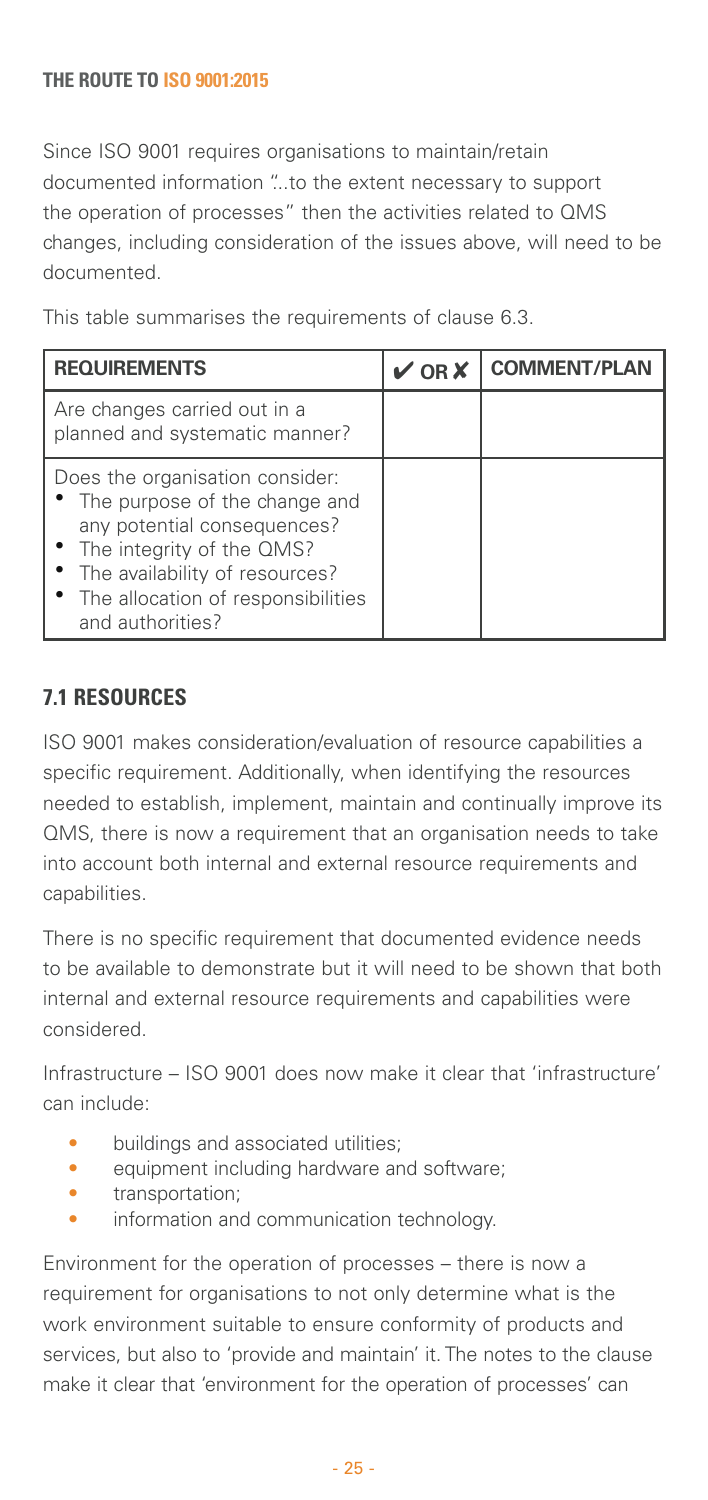include physical, social, psychological, environmental and other factors (such as temperature, humidity, ergonomics and cleanliness).

The organisation has not only to identify what the necessary environment is for the operation of its processes, but also that they have provided that environment; taking into account the factors listed in the notes to the clause. The organisation must have in place some method for ensuring that the necessary environment is maintained, though the type of monitoring and controls required will vary, depending on the processes involved.

Monitoring and measuring resources – there is now a greater emphasis on monitoring and measuring 'resources' rather than simply equipment; in this context, resources would include personnel, training, workplace environment, etc. There is no longer any specific mention of verification of computer software.

The organisation will have to retain documented information to demonstrate that not just monitoring and measuring equipment is fit for purpose, but that all monitoring and measuring resources are.

Organisational knowledge – this is a new requirement that addresses the need for organisations to determine and maintain the knowledge obtained by the organisation, including by its personnel, to ensure that it can achieve conformity of products and services. The primary requirement is that an organisation must establish the knowledge necessary for it to satisfactorily operate the processes it uses and provide products and services that conform to requirements.

The type of 'organisational knowledge' that will need to be maintained will vary from one organisation to another. It is likely to include knowledge held by competent personnel within the organisation that they use to carry out their operational tasks, for example, but it may also include bespoke software needed to run process equipment, internal and/or external product and service standards, technical manuals, intellectual property, etc. The amount or level of organisational knowledge needed may be large or small, depending on an individual organisation's activities, processes and circumstances, but the key question is whether the organisation has identified the knowledge it needs to have in order to carry out its processes and activities.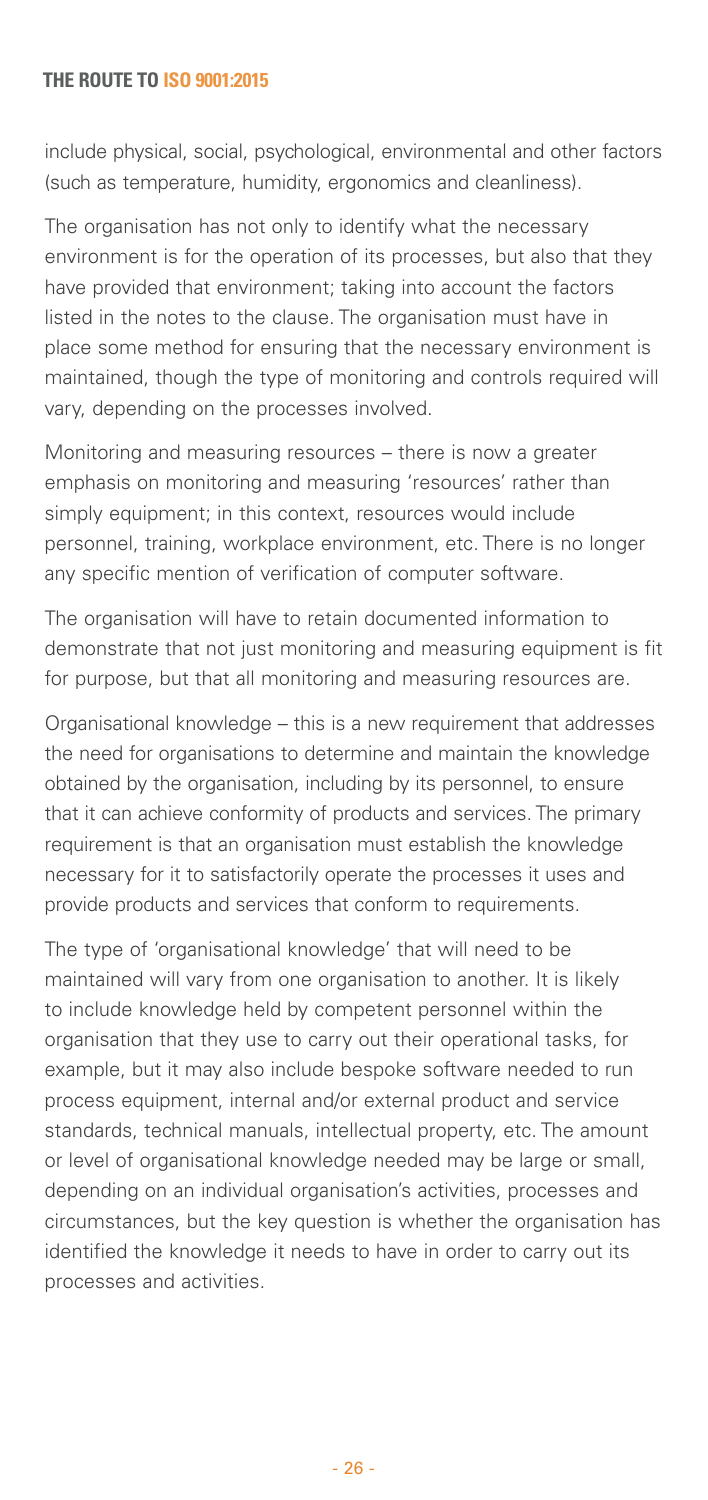This knowledge needs to be maintained and made available where and when necessary. It is up to the organisation to decide how to do this and there is no specific requirement that this knowledge is to be retained as documented information. Additionally, when planning changes to its QMS or operational activities, an organisation is required to assess whether its existing organisational knowledge is sufficient to satisfactorily manage these changes or if it needs to obtain additional knowledge to do so and take steps to get it if necessary.

This table summarises the requirements of clause 7.1.

| <b>REQUIREMENTS</b>                                                                                                                                                                                               | $\sqrt{ORX}$ | <b>COMMENT/PLAN</b> |
|-------------------------------------------------------------------------------------------------------------------------------------------------------------------------------------------------------------------|--------------|---------------------|
| Have resources been determined<br>and provided to establish,<br>implement, maintain and<br>continually improve the QMS?                                                                                           |              |                     |
| Has the organisation considered:<br>The capabilities and constraints<br>on existing internal resources?<br>What needs to be obtained<br>from the external providers?                                              |              |                     |
| Has the organisation determined<br>and provided the persons<br>necessary for effective<br>implementation of the QMS?                                                                                              |              |                     |
| Has the infrastructure necessary<br>been determined, provided and<br>maintained?                                                                                                                                  |              |                     |
| Has the environment necessary<br>been determined, provided and<br>maintained?                                                                                                                                     |              |                     |
| When monitoring and measuring<br>are used have the resources<br>needed to ensure valid and reliable<br>results been determined and<br>provided?                                                                   |              |                     |
| Are the resources provided:<br>Suitable for the type of<br>monitoring and measurement<br>activities?<br>Maintained to ensure continued<br>fitness for purpose?<br>Appropriate documented<br>information retained? |              |                     |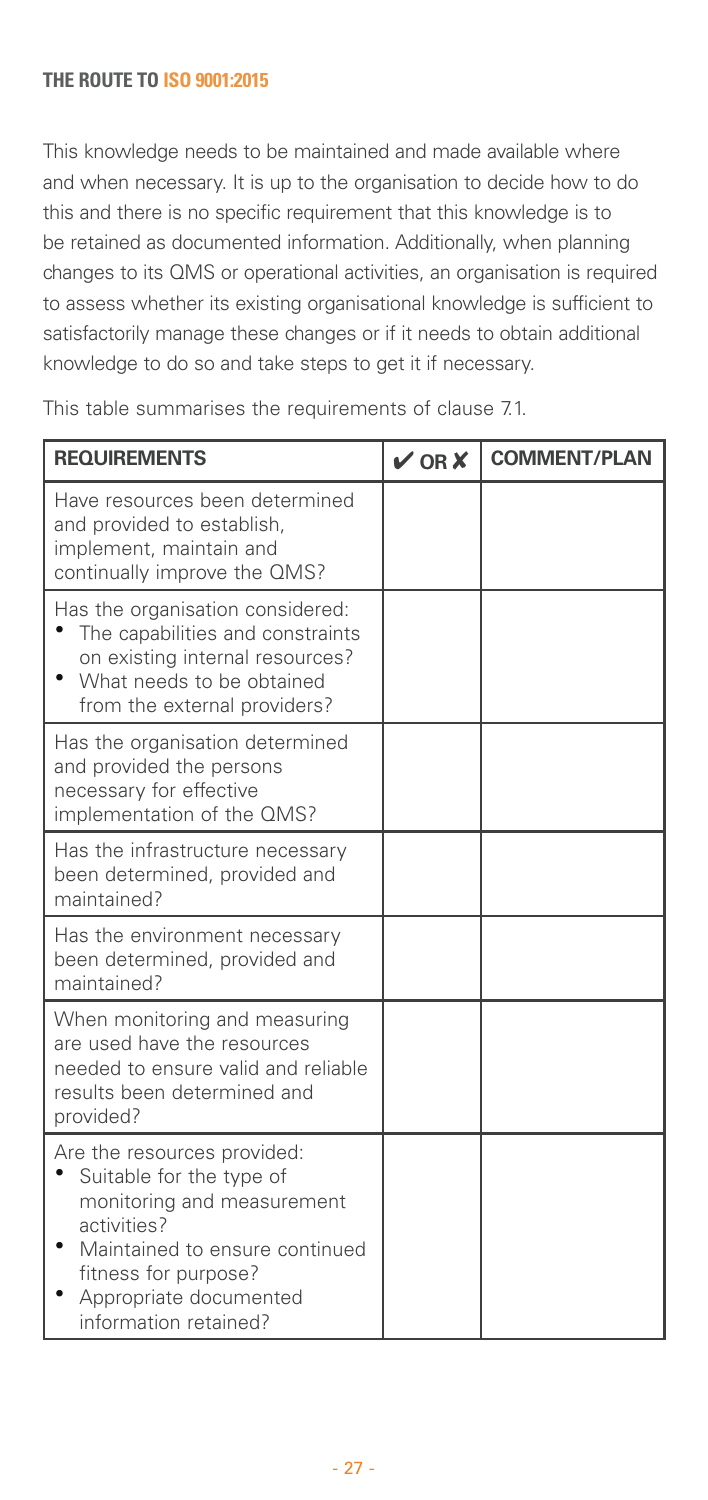| Is measuring equipment:<br>Calibrated?<br>Identified to determine its<br>status?<br>• Safeguarded from adjustment,<br>damage or deterioration?                                                                                                                                                             |  |
|------------------------------------------------------------------------------------------------------------------------------------------------------------------------------------------------------------------------------------------------------------------------------------------------------------|--|
| Is validity of previous<br>measurement results determined<br>when measurement equipment is<br>unfit for its intended use?                                                                                                                                                                                  |  |
| Does the organisation:<br>Determine the knowledge<br>necessary for the operation of<br>its processes?<br>• Maintain the knowledge and<br>make available to the extent<br>necessary?<br>When addressing changing<br>need determine how to acquire<br>necessary additional knowledge<br>or required updates? |  |

## **7.2 Competence**

ISO 9001 now defines 'competence' as the ability to apply knowledge and skills to achieve intended results. An organisation needs to demonstrate that it has determined the competency requirements for personnel and then it must:

- ensure that personnel meet those competency requirements; or
- take action to ensure that they acquire the identified competence.

The organisation also needs to demonstrate that any action taken to acquire or maintain competency is subsequently reviewed to establish whether it has been effective in raising personnel competence to the required level(s). Applicable 'actions' can include, for example, the provision of training to, the mentoring of, or the reassignment of currently employed persons; or the hiring or contracting of suitably competent persons.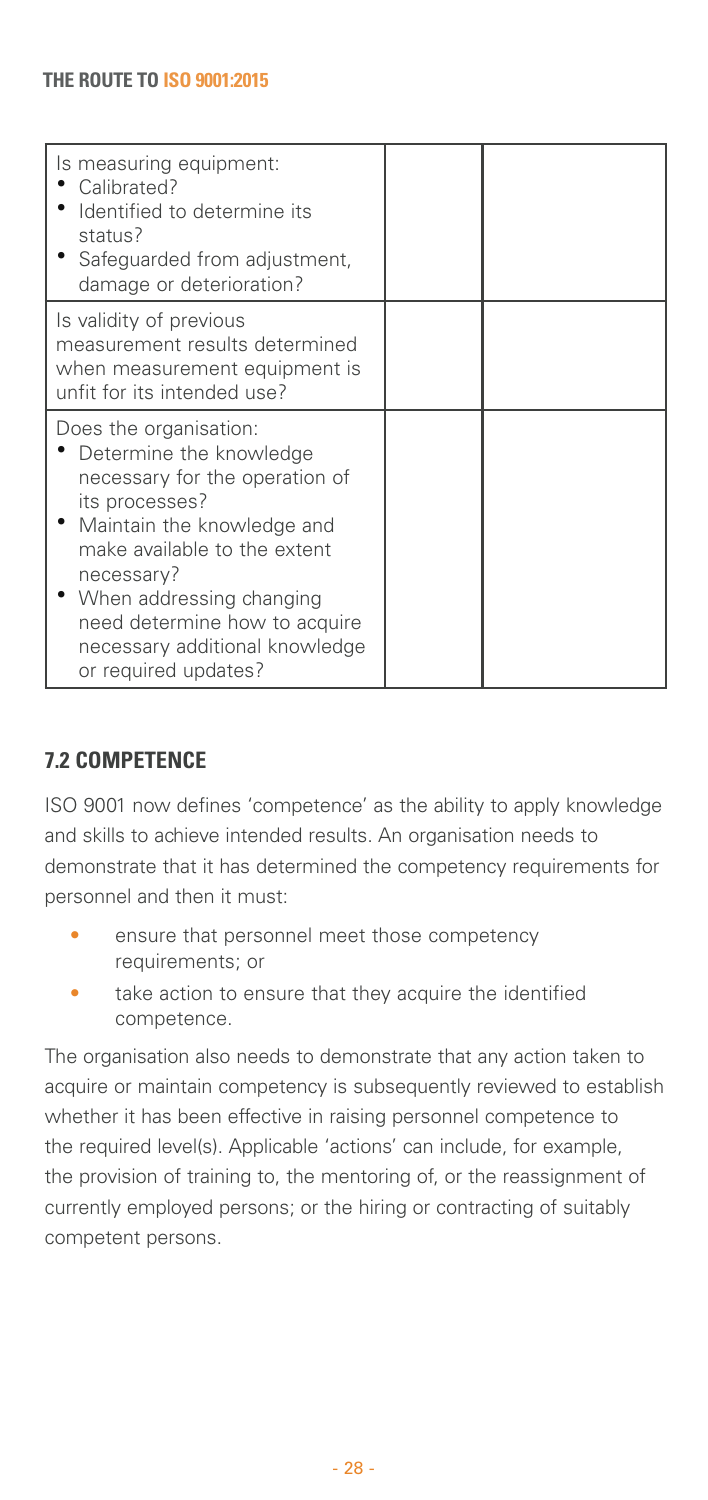A key addition to these requirements is that they now apply to all/ any personnel 'under its control' that affect the organisation's quality performance. This will include any sub-contract/agency personnel, as well as anyone undertaking outsourced processes and functions.

An organisation will now have to retain documented information to demonstrate that all personnel under its control are competent.

This table summarises the requirements of clause 7.2.

| <b>REQUIREMENTS</b>                                                                                                                                                                                                                                                                                                                     | $\vee$ OR X | <b>COMMENT/PLAN</b> |
|-----------------------------------------------------------------------------------------------------------------------------------------------------------------------------------------------------------------------------------------------------------------------------------------------------------------------------------------|-------------|---------------------|
| Has the organisation:<br>Determined the necessary<br>competence of persons doing<br>work under their control?<br>• Ensured that these persons<br>are competent on the basis<br>of education, training or<br>experience?<br>• Taken actions to acquire the<br>necessary competence?<br>Retained appropriate<br>documented information as |             |                     |
| evidence of competence?                                                                                                                                                                                                                                                                                                                 |             |                     |

## **7.3 Awareness**

ISO 9001 introduces a specific requirement that an organisation makes personnel under its control aware both of the organisation's quality objectives as well as the consequences of nonconformance with its QMS requirements.

Everyone (internal or external) doing work for the organisation shall have been made aware of:

- the organisation's quality policy and quality objectives;
- their contribution to the effectiveness of the QMS, including the benefits of improved quality performance;
- the implications of not conforming with QMS requirements.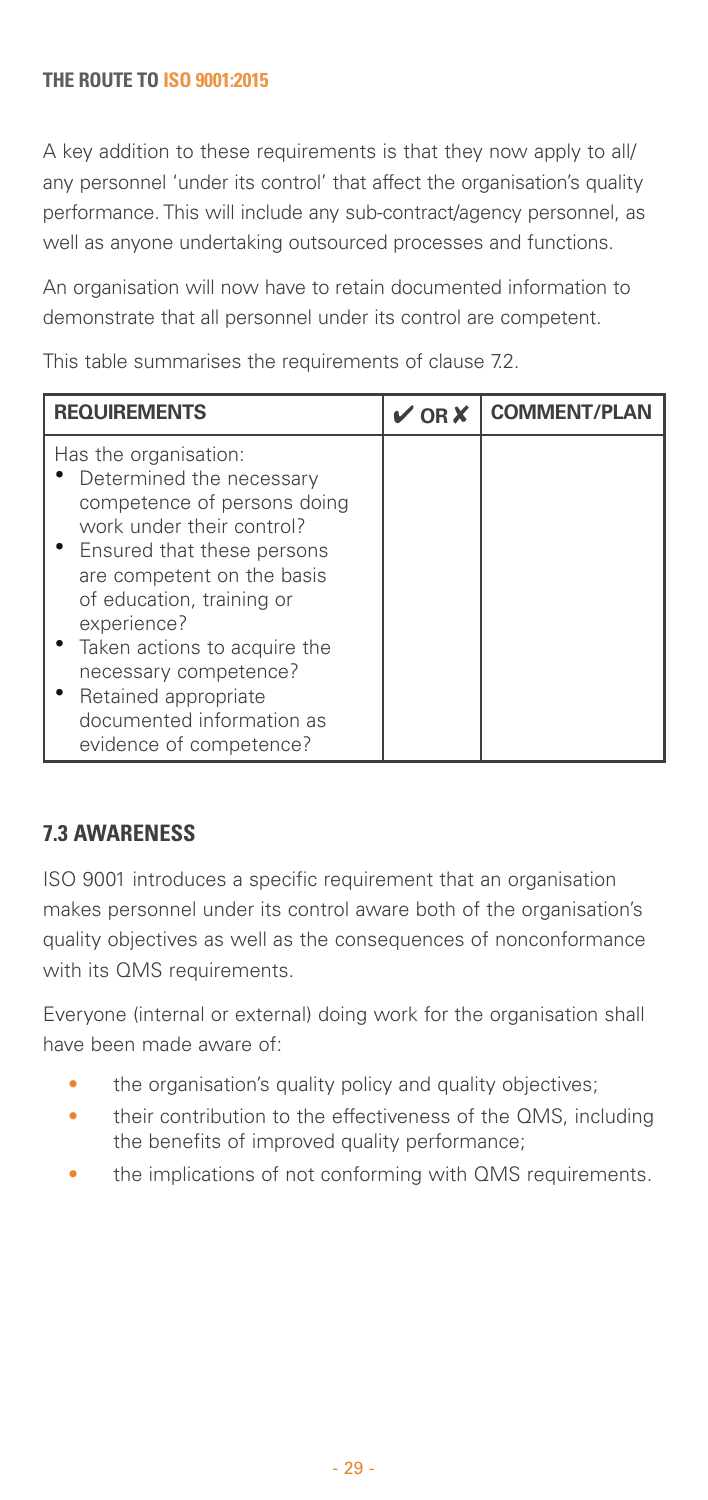This table summarises the requirements of clause 7.3.

| <b>REQUIREMENTS</b>                                                                                                                                                                                               | $\vee$ OR X | <b>COMMENT/PLAN</b> |
|-------------------------------------------------------------------------------------------------------------------------------------------------------------------------------------------------------------------|-------------|---------------------|
| Are persons aware of:<br>The quality policy?<br>Relevant quality objectives?<br>• Their contribution to the<br>effectiveness of the OMS?<br>• The implications of not<br>conforming with the QMS<br>requirements? |             |                     |

## **7.4 Communication**

There is now a specific requirement relating to communication with persons outside the organisation. There are specific requirements relating to this communication process and organisations will have had to identify both the internal and external communications that need to take place, including:

- what needs to be communicated:
- when this communication should take place;
- how the information will be communicated: and
- who should receive such communications.

This table summarises the requirements of clause 7.4.

| <b>PLANNING OF PRODUCT</b><br><b>REALISATION</b>                                                                                                                                                                                              | $V$ OR $X$ | <b>COMMENT/PLAN</b> |
|-----------------------------------------------------------------------------------------------------------------------------------------------------------------------------------------------------------------------------------------------|------------|---------------------|
| Has the organisation determined<br>the internal and external<br>communications relevant to the<br>OMS:<br>• On what it will communicate?<br>• When to communicate?<br>• With whom to communicate?<br>How to communicate?<br>Who communicates? |            |                     |

## **7.5 Documented information**

The terms 'documented procedure' and 'record' used in ISO 9001:2008 have both been replaced throughout ISO 9001:2015 by the term 'documented information', which is defined as information required to be controlled and maintained by an organisation, as well as the medium on which it is contained. Where reference previously was to documented procedures (e.g. to define, control or support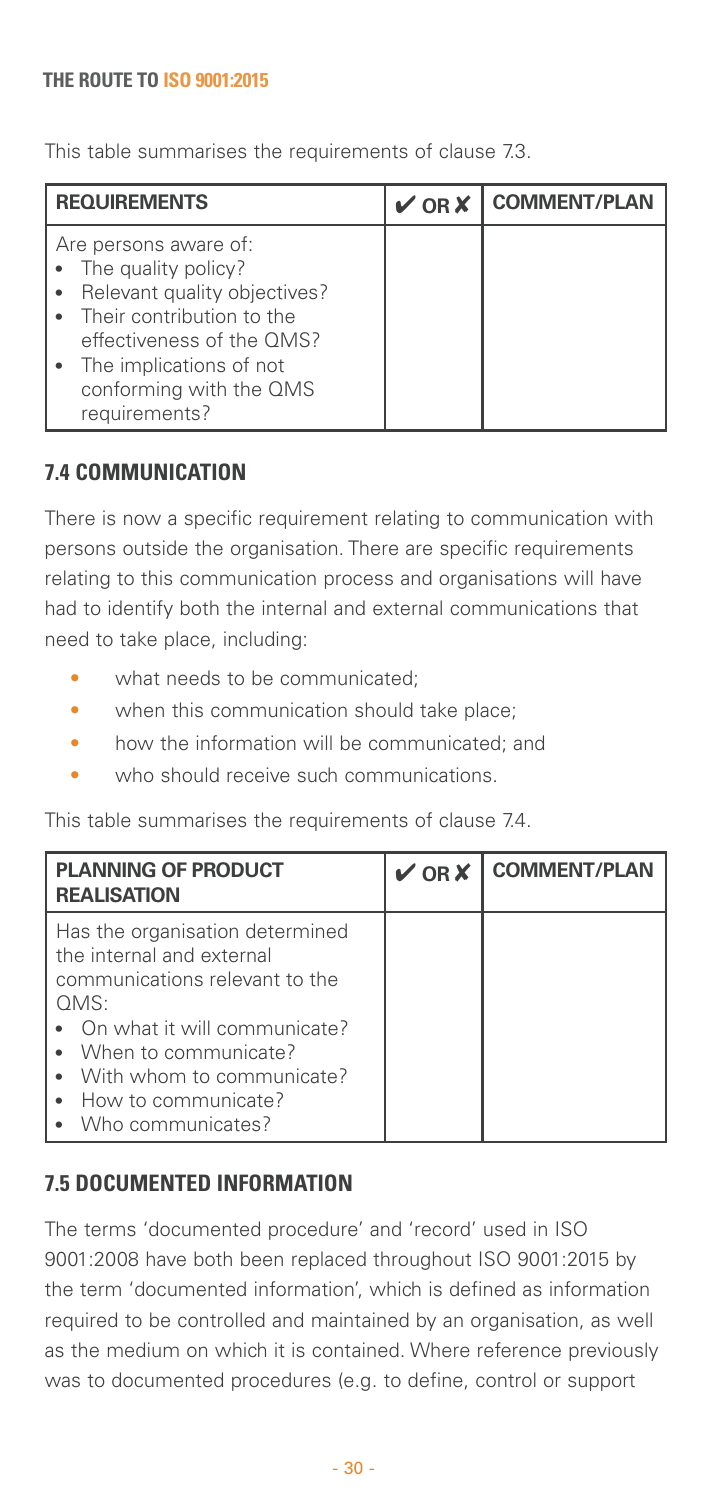a process) this is now expressed as a requirement to 'maintain' documented information; where reference previously was to records this is now expressed as a requirement to 'retain' documented information.

Documented information can be in any format and media and from any source. The term 'documented information' itself can refer to:

- the quality management system, including related processes;
- information created in order for the organisation to operate (documentation);
- evidence of results achieved (records).

The extent of documented information required for a QMS can differ from one organisation to another.

This can be due to:

- the size of organisation and its type of activities, processes, products and services;
- the complexity of processes and their interactions:
- the competence of organisational personnel.

The organisation needs to determine the level of documented information necessary to control its own QMS.

The requirements relating to the creation and updating of documented information are essentially the same. However, whilst there is no longer any requirement for a document control procedure, the organisation will need to demonstrate that the documented information itself is being controlled. This control now needs to include adequate protection "...e.g. from loss of confidentiality, improper use, or loss of integrity".

Control of 'access' to documented information is now a specific requirement. 'Access' can imply a decision regarding the permission to view the documented information only, or the permission and authority to view and change the documented information. Where documented information is held electronically, there shall be adequate passwords or other access systems in place. Similarly, there will be a need to verify that there are satisfactory systems in place to permit access to documented information where electronic systems crash or are otherwise unavailable.

An organisation's existing operational procedures, work instructions, flow charts, process maps, etc. are all examples of documented information and it does not now have to remove their current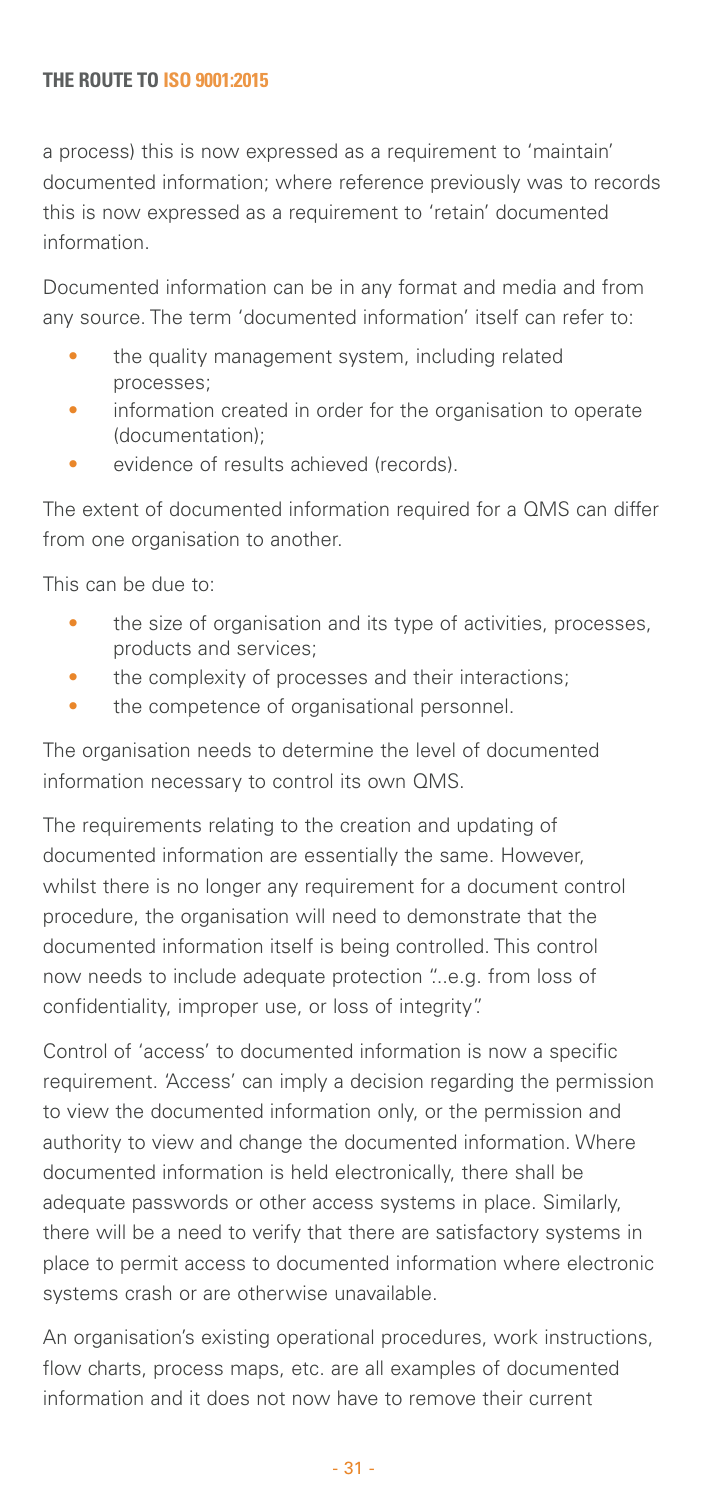quality manual or documented procedures. If an organisation wishes to retain these then they can do so. Nor do organisations have to restructure, rename or renumber their existing manuals or procedures just to bring them in line with the clause structure in ISO 9001.

This table summarises the requirements of clause 7.5

| <b>REQUIREMENTS</b>                                                                                                                                                                                                              | VORX | <b>COMMENT/PLAN</b> |
|----------------------------------------------------------------------------------------------------------------------------------------------------------------------------------------------------------------------------------|------|---------------------|
| Does the organisation's QMS<br>include:<br>Documented information<br>required by ISO 9001?<br>Documented information<br>determined by the organisation<br>as being necessary?                                                    |      |                     |
| When creating or updating<br>documented information does it<br>have:<br>Identification and description?<br>Format and media?<br>Review and approval for<br>۰<br>suitability and adequacy?                                        |      |                     |
| Is documented information<br>controlled to ensure:<br>It is available and suitable for<br>use, where and when it is<br>needed?<br>Is adequately protected?                                                                       |      |                     |
| The organisation has to address<br>the following for control of<br>documented information:<br>Distribution, access, retrieval<br>and use?<br>Storage and preservation?<br>Control of changes?<br>Retention and disposition?<br>٠ |      |                     |
| Is documented information<br>of external origin identified as<br>appropriate and controlled?                                                                                                                                     |      |                     |
| Is documented information<br>retained as evidence of conformity<br>protected from unintended<br>alterations?                                                                                                                     |      |                     |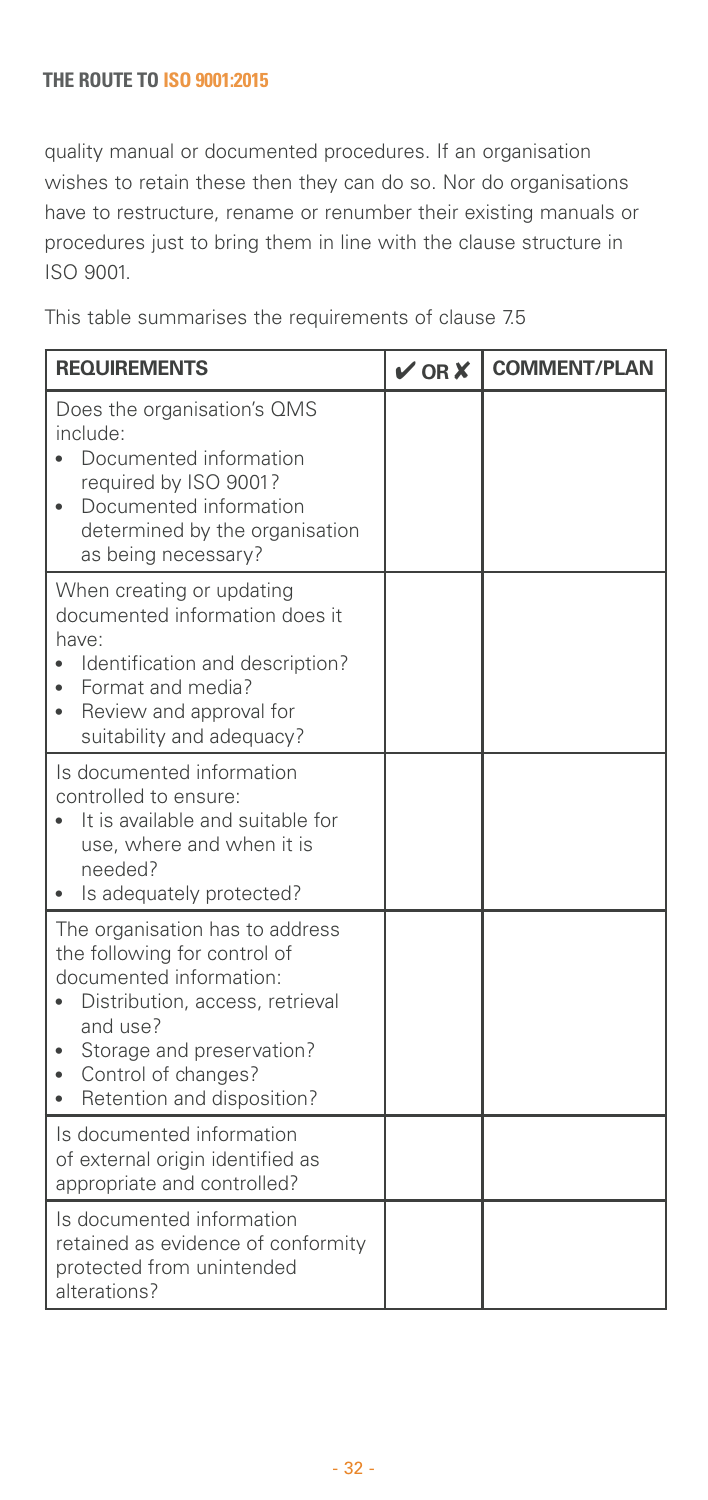## **8.1 Operational planning and control**

ISO 9001 introduces a requirement to establish the 'criteria for the processes' and to implement controls 'in accordance with the criteria'. The emphasis is on controlling the processes and organisations need to demonstrate that they have planned and implemented the appropriate process criteria:

- inputs, outputs, resources, controls, criteria, process measurement indicators, etc.; plus
- any actions required to address identified risks and opportunities.

The processes involved will not only be those necessary to meet requirements for conforming products and services, but also those required to implement any actions needed to address identified risks and opportunities.

Organisations are also required to control not only planned changes to processes (and to process controls), but also to unintended, unplanned changes. Where unintended changes are made, the organisation has to demonstrate that it identifies any actual or potential adverse effects and takes action to mitigate them.

An organisation is required to retain the documented information necessary to demonstrate both that its processes have been carried out as planned and that products and services conform to requirements. This will include information on unplanned changes, adverse effects and actions taken to address them.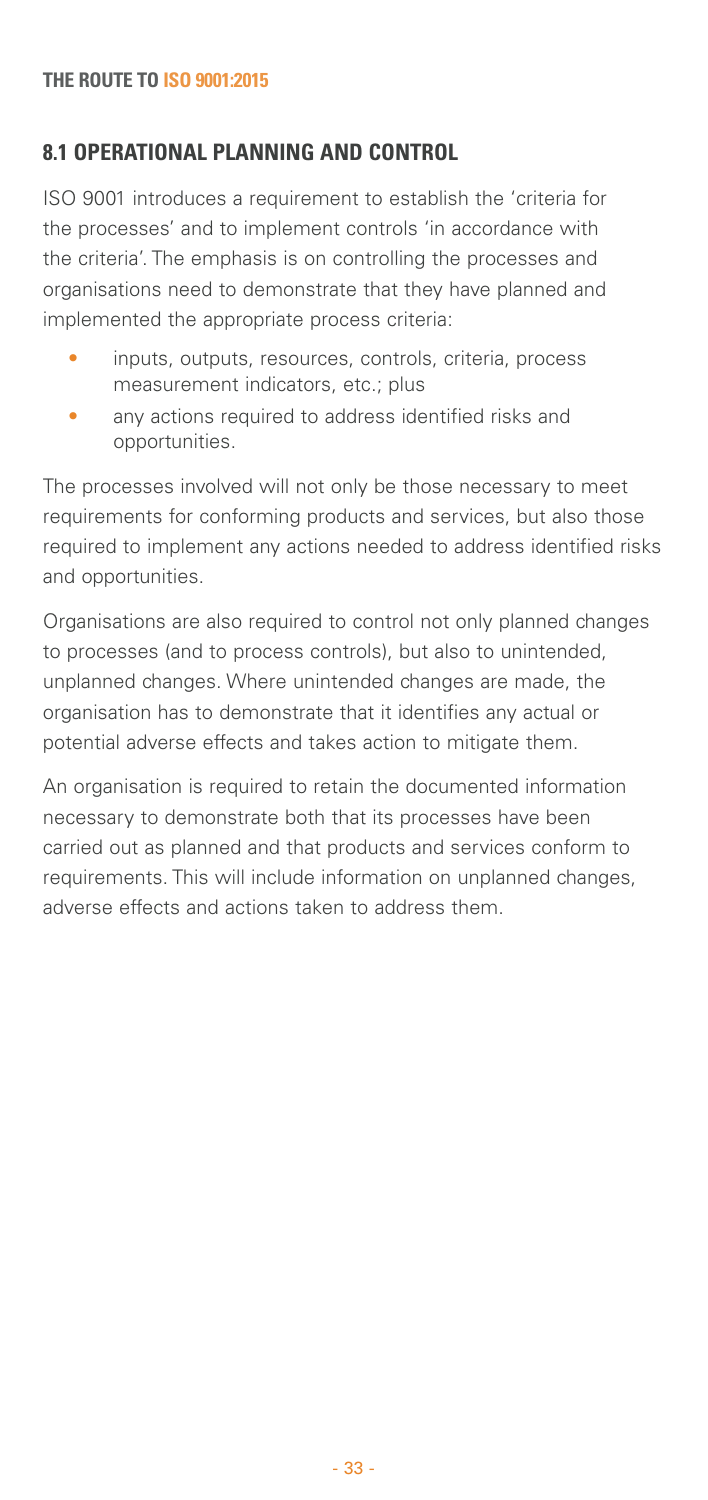This table summarises the requirements of clause 8.1.

| <b>REQUIREMENTS</b>                                                                                                                                                                                                                                                                                                                                                                                                                                                                                                                                                                                                                                              | $\vee$ OR $\times$ | <b>COMMENT/PLAN</b> |
|------------------------------------------------------------------------------------------------------------------------------------------------------------------------------------------------------------------------------------------------------------------------------------------------------------------------------------------------------------------------------------------------------------------------------------------------------------------------------------------------------------------------------------------------------------------------------------------------------------------------------------------------------------------|--------------------|---------------------|
| Does the organisation plan,<br>implement and control the<br>processes by:<br>Determining requirements for<br>the product or service?<br>Establishing criteria for the<br>٠<br>processes and the acceptance<br>of products and services?<br>Determining the resources<br>۰<br>needed to achieve conformity<br>to product or service<br>requirements?<br>Implementing control of the<br>processes in accordance with<br>the criteria?<br>Determining, maintaining<br>and retaining documented<br>information to have confidence<br>that the processes have been<br>carried out and to demonstrate<br>conformity of products and<br>services to their requirements? |                    |                     |
| Is the output of the planning<br>suitable for the operations?                                                                                                                                                                                                                                                                                                                                                                                                                                                                                                                                                                                                    |                    |                     |
| Control planned changes and<br>review the consequence of<br>unintended changes, taking action<br>to mitigate any adverse effects?                                                                                                                                                                                                                                                                                                                                                                                                                                                                                                                                |                    |                     |
| Ensure that outsourced processes<br>are controlled?                                                                                                                                                                                                                                                                                                                                                                                                                                                                                                                                                                                                              |                    |                     |

## **8.2 Requirements for products and services**

There is now a requirement that organisations must demonstrate that they have specific processes in place for establishing the requirements for the products and services it intends to offer to customers. There is also now a requirement that these processes must include, where relevant, communicating with customers in relation to:

- the handling or treatment of customer property;
- specific requirements for contingency actions.

Additionally, organisations must also now have in place processes for obtaining 'customer views and perceptions', including customer complaints.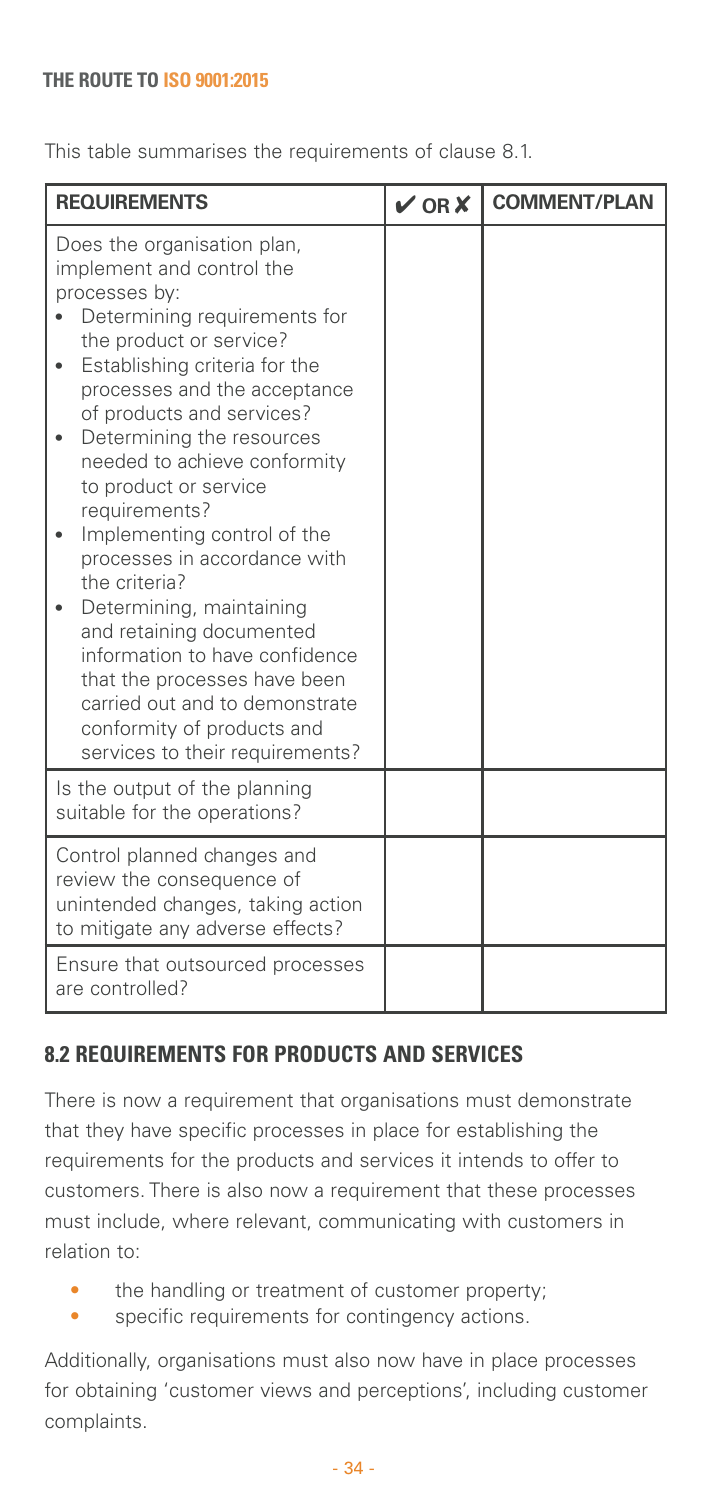None of these processes are required to be documented although organisations will need to establish a controlled methodology for communicating with clients and demonstrating whether these processes are systematically and consistently carried out.

Determination of requirements related to products and services – ISO 9001 now requires the organisation to demonstrate that it has a specific process for establishing the requirements for the products and services it intends to offer to customers. In addition, there is now a requirement that organisations must also be able to substantiate any claims it makes for the products and services it offers.

The process for establishing customer requirements does not need to be documented although organisations will need to establish a controlled methodology for communicating with clients and demonstrating whether these processes are systematically and consistently carried out.

Any claims that an organisation makes about its products and services have to be proved or demonstrated by the organisation. This may include claims made in direct communication with clients, technical product information, marketing materials, etc.

Review of requirements related to products and services – there is a note in ISO 9001 that makes it clear that 'requirements' can now also include those arising from relevant interested parties.

Organisations are required to retain documented information that describes the results of the review(s), including those relating to any new or changed requirements for the products and services.

| <b>PROVISION OF RESOURCES</b>                                                                                                                                                                                                                                                                       | $\vee$ OR $X$ | <b>COMMENT/PLAN</b> |
|-----------------------------------------------------------------------------------------------------------------------------------------------------------------------------------------------------------------------------------------------------------------------------------------------------|---------------|---------------------|
| Does customer communication<br>include:<br>Providing information relating to<br>products and services?<br>• Handling enquiries, contracts or<br>order handling?<br>Obtaining customer feedback?<br>Handling customer property?<br>Establishing specific<br>requirements for contingency<br>actions. |               |                     |

This table summarises the requirements of clause 8.2.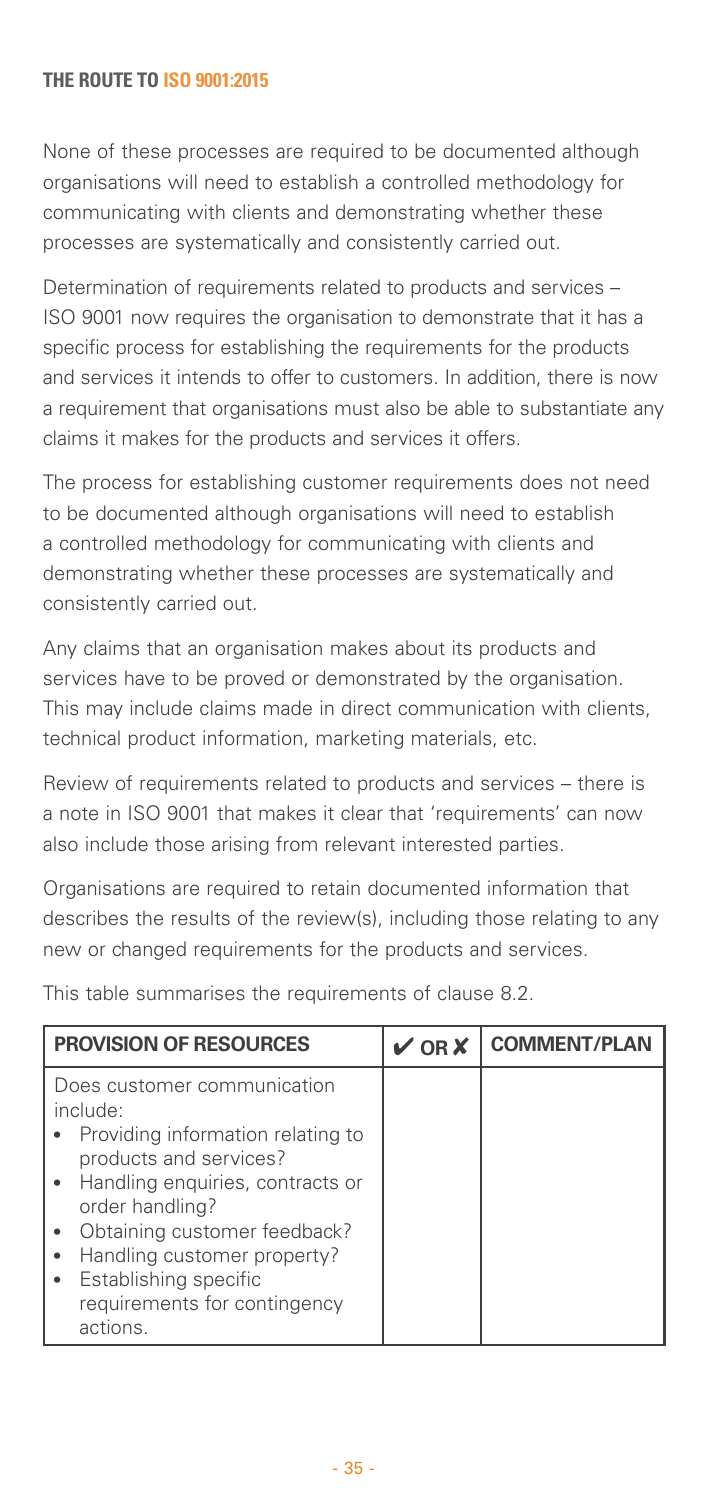| Does the organisation ensure that:<br>The requirements for products<br>and services are defined?<br>٠<br>It can meet claims for the<br>products and services it offers?                                                                                                                                                                                          |  |
|------------------------------------------------------------------------------------------------------------------------------------------------------------------------------------------------------------------------------------------------------------------------------------------------------------------------------------------------------------------|--|
| Does the organisation have the<br>ability to meet the requirements<br>for products and services to be<br>offered to the customer?                                                                                                                                                                                                                                |  |
| Does the organisation conduct a<br>review before committing to supply<br>including:<br>Requirements specified by the<br>customer for delivery and post-<br>delivery activities?<br>Requirements not stated by the<br>customer?<br>Requirements specified by the<br>organisation?<br>Statutory and regulatory<br>requirements?<br>Contract or order requirements? |  |
| Contract or order requirements<br>differing from those previously<br>defined are resolved?                                                                                                                                                                                                                                                                       |  |
| Customer requirements confirmed<br>by the organisation before<br>acceptance?                                                                                                                                                                                                                                                                                     |  |
| Documented information retained:<br>On the results of the review?<br>On any new requirements for<br>the products and services?                                                                                                                                                                                                                                   |  |
| When requirements for products<br>and services are changed the<br>relevant documented information is<br>amended?                                                                                                                                                                                                                                                 |  |

## **8.3 Design and development of products and services**

ISO 9001 now makes clear those circumstances when 'design and development' is required:

- where the organisation has not established detailed requirements for products or services, or
- where these have not been defined by the customer or other interested parties.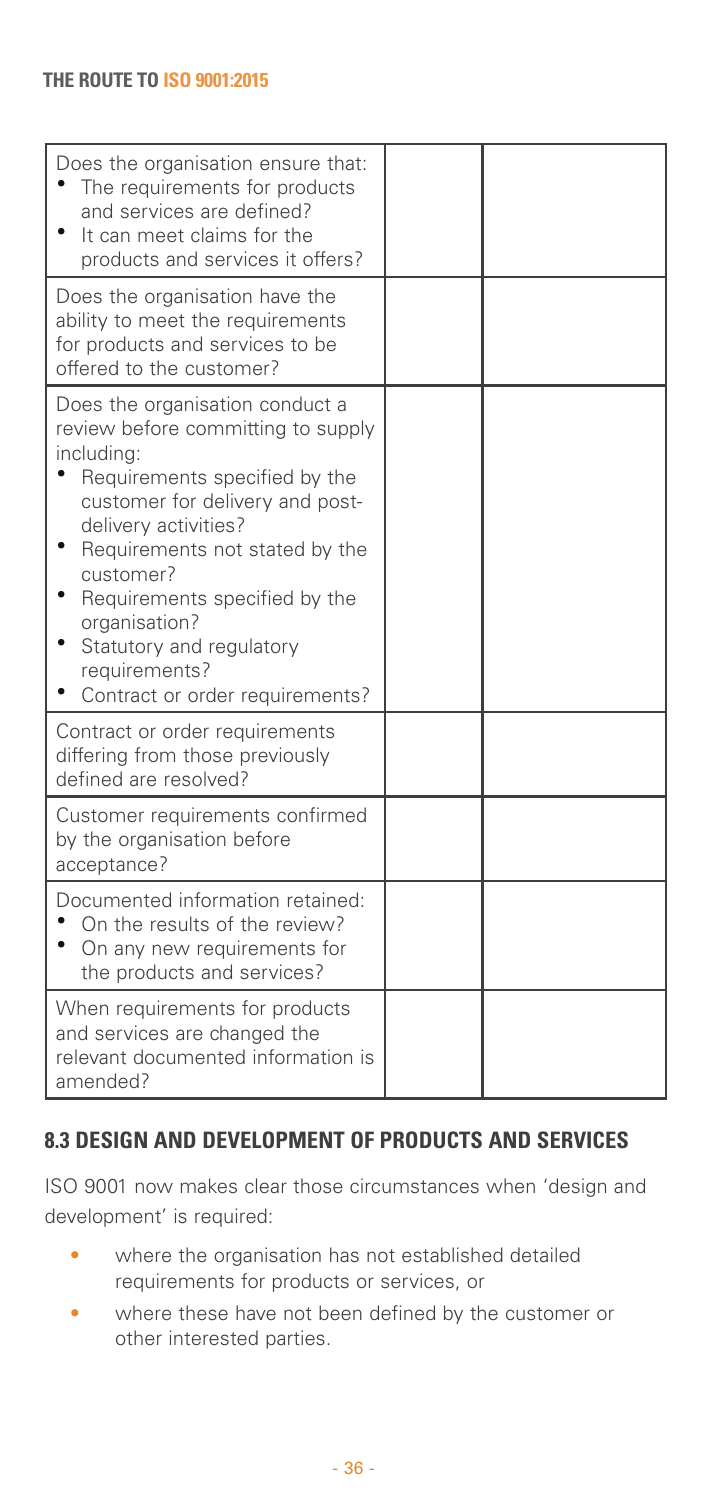In such circumstances, an organisation must have a design and development process in place. Where requirements for products and services have not been established or defined, to the extent that enables product/service provision to take place, then a design process has to be implemented. The design and development process does not need to be documented although the organisation will need to establish that a controlled methodology is in place for establishing/defining requirements.

8.3.2 Design and development planning – ISO 9001 now requires an organisation, when determining the necessary stages and controls for design and development, to also consider:

- the nature, duration and complexity of the design and development activities; and
- whether customer and user groups need to be involved in the design and development process.

The organisation shall retain all documented information as necessary to confirm that that design and development requirements have been met.

8.3.3 Design and development inputs – there is no longer any requirement to include 'information derived from previous similar designs' as design inputs. However, ISO 9001 introduces the requirements that an organisation must include the following additional design inputs:

- internal and external resources needed for the design and development of products and services; and
- the potential consequences of failure due to the nature of the products and services.

There is no requirement that the required design and development inputs are available as documented information. The organisation shall have a controlled methodology in place for identifying the necessary inputs.

8.3.4 Design and development controls – although this is a new clause it combines the requirements relating to design review. verification and validation. There are no significant changes in requirements, but current requirement in ISO 9001:2008 that, where practicable, validation should be completed prior to the delivery or implementation of the product/service has been removed. Nor is there any specific requirement as to who should participate in design reviews.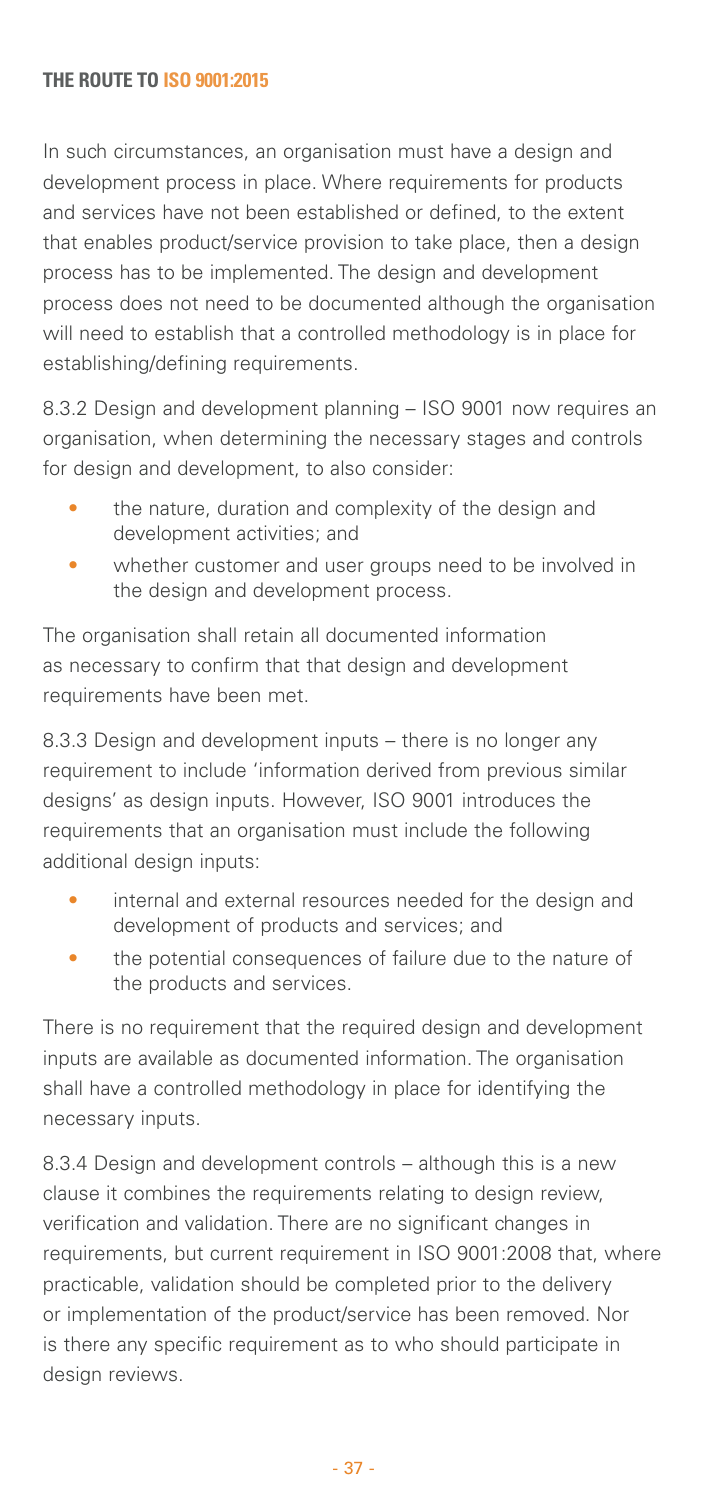8.3.5 Design and development outputs – there is no longer any reference for design and development outputs having to be 'in a form suitable for verification against the design and development input' or that they must be 'approved prior to release'. There is, however, now a requirement that the outputs include or make reference to any monitoring and measuring requirements. Organisations are required to retain the documented information resulting from the design and development process.

8.3.6 Design and development changes – there is no longer any reference for design and development changes having to be 'verified', 'validated and approved before implementation'. Organisations are required to retain the documented information relating to design and development changes.

| <b>REQUIREMENTS</b>                                                                                                                                                                                                                                                                                                                                                                                                                                                                                                                                                                                                                                                                                                 | $V$ OR $X$ | <b>COMMENT/PLAN</b> |
|---------------------------------------------------------------------------------------------------------------------------------------------------------------------------------------------------------------------------------------------------------------------------------------------------------------------------------------------------------------------------------------------------------------------------------------------------------------------------------------------------------------------------------------------------------------------------------------------------------------------------------------------------------------------------------------------------------------------|------------|---------------------|
| Has the organisation established,<br>implemented and maintained a<br>design and development process?                                                                                                                                                                                                                                                                                                                                                                                                                                                                                                                                                                                                                |            |                     |
| Does the organisation consider:<br>The nature, duration and<br>complexity?<br>The required process<br>stages including design and<br>development reviews?<br>Required verification and<br>$\bullet$<br>validation activities?<br>The responsibilities and<br>$\bullet$<br>authorities involved?<br>Internal and external resource<br>needs?<br>The need to control interfaces<br>between persons?<br>The need for involvement of<br>customers and users?<br>Requirements for subsequent<br>provision of products and<br>services?<br>The level of control expected by<br>٠<br>customers and other relevant<br>interested parties?<br>Documented information<br>needed to demonstrate<br>requirements have been met? |            |                     |

This table summarises the requirements of clause 8.3.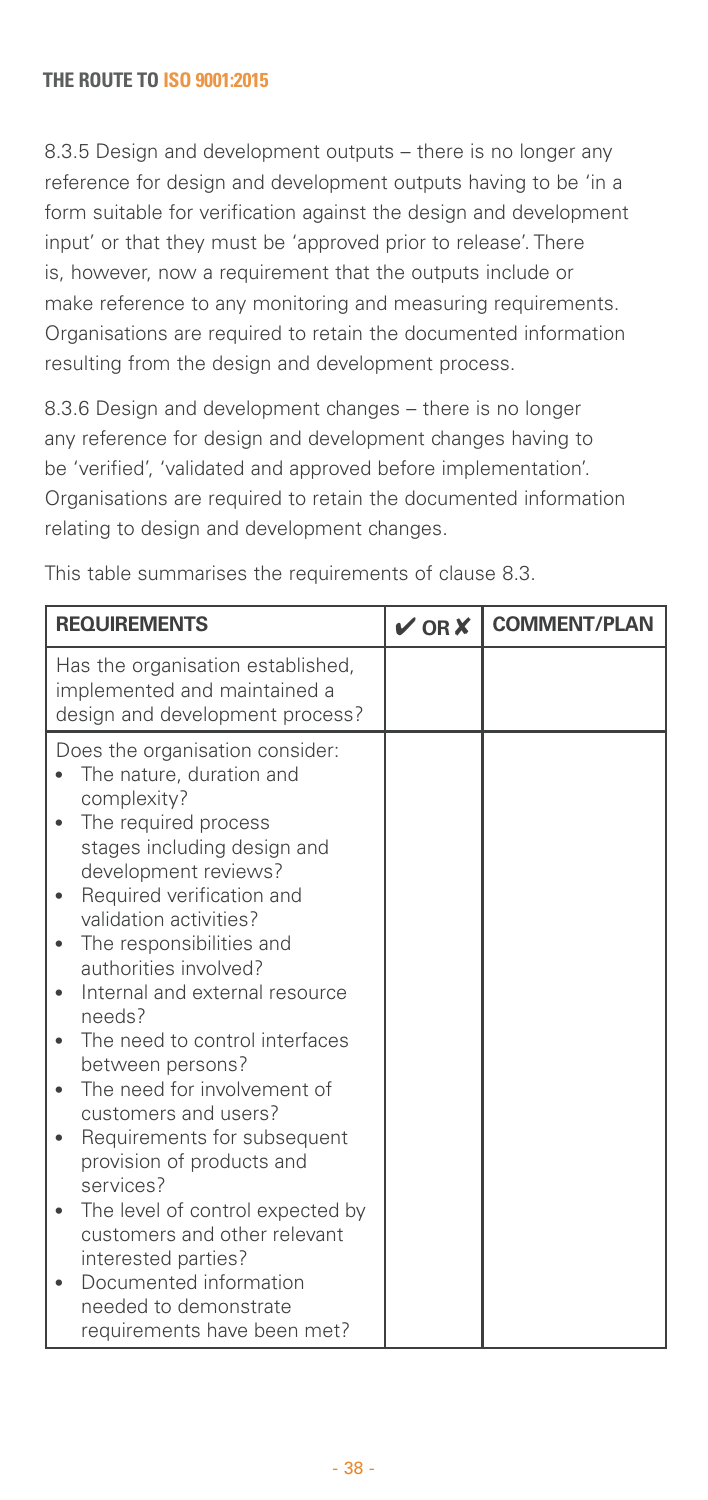| Does the organisation determine<br>the requirements essential for<br>the specific types of products and<br>services?                                                                                                                                                                                                                                                                                                      |  |
|---------------------------------------------------------------------------------------------------------------------------------------------------------------------------------------------------------------------------------------------------------------------------------------------------------------------------------------------------------------------------------------------------------------------------|--|
| Does the organisation consider:<br>Functional and performance<br>$\bullet$<br>requirements?<br>Information derived from<br>$\bullet$<br>previous similar design and<br>development activities?<br>Statutory and regulatory<br>$\bullet$<br>requirements?<br>Codes of practice or standards<br>$\bullet$<br>that they are committed to<br>implement?<br>Potential consequences of<br>failure?                              |  |
| Are inputs adequate, complete and<br>unambiguous?                                                                                                                                                                                                                                                                                                                                                                         |  |
| Are conflicting inputs resolved?                                                                                                                                                                                                                                                                                                                                                                                          |  |
| Is documented information on<br>inputs retained?                                                                                                                                                                                                                                                                                                                                                                          |  |
| Does the organisation apply controls<br>to the process to ensure that:<br>Results to be achieved are<br>defined?<br>Reviews are conducted?<br>Verification activities are<br>$\bullet$<br>conducted?<br>Validation activities are<br>conducted?<br>Any necessary actions are taken<br>٠<br>during the reviews or verification<br>and validation activities?<br>Documented information of<br>these activities is retained? |  |
| Does the organisation ensure that<br>outputs:<br>Meet the input requirements?<br>Are adequate?<br>Include or reference monitoring<br>$\bullet$<br>and measuring requirements?<br>Specify the characteristics that<br>٠<br>are essential for the intended<br>purpose and their safe and<br>proper provision?                                                                                                               |  |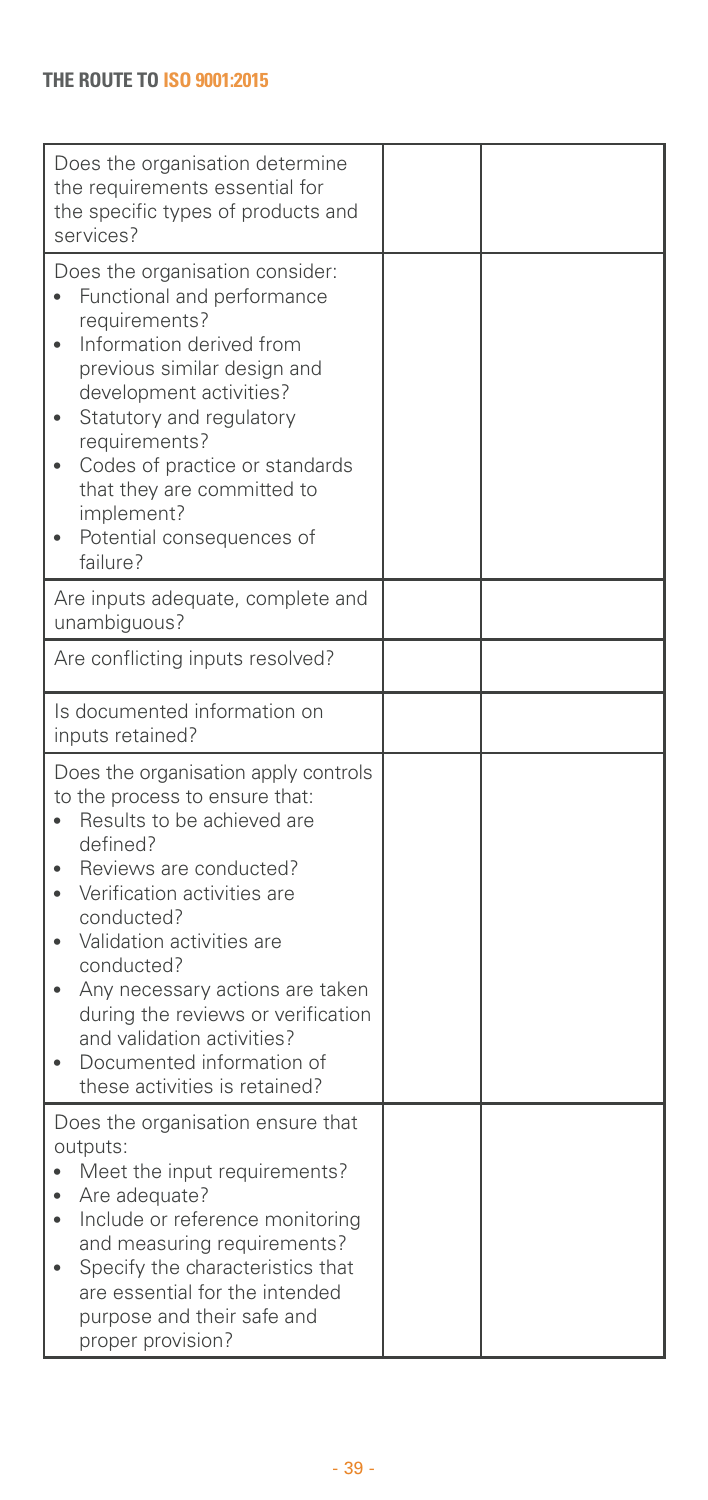| Is documented information<br>retained on the design and<br>development process?                                                                                                                        |  |
|--------------------------------------------------------------------------------------------------------------------------------------------------------------------------------------------------------|--|
| Does the organisation identify,<br>review and control changes made<br>during or subsequent to the design<br>and development of products and<br>services?                                               |  |
| Is documented information<br>retained on:<br>Design and development<br>changes?<br>The results of reviews?<br>The authorisation of the<br>changes?<br>The actions taken to prevent<br>adverse impacts? |  |

## **8.4 Control of externally provided processes, products and services**

'Control of externally provided products and services' covers all forms of external provision, whether it is by purchasing from a supplier, through an arrangement with an associate company, through the outsourcing of processes and functions of the organisation or by any other means.

ISO 9001 requires organisations to also establish specific criteria for monitoring the performance of external providers and to retain documented information on the results of performance evaluation and re-evaluation monitoring.

The organisation shall have:

- established criteria against which it will evaluate, monitor and re-evaluate the performance of external suppliers; and
- retained documented information relating to the results of this evaluation, monitoring and re-evaluation.

Type and extent of control of external provision – the requirements of ISO 9001 now incorporate elements that were previously only 'Notes' to clause 4.1 in ISO 9001:2008.

The requirement that inspection activities should be in place to verify that "purchased product meets specified purchase requirements" has been changed to "do not adversely affect the organisation's ability to consistently deliver conforming products and services to its customers".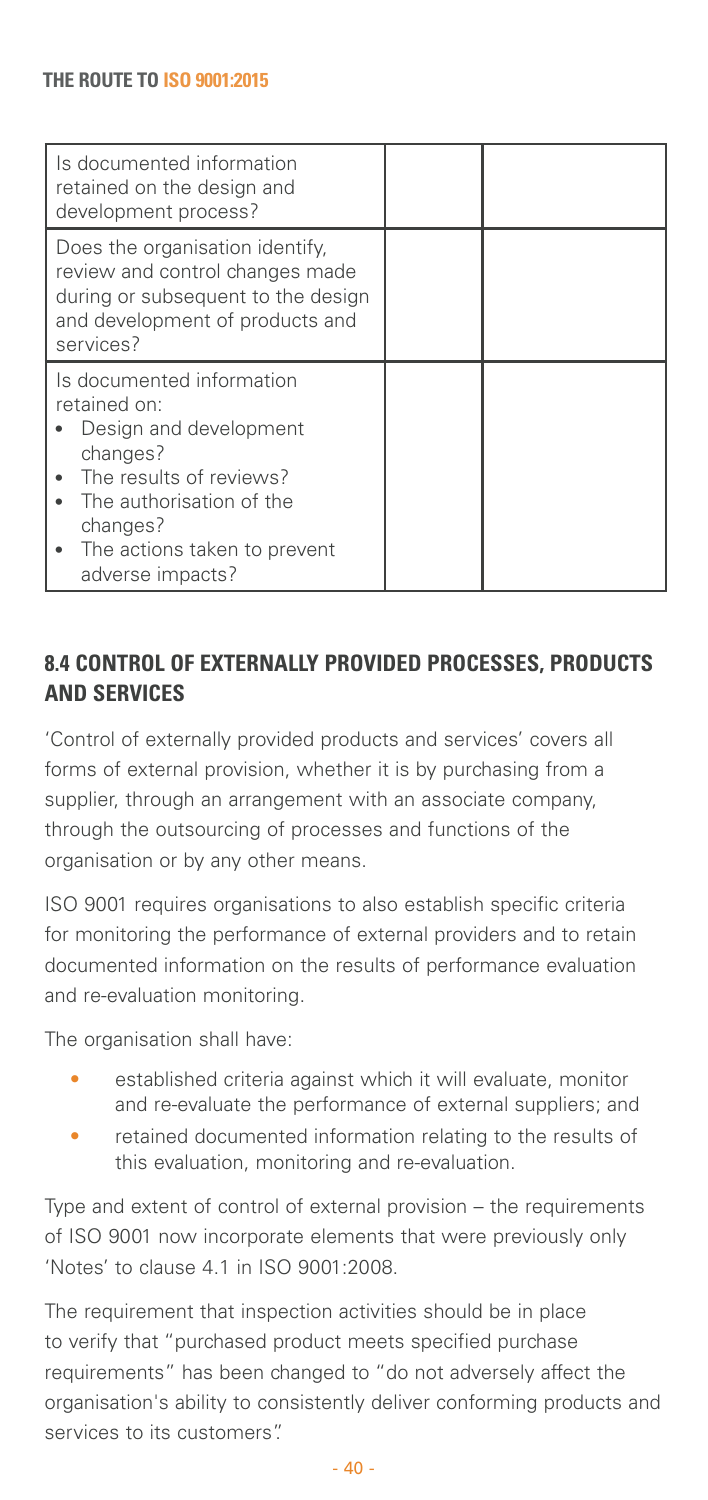As part of the process for defining the controls to be applied to external providers themselves and to the products and services they supply, organisations are now required to take into account:

- the potential impact of the externally provided processes, products and services on the organisation's ability to consistently meet customer and applicable statutory and regulatory requirements; and
- the perceived effectiveness of the controls applied by these external providers themselves.

This means that an organisation is now required to take a risk-based approach when determining the type and extent of controls to apply to external providers of processes, products and services. There is no requirement that this has to be documented, but given that the criteria for selection, evaluation, monitoring and re-evaluation of external providers has to be documented the organisation should be able to demonstrate whether it has adopted the risk based approach that is required.

Information for external providers – organisations are now also required to give external providers information about:

- how they will interact with the organisation's QMS; and
- how their performance will be monitored and controlled by the organisation.

There is also an additional requirement that organisations must communicate to external providers any 'competence' requirements that apply to their personnel. Organisations will have to demonstrate that the information identified is communicated to external providers and that the organisation ensures the information is adequate before it is communicated to them.

This table summarises the requirements of clause 8.4.

| <b>REQUIREMENTS</b>                                                                                                                                                                         | $V$ OR $X$ | <b>COMMENT/PLAN</b> |
|---------------------------------------------------------------------------------------------------------------------------------------------------------------------------------------------|------------|---------------------|
| Does the organisation ensure<br>externally provided processes,<br>products and services conform to<br>requirements?                                                                         |            |                     |
| Are the controls applied<br>determined when:<br>Products and services from<br>external providers are intended<br>for incorporation into the<br>organisation's own products and<br>services? |            |                     |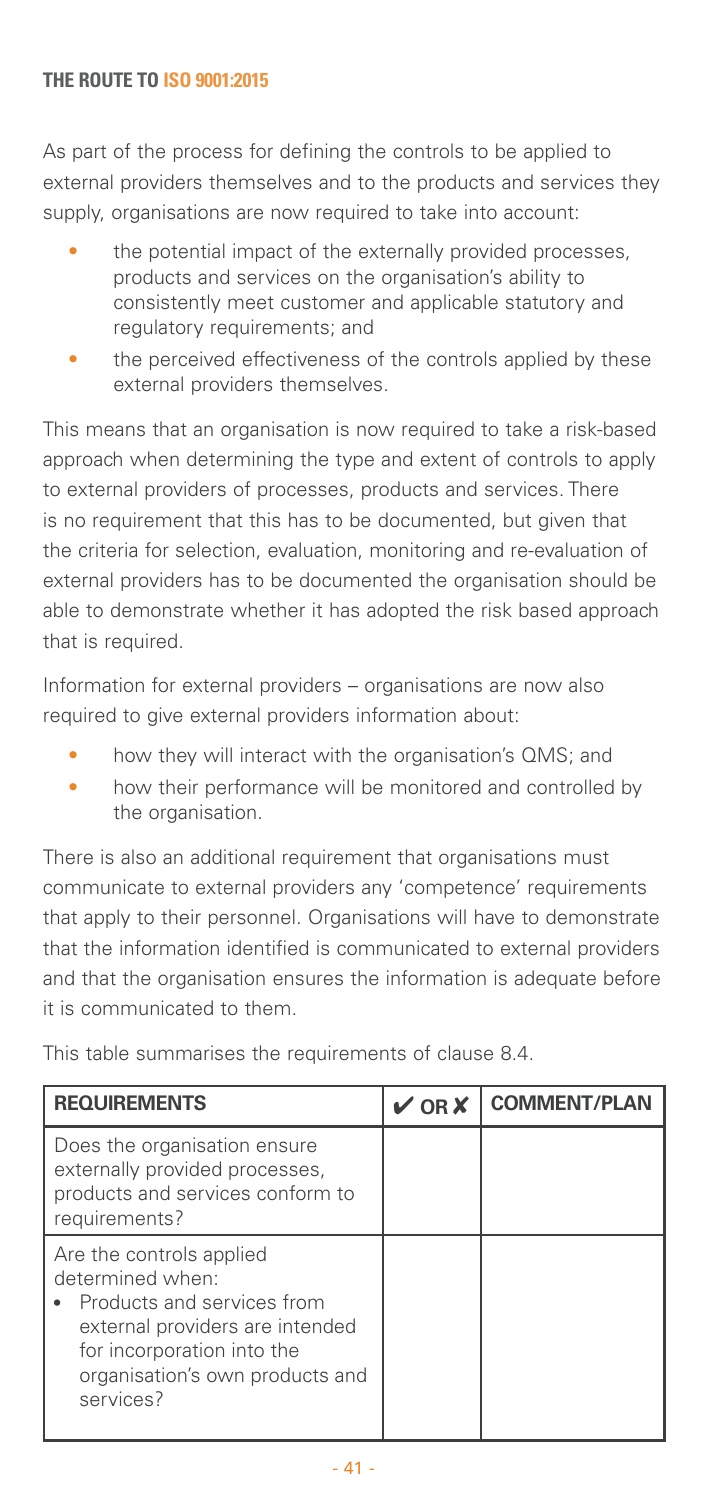| Products and services provided<br>directly to the customer by<br>external providers on behalf of<br>the organisation?<br>A process or part of a process<br>is provided by the external<br>provider?                                                                                                                                                                                                                                                                                                                                                                                                          |  |
|--------------------------------------------------------------------------------------------------------------------------------------------------------------------------------------------------------------------------------------------------------------------------------------------------------------------------------------------------------------------------------------------------------------------------------------------------------------------------------------------------------------------------------------------------------------------------------------------------------------|--|
| Has the organisation determined<br>and applied criteria for the<br>evaluation, selection, monitoring of<br>performance and re-evaluation of<br>external providers?                                                                                                                                                                                                                                                                                                                                                                                                                                           |  |
| Is documented information<br>retained on these activities?                                                                                                                                                                                                                                                                                                                                                                                                                                                                                                                                                   |  |
| Does the organisation ensure<br>externally provided processes,<br>products and services do not<br>adversely affect the organisation's<br>ability to consistently deliver<br>conforming products and services?                                                                                                                                                                                                                                                                                                                                                                                                |  |
| Does the organisation:<br>Ensure externally provided<br>processes remain within their<br>control?<br>Define both the controls applied<br>to an external provider and to<br>the resulting output?<br>Take into consideration<br>the potential impact of the<br>externally provided processes,<br>products and services to<br>meet requirements (customer,<br>statutory, regulatory); the<br>effectiveness of the controls<br>applied by the external provider?<br>Determine the verification<br>necessary to ensure that the<br>externally provided processes,<br>products and services meet<br>requirements? |  |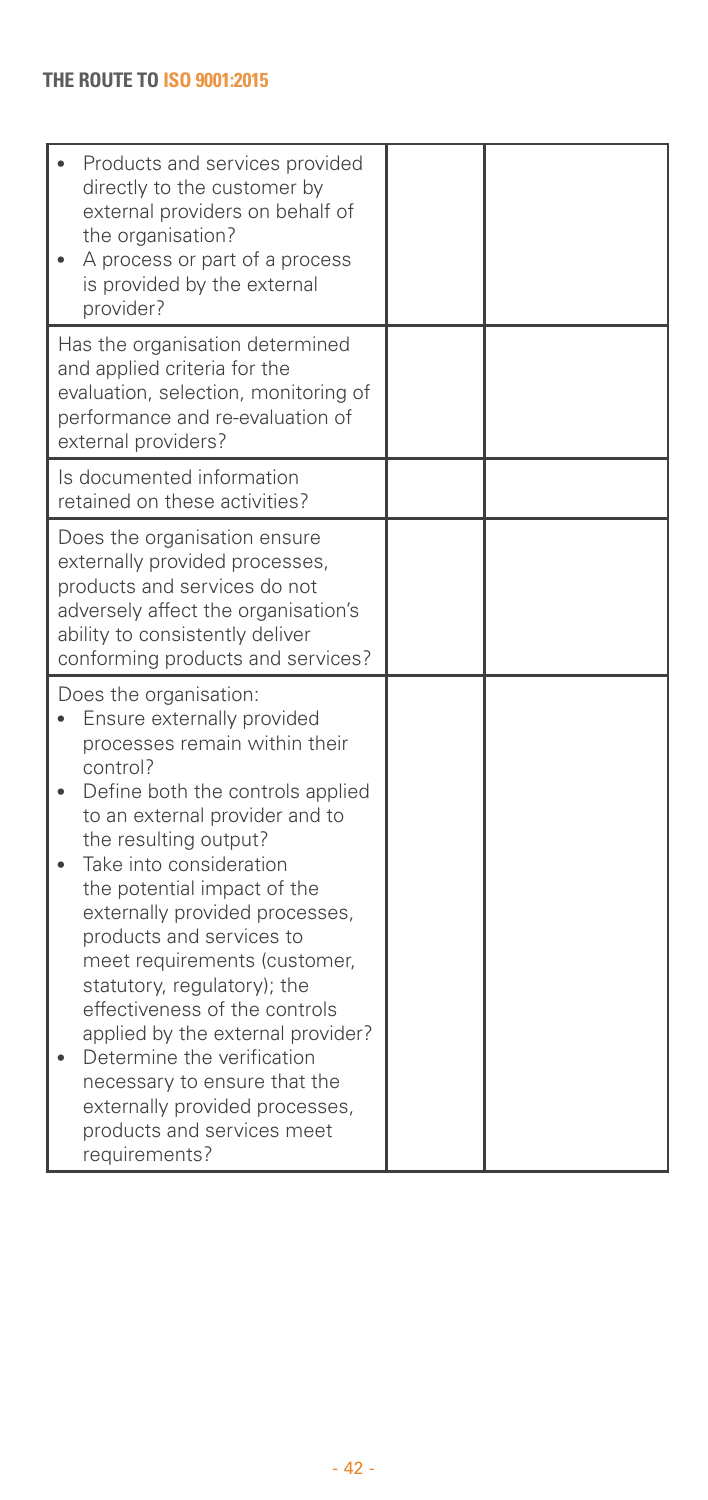| Does the organisation<br>communicate to external providers<br>its requirement for:                                                                                                                                                                                                                                                   |  |
|--------------------------------------------------------------------------------------------------------------------------------------------------------------------------------------------------------------------------------------------------------------------------------------------------------------------------------------|--|
| The processes, products<br>and services to be provided?<br>The approval of products and<br>services, methods, processes<br>and equipment, the release of<br>products and services?<br>Competence?<br>External providers' interactions<br>with the organisation?<br>Control and monitoring of the<br>external providers' performance? |  |
| • Verification and validation<br>activities that it intends<br>to perform at the external<br>providers' premises?                                                                                                                                                                                                                    |  |

## **8.5 Production and service provision**

Control of production and service provision – organisations will now have to demonstrate that controls have been implemented in relation to:

- the availability of documented product/service/process information;
- defined process criteria:
- personnel competence;
- the suitability of infrastructure, environment and resources.

A key addition is that ISO 9001 now specifically requires documented information that defines

- the processes to be carried out and/or activities to be performed;
- the monitoring and measurement required to be carried out at specific stages; and
- the results to be achieved.

Identification and traceability – the emphasis in ISO 9001 is now on 'process outputs' rather than products. 'Process outputs' are the results of any activities that are ready for delivery to the organisation's customer or to an internal customer (e.g. receiver of the inputs to the next process). They can include products, services, intermediate parts, components, etc.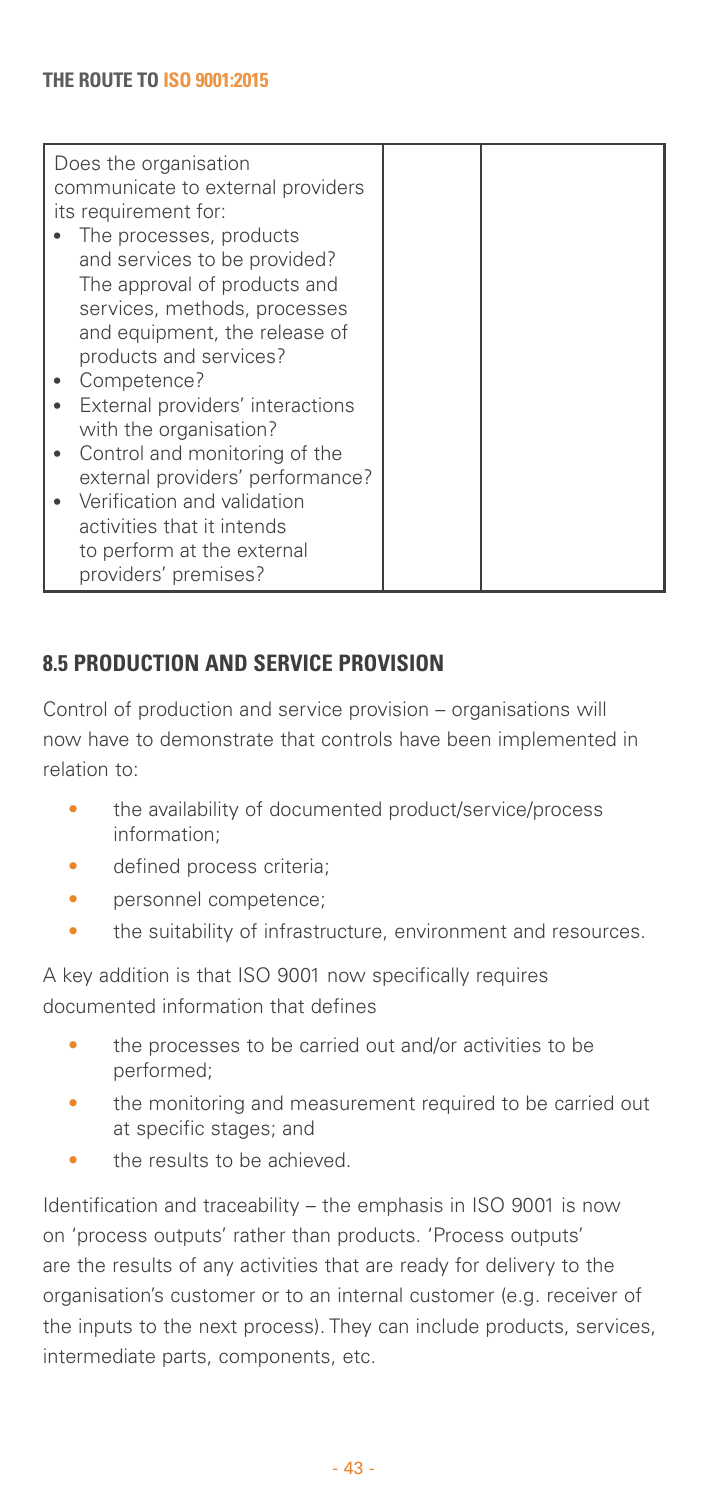Property belonging to customers or external providers – these requirements now also cover property belonging to any external providers used by an organisation. This would include any external provider's property that was to be used by the organisation in its own products and services. A note in ISO 9001 makes it clear that the definition of customer property has been widened to specify that it can include material, components, tools and equipment, customer premises, intellectual property and personal data.

Preservation – again the emphasis now is on 'process outputs' rather than product. A note in ISO 9001 indicates that 'preservation' can include identification, handling, packaging, storage, transmission or transportation as well as protection.

The inclusion of 'transmission' may be an issue where an organisation produces and circulates data or other information electronically as part of a product or service. In such cases the data transmission protection systems adopted by the organisation shall reflect the risk of loss or security breach identified by the organisation.

Post-delivery activities – these are new requirements that postdelivery activities are carried out under 'controlled conditions'. Organisations are now required to consider specific issues when determining what post-delivery activities are required:

- any risks associated with a product or service;
- the nature of the product or service, how it will be used and what its intended lifetime is:
- any account customer feedback; and
- any applicable statutory or legal requirements.

A note in ISO 9001 indicates that 'post-delivery activities' can include actions under warranty provisions, contractual obligations such as maintenance services and supplementary services such as recycling or final disposal.

When deciding what post-delivery activities are required, an organisation shall have considered the issues identified in clause 8.5.5 a) – d). Organisations will need to demonstrate that they have taken all these considerations into account, as appropriate. Particular attention will need to be given to this process where there is a high level of potential risk associated with the products and services (e.g. safety-critical components) or where there is a long product lifespan.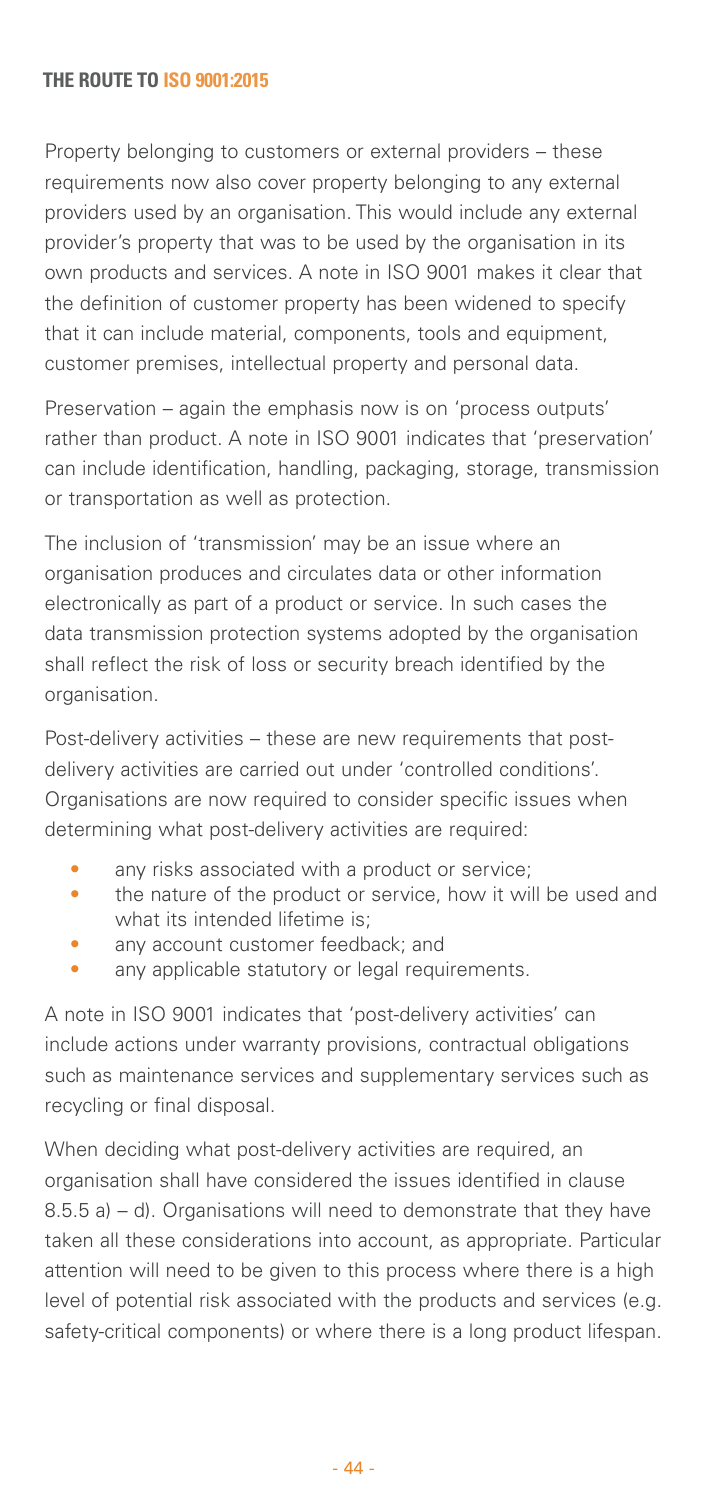Control of changes – these are new specific requirements. Organisations need to demonstrate that where they are to make unplanned changes to its processes in order to ensure its products or services conform to specified requirements, these changes must be reviewed and made in a controlled manner. Where unplanned changes are made, organisations must retain documented information identifying:

- the results of the review of changes;
- the personnel who authorised the changes: and
- any necessary actions.

This may be from meeting minutes, correspondence with customers or external providers, nonconformance reports, concession requests, etc. They will then have to verify that the documentation deals with the issues identified above.

This table summarises the requirements of clause 8.5.

| <b>REQUIREMENTS</b>                                                                                                                                                                                                                                                                                                                                                                                                                                                                                                                                                    | $V$ OR $X$ | <b>COMMENT/PLAN</b> |
|------------------------------------------------------------------------------------------------------------------------------------------------------------------------------------------------------------------------------------------------------------------------------------------------------------------------------------------------------------------------------------------------------------------------------------------------------------------------------------------------------------------------------------------------------------------------|------------|---------------------|
| Has the organisation implemented<br>production and service provision<br>under controlled conditions?                                                                                                                                                                                                                                                                                                                                                                                                                                                                   |            |                     |
| Controlled conditions include:<br>Documented information that<br>defines the characteristics of<br>the products, the services or the<br>activities?<br>The results to be achieved?<br>Use of suitable monitoring and<br>$\bullet$<br>measuring resources; monitoring<br>and measurement activities<br>at appropriate stages; suitable<br>infrastructure and environment;<br>appointment of competent<br>persons; validation and periodic<br>revalidation; implementations<br>of actions to prevent human<br>error; release, delivery and post-<br>delivery activities? |            |                     |
| Does the organisation use suitable<br>means to identify outputs?                                                                                                                                                                                                                                                                                                                                                                                                                                                                                                       |            |                     |
| Does the organisation identify the<br>status of process outputs?                                                                                                                                                                                                                                                                                                                                                                                                                                                                                                       |            |                     |
| Is any documented information<br>retained that is necessary to<br>ensure traceability?                                                                                                                                                                                                                                                                                                                                                                                                                                                                                 |            |                     |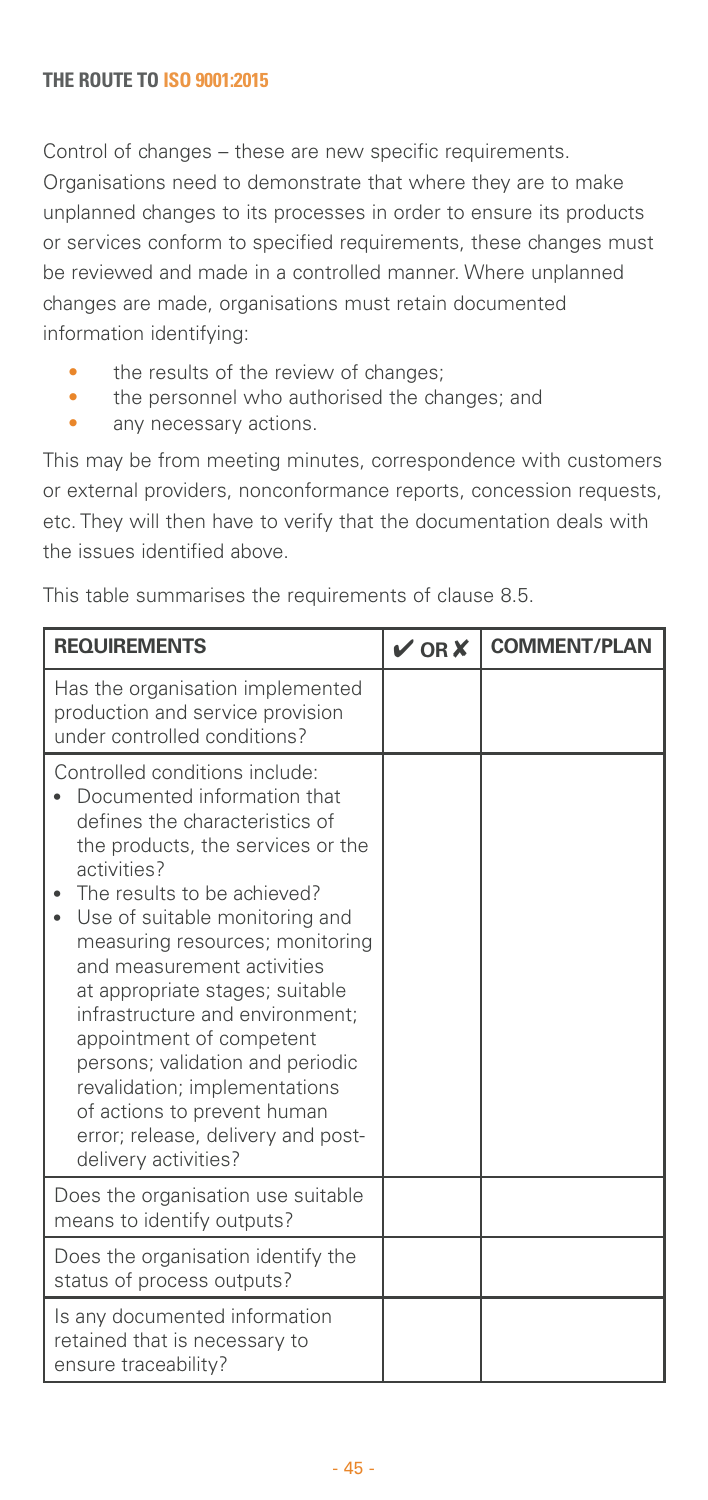| Does the organisation exercise<br>care with property belonging to<br>customers or external providers?                                                                                                                                                                                                                                                                                 |  |
|---------------------------------------------------------------------------------------------------------------------------------------------------------------------------------------------------------------------------------------------------------------------------------------------------------------------------------------------------------------------------------------|--|
| Does the organisation identify,<br>verify, protect and safeguard the<br>customers or external providers'<br>property?                                                                                                                                                                                                                                                                 |  |
| Is documented information<br>retained in the event that the<br>property of the customer or<br>external provider is lost, damaged<br>or unsuitable for use?                                                                                                                                                                                                                            |  |
| Does the organisation preserve<br>the outputs during production and<br>service provision?                                                                                                                                                                                                                                                                                             |  |
| Does the organisation consider the<br>following when determining the<br>extent of post-delivery activities<br>required:<br>Statutory and regulatory<br>requirements?<br>Potential undesired<br>consequences associated with<br>the products or services?<br>The nature, use and intended<br>lifetime of the products and<br>services?<br>Customer requirements?<br>Customer feedback? |  |
| Does the organisation review and<br>control changes for production and<br>service provision?                                                                                                                                                                                                                                                                                          |  |
| Is documented information<br>retained describing results of the<br>review of changes, the person<br>authorising the change and actions<br>arising from the review?                                                                                                                                                                                                                    |  |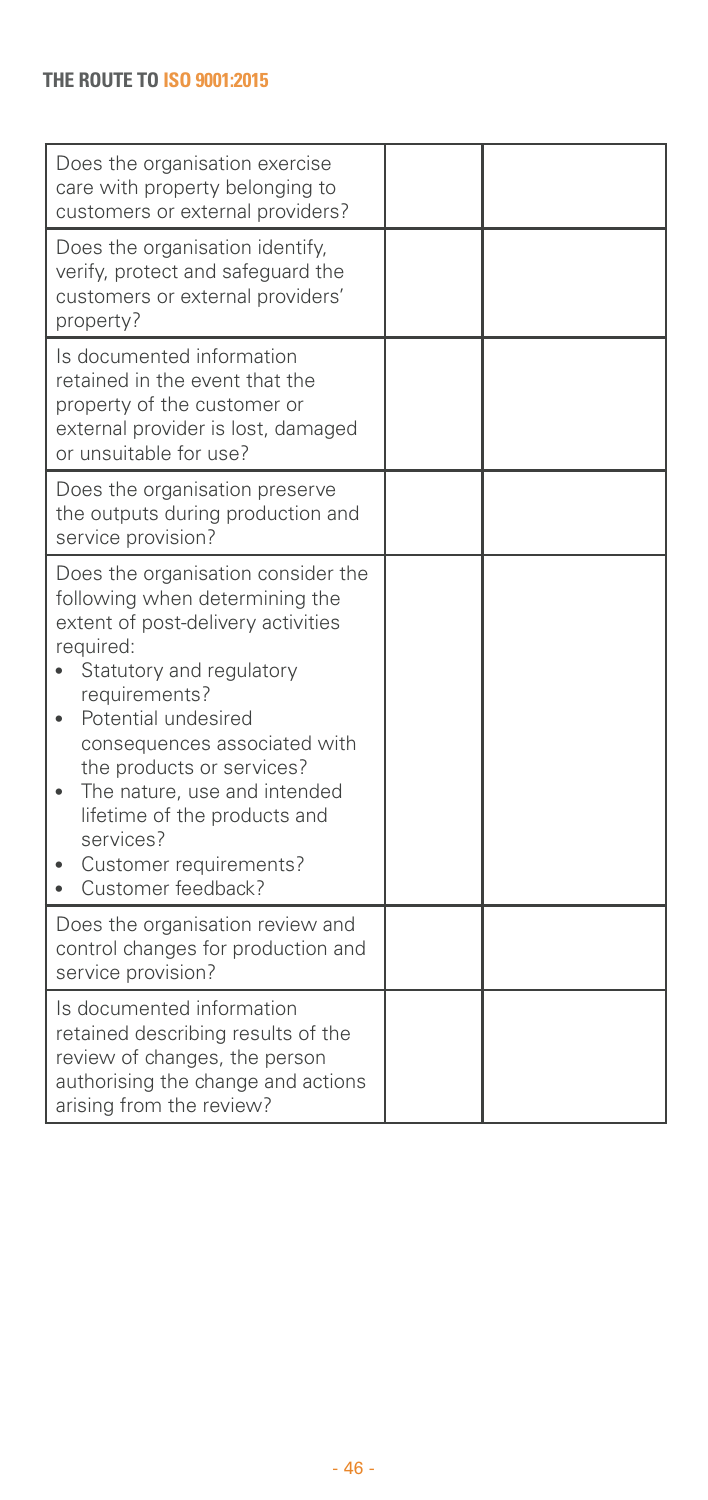## **8.6 Release of products and services**

Apart from some changes in terminology, the requirements are the same as those in ISO 9001:2008 clauses 7.4.3 and 8.2.4.

This table summarises the requirements of clause 8.6.

| <b>REQUIREMENTS</b>                                                                                                                                                                                            | $V$ OR $X$ | <b>COMMENT/PLAN</b> |
|----------------------------------------------------------------------------------------------------------------------------------------------------------------------------------------------------------------|------------|---------------------|
| Are planned arrangements<br>implemented at appropriate<br>stages?                                                                                                                                              |            |                     |
| Release of products and services<br>does not proceed until the<br>planned arrangements have been<br>completed, unless otherwise<br>approved by a relevant authority<br>and, as applicable, by the<br>customer? |            |                     |
| Is documented information<br>retained on the release of products<br>and services?                                                                                                                              |            |                     |
| Does the documented information<br>contain:<br>Evidence of conformity with<br>the acceptance criteria?<br>Traceability to the persons<br>authorising release?                                                  |            |                     |

## **8.7 Control of nonconforming outputs**

'Process outputs' are now the key focus of the requirements. The options available to an organisation when nonconformities are identified are now more explicitly detailed. Additionally, the details of the person or authority that makes the decision on how to deal with a nonconformity has now to be identified.

Although there is no longer a requirement for a procedure, documented information still has to be retained that gives information on the actions taken to deal with nonconformances.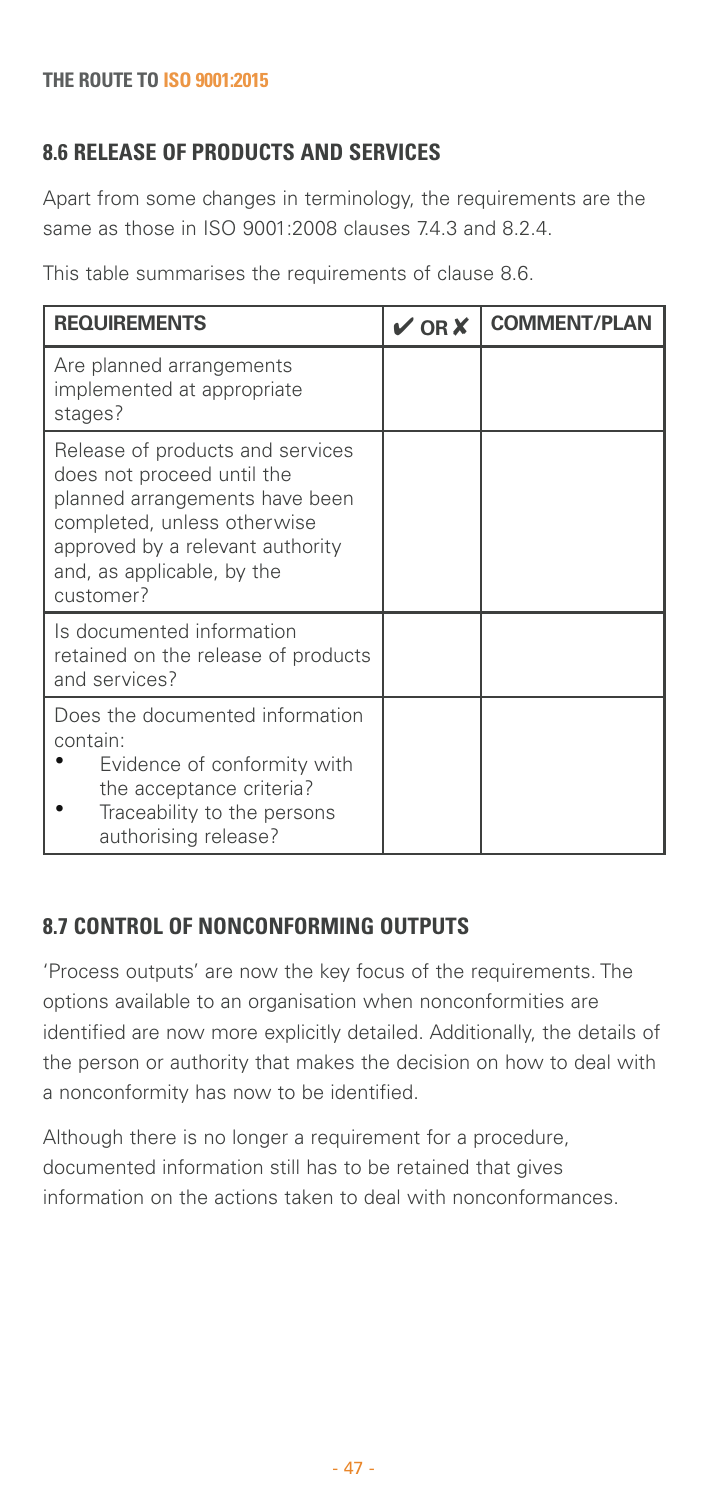This table summarises the requirements of clause 8.7.

| <b>REQUIREMENTS OF PRODUCT</b><br><b>REALISATION</b>                                                                                                                                                                                                                                                         | $V$ OR $X$ | <b>COMMENT/PLAN</b> |
|--------------------------------------------------------------------------------------------------------------------------------------------------------------------------------------------------------------------------------------------------------------------------------------------------------------|------------|---------------------|
| Are outputs that do not conform to<br>their requirements identified and<br>controlled to prevent unintended<br>use or delivery?                                                                                                                                                                              |            |                     |
| Does the organisation take<br>appropriate corrective action based<br>on the nature of the nonconformity<br>even when detected after delivery<br>of the products or during and after<br>the provision of services?                                                                                            |            |                     |
| Does the organisation deal with<br>nonconforming outputs in one of<br>the following:<br>Correction?<br>Segregation, containment,<br>$\bullet$<br>return or suspension of<br>provision of products and<br>services?<br>Informing the customer?<br>Obtaining authorisation for<br>acceptance under concession? |            |                     |
| Is documented information<br>retained of actions taken on<br>nonconforming process outputs,<br>products and services?                                                                                                                                                                                        |            |                     |
| Is documented information<br>retained that:<br>Describes the nonconformity?<br>Describes the action taken?<br>Describes any concessions<br>obtained?<br>Identifies the authority deciding<br>the action in respect of the<br>nonconformity?                                                                  |            |                     |

## **9.1 Monitoring, measurement, analysis and evaluation**

The previous requirement that an organisation had to plan and implement the necessary "monitoring, measurement, analysis and improvement processes" has been replaced by the requirement that the organisation identify the 'what', 'how' and 'when' of the monitoring and measurement:

• what needs to be monitored and measured: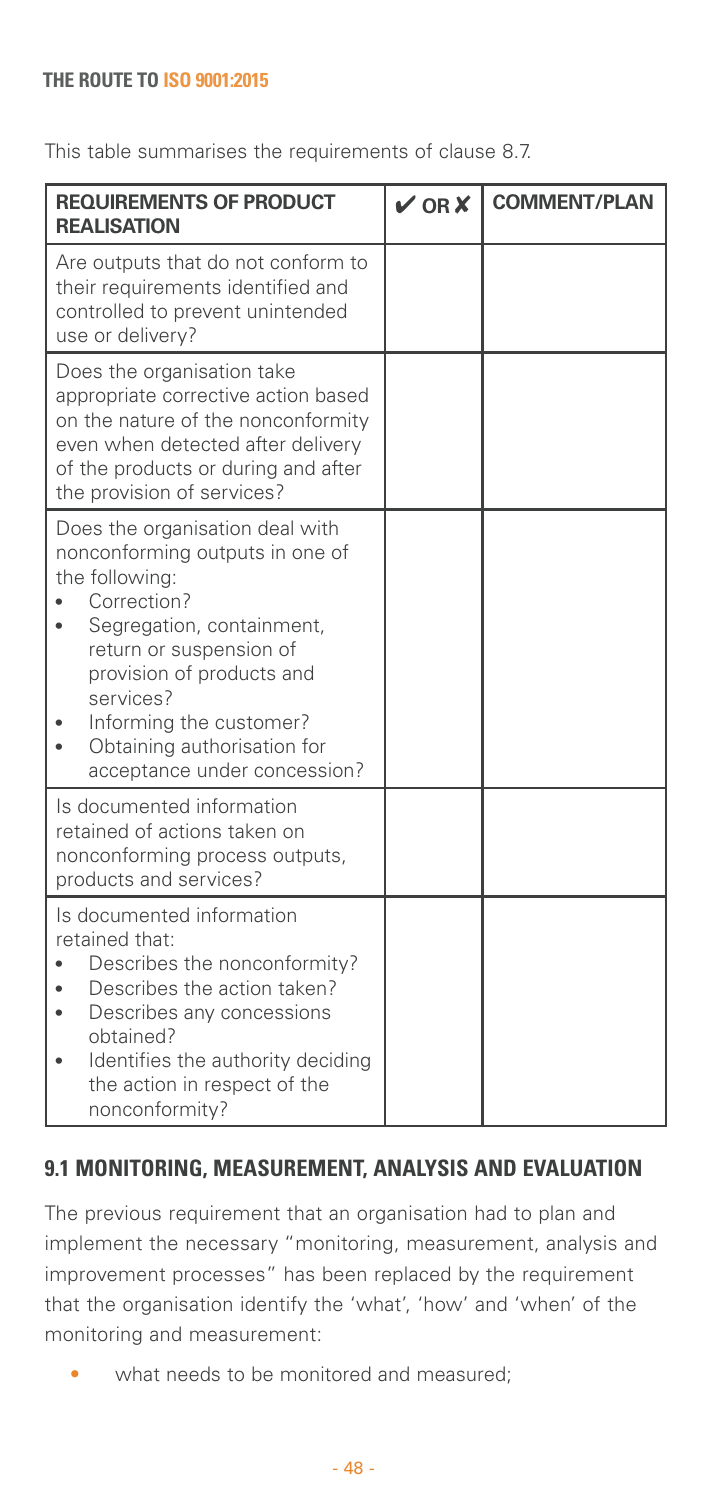- the methods for monitoring, measurement, analysis and evaluation, as applicable, that are necessary to ensure valid results;
- when the monitoring and measuring shall be performed; and
- when the results from monitoring and measurement shall be analysed and evaluated.

Organisations need to be able to demonstrate that they have considered what has to be measured/monitored, as well as how and when they are going to do so. They then need to demonstrate that this is what they have done and that they have both analysed and evaluated the measuring/monitoring results.

Organisations are required to retain documented information as evidence of the results of monitoring and measurement activities.

Customer satisfaction – organisations now need to demonstrate that they have sought out information relating to how customers view the organisation itself as well as its products and services. They also must have a defined methodology identifying both how they will obtain this information and what they will use it for.

A note in ISO 9001 makes it clear that information related to customer views or perceptions can include customer satisfaction or opinion surveys, customer data on delivered products or services quality, market-share analysis, compliments, warranty claims, etc.

There is no specific requirement that this information has to be documented, but an organisation will have to demonstrate that it is actively seeking out information on customer perception of not just about its products and services, but also about the organisation itself. An organisation will also have to show how it does this and what it does with the information that it collects.

Analysis and evaluation – there are now explicit requirements relating to how the analysis and evaluation data must be used. Organisations now need to demonstrate 'evaluation' as well as analysis of data (from measurement, monitoring or other sources); there has to be evidence of interpretation of the data analysis they carry out.

Although there are no specific requirements that this analysis and evaluation has to be documented, there is now an explicit requirement that the outputs, or results of the analysis and evaluation, must be used to provide inputs to management reviews. Evidence of what the organisation is doing in terms of data analysis and evaluation should, therefore, be available.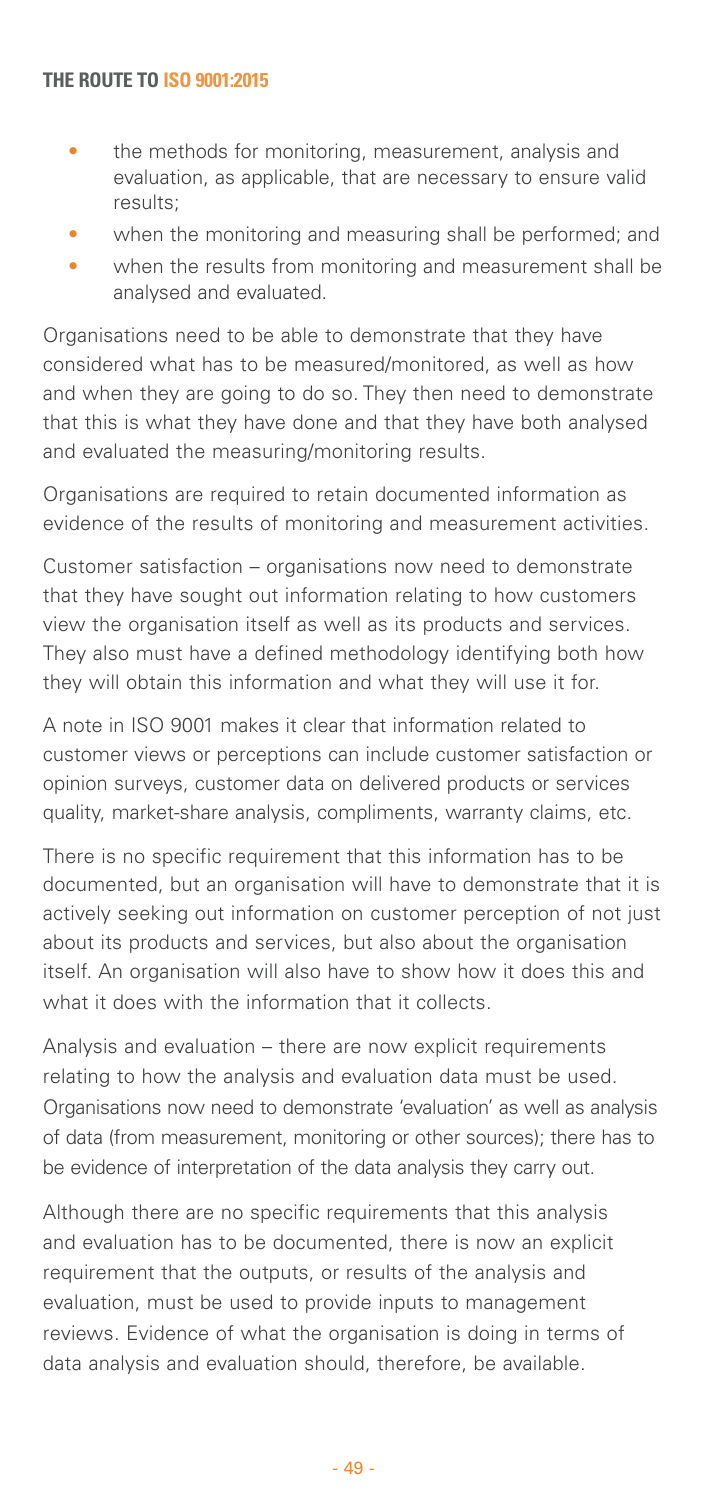This table summarises the requirements of clause 9.1.

| <b>REQUIREMENTS</b>                                                                                                                                                                                                                                                                                                                                                                                          | VORX | <b>COMMENT/PLAN</b> |
|--------------------------------------------------------------------------------------------------------------------------------------------------------------------------------------------------------------------------------------------------------------------------------------------------------------------------------------------------------------------------------------------------------------|------|---------------------|
| Has the organisation determined:<br>What needs to be monitored or<br>measured?<br>Methods for monitoring,<br>measurement, analysis and<br>evaluation to ensure valid<br>results?<br>When the monitoring and<br>$\bullet$<br>measuring shall be performed?<br>When the results shall be<br>analysed and evaluated?                                                                                            |      |                     |
| Does the organisation evaluate the<br>performance and the effectiveness<br>of the OMS?                                                                                                                                                                                                                                                                                                                       |      |                     |
| Does the organisation retain<br>documented information as<br>evidence of the results?                                                                                                                                                                                                                                                                                                                        |      |                     |
| Does the organisation monitor<br>customer perceptions of the<br>degree to which their needs and<br>expectations have been fulfilled?                                                                                                                                                                                                                                                                         |      |                     |
| Has the organisation determined<br>the methods for obtaining,<br>monitoring and reviewing this<br>information?                                                                                                                                                                                                                                                                                               |      |                     |
| Are the results of analysis used to<br>evaluate: Conformity of products<br>and services? The degree of<br>customer satisfaction? The<br>performance and effectiveness<br>of the QMS? If planning has<br>been implemented effectively?<br>The effectiveness of actions<br>taken to address risks and<br>opportunities? The performance of<br>external providers? The need for<br>improvements within the QMS? |      |                     |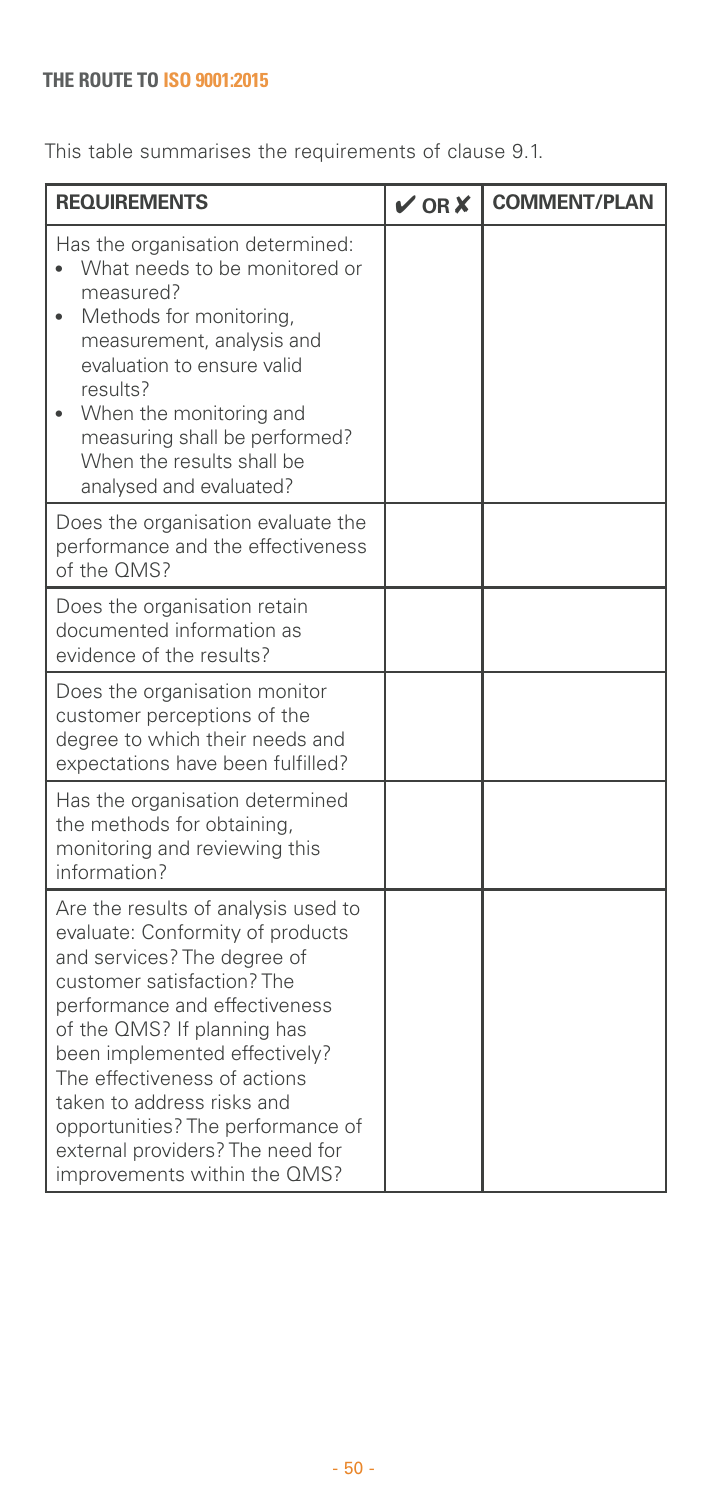## **9.2 Internal audit**

An organisation now also needs to demonstrate that when planning its audit programme, it has taken into consideration:

- its quality objectives:
- customer feedback;
- any changes that have taken place that impact on the organisation.

Additionally, there is now a specific requirement that the 'results of audits' are reported to the relevant management within an organisation; this mirrors the same input requirement for management review.

Although a documented procedure is no longer required, organisations must retain documented information as evidence of the implementation of the audit programme and the audit results.

This table summarises the requirements of clause 9.2.

| <b>REQUIREMENTS</b>                                                                                                                                                                                                                                    | $\vee$ OR X | <b>COMMENT/PLAN</b> |
|--------------------------------------------------------------------------------------------------------------------------------------------------------------------------------------------------------------------------------------------------------|-------------|---------------------|
| Are internal audits conducted<br>at planned intervals to provide<br>information that the OMS:<br>• Conforms to the organisation's<br>own requirements for its QMS;<br>the requirements of ISO 9001?<br>• Is effectively implemented and<br>maintained? |             |                     |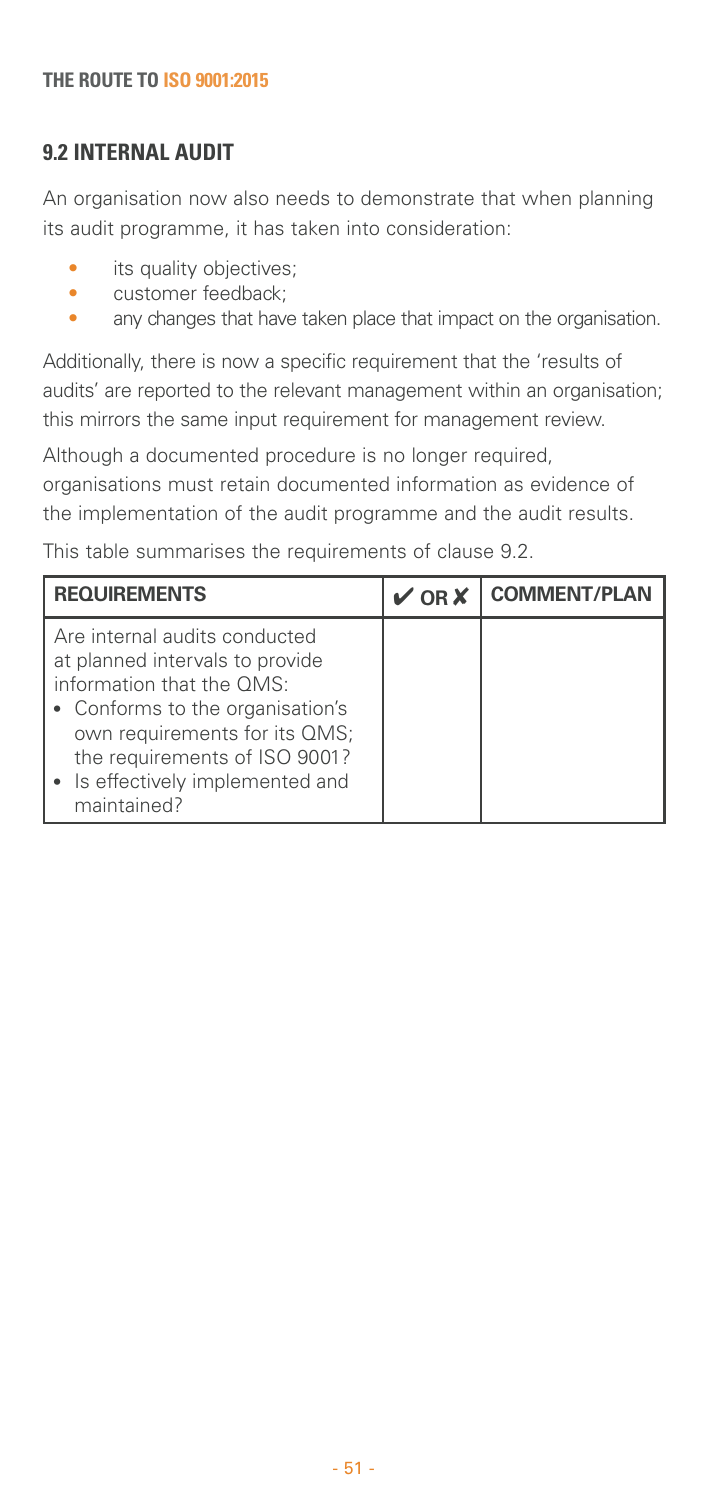| Does the organisation:<br>Plan, establish, implement and<br>maintain an audit programme<br>including the frequency,<br>methods, responsibilities,<br>planning requirements and<br>reporting, taking account<br>of the importance of the<br>processes concerned, customer<br>feedback, changes affecting the                    |  |
|--------------------------------------------------------------------------------------------------------------------------------------------------------------------------------------------------------------------------------------------------------------------------------------------------------------------------------|--|
| organisation, results of previous<br>audits?<br>• Define the audit criteria and<br>scope for each audit?<br>• Select auditors to ensure<br>objectivity and impartiality?<br>• Ensure the results are reported<br>to the relevant management?<br>• Take appropriate correction and<br>corrective action without undue<br>delay? |  |
| Retain documented information<br>of the audit programme and<br>audit results?                                                                                                                                                                                                                                                  |  |

## **9.3 Management review**

The key requirements of the management review process remain as before but organisations will need to demonstrate that the 'inputs' to its' management review now also includes:

- changes in external and internal issues relevant to both the organisation's QMS and to its strategic direction;
- external provider issues:
- interested party issues:
- adequacy of QMS resources;
- effectiveness of actions taken to address any risks and/or opportunities.

The new ISO 9001 requirements relating to organisational context and actions to address risks and opportunities are reflected in these additions to the management review inputs. An organisation will need to demonstrate that its management review deals with how its overall QMS performance is relevant to its strategic direction and organisational environment.

Organisations are required to retain documented information as evidence of the results of management reviews, but given the broader organisational issues that now have to be considered as part of the review process it is likely that interviews of the senior management in relation to the organisation's strategic direction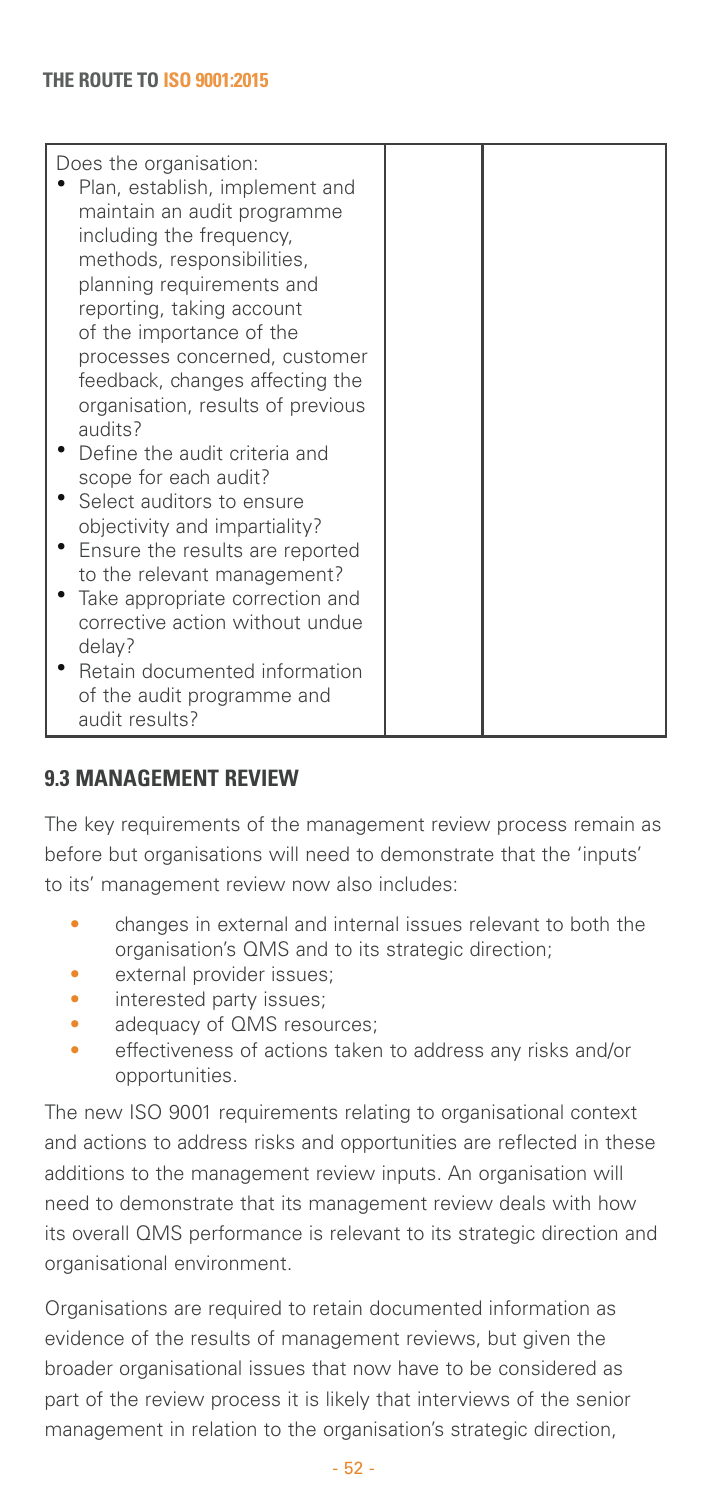internal and external issues, etc., will take place.

This table summarises the requirements of clause 9.3.

| <b>CUSTOMER COMMUNICATION</b>                                                                                                                                                                                                                                                                                                                                                                                                                                                                                                                                                                                                                                                                                                                              | $V$ OR $X$ | <b>COMMENT/PLAN</b> |
|------------------------------------------------------------------------------------------------------------------------------------------------------------------------------------------------------------------------------------------------------------------------------------------------------------------------------------------------------------------------------------------------------------------------------------------------------------------------------------------------------------------------------------------------------------------------------------------------------------------------------------------------------------------------------------------------------------------------------------------------------------|------------|---------------------|
| Top management shall review the<br>organisation's QMS at planned<br>intervals to ensure it continuing<br>suitability, adequacy, effectiveness<br>and alignment with the strategic<br>direction?                                                                                                                                                                                                                                                                                                                                                                                                                                                                                                                                                            |            |                     |
| Management review planned and<br>carried out considering:<br>The status of actions from<br>previous management reviews?<br>Changes in external and internal<br>issues relevant to the OMS?<br>Information on performance<br>and effectiveness of the QMS<br>including: customer satisfaction<br>and feedback from interested<br>parties; the extent to which<br>quality objectives have been<br>met; process performance and<br>conformity of products and<br>services; nonconformities and<br>corrective actions; monitoring<br>and measurement results; audit<br>results; performance of external<br>providers?<br>The adequacy of resources?<br>Effectiveness of actions taken to<br>address risks and opportunities?<br>Opportunities for improvement? |            |                     |
| Management review outputs:<br>Opportunities for improvement?<br>Any need for changes to the<br>OMS?<br>Resource needs?                                                                                                                                                                                                                                                                                                                                                                                                                                                                                                                                                                                                                                     |            |                     |
| Is documented information<br>retained as evidence of the results<br>of management reviews?                                                                                                                                                                                                                                                                                                                                                                                                                                                                                                                                                                                                                                                                 |            |                     |

## **10.1 General (improvement)**

This is a new section that emphasises the general need to improve processes, products and services, as well as QMS results, in order to meet customer requirements and enhance customer satisfaction. Organisations will need to demonstrate that they actively look for opportunities to improve their processes, products and services, as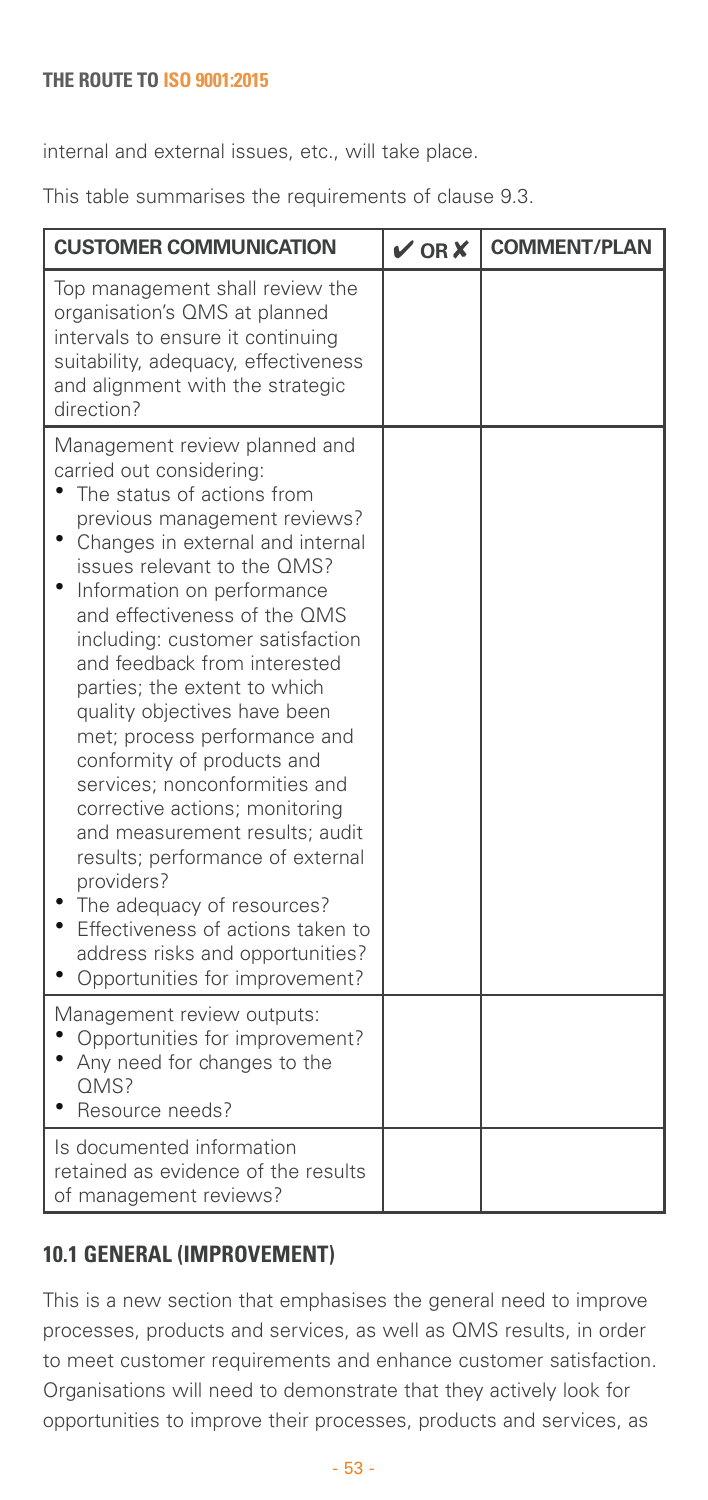well as the performance of their quality management system.

The organisation will need to demonstrate that it is seeking to make improvements to its processes, products and services, as well as to its QMS.

This table summarises the requirements of clause 10.1.

| <b>REQUIREMENTS</b>                                                                                                                                                                                                                | $\vee$ OR $\vee$ | <b>COMMENT/PLAN</b> |
|------------------------------------------------------------------------------------------------------------------------------------------------------------------------------------------------------------------------------------|------------------|---------------------|
| Are opportunities for improvement<br>determined and selected to meet<br>customer requirements and<br>enhance customer satisfaction?                                                                                                |                  |                     |
| Does this include:<br>Improving products and services,<br>to address future needs and<br>expectations?<br>• Correcting, preventing or<br>reducing undesired effects?<br>Improving the performance and<br>effectiveness of the QMS? |                  |                     |

## **10.2 Nonconformity and corrective action**

There is no longer any reference to 'preventive action'. There is now an additional requirement in ISO 9001 for organisations to address the 'consequences' of nonconformities, which is a recognition that not all of its processes and/or activities will represent the same level of risk in terms of the organisation's ability to meet its objectives. For that reason, the consequences of failures or nonconformities in relation to processes, systems, products and/or services will not be the same for all organisations. When deciding how to deal with the consequences of non-conformities, therefore, including its component processes and activities, an organisation needs to demonstrate that it considers both the type and level of risk associated with them.

There is also a new requirement to determine whether any identified nonconformity could also exist elsewhere within the organisation's processes, products, services and or systems, or whether they could potentially happen elsewhere. This covers some of the requirements previously included under preventive action.

It may be impossible to eliminate the cause of a nonconformity, in which case the corrective action taken may only be able to reduce the likelihood of recurrence to an acceptable level.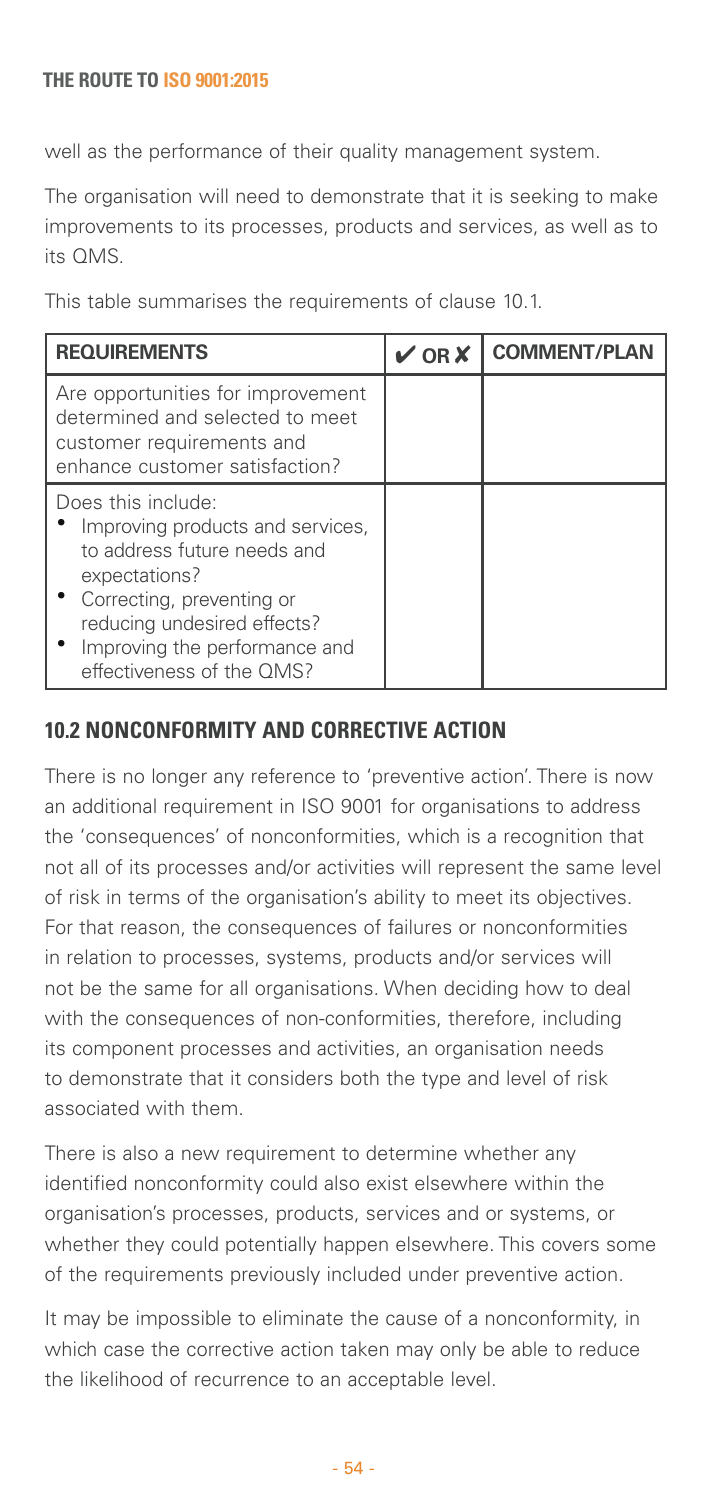Although a documented procedure is no longer required, organisations are required to retain documented information that identifies the nature of any nonconformity, the subsequent action(s) taken and the results of any corrective action.

This table summarises the requirements of clause 10.2.

| <b>REQUIREMENTS</b>                                                                                                                                                                                                                                                                                                                                                                                                                                                                                                                                                                                                                                                                 | $V$ OR $X$ | <b>COMMENT/PLAN</b> |
|-------------------------------------------------------------------------------------------------------------------------------------------------------------------------------------------------------------------------------------------------------------------------------------------------------------------------------------------------------------------------------------------------------------------------------------------------------------------------------------------------------------------------------------------------------------------------------------------------------------------------------------------------------------------------------------|------------|---------------------|
| When a nonconformity occurs<br>does the organisation:<br>React to the nonconformity and<br>take action to control and correct<br>it; deal with the consequences?<br>Evaluate the need for action<br>to eliminate the causes of the<br>non-conformity so that it does<br>not recur or occur elsewhere<br>by: reviewing and analysing the<br>nonconformity; determining the<br>causes of the nonconformity;<br>determining if similar<br>nonconformities exist or could<br>potentially occur?<br>Implement any action needed?<br>Review the effectiveness of<br>corrective action taken?<br>Update risks and opportunities<br>determined during planning?<br>Make changes to the QMS? |            |                     |
| Are corrective actions<br>appropriate to the effects of the<br>nonconformities encountered?                                                                                                                                                                                                                                                                                                                                                                                                                                                                                                                                                                                         |            |                     |
| Is documented information<br>retained as evidence of:<br>The nature of the nonconformities<br>and any subsequent actions<br>taken?<br>The results of any corrective<br>action                                                                                                                                                                                                                                                                                                                                                                                                                                                                                                       |            |                     |

## **10.3 Continual improvement**

Organisations now need to demonstrate that they are using the outputs from their analysis, evaluation and review processes to identify areas of unsatisfactory performance and opportunities for improvement.

There is no specific requirement that evidence of these activities has to be available as documented information.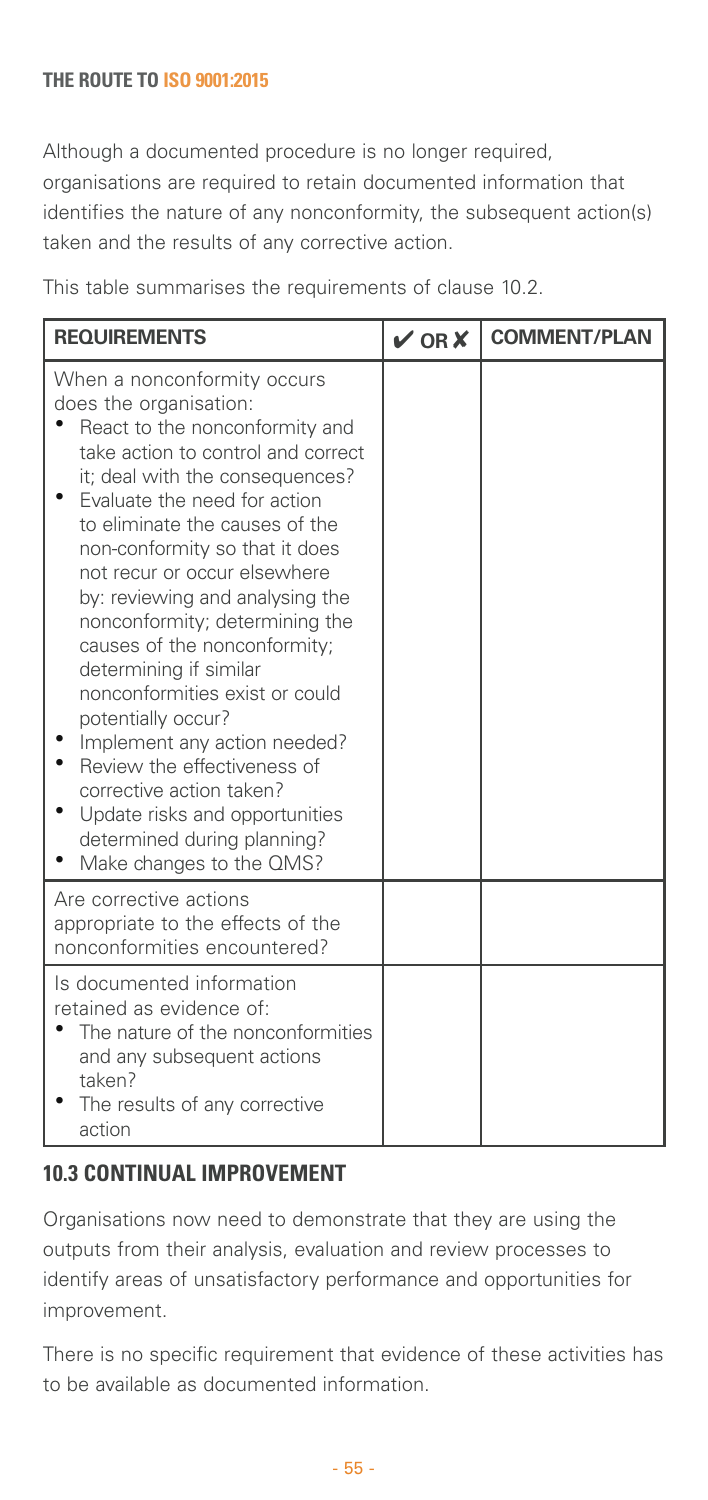This table shows the requirements of clause 10.3.

| <b>REQUIREMENTS</b>                                                                                                                                                                                                                         | OR X | <b>COMMENT/PLAN</b> |
|---------------------------------------------------------------------------------------------------------------------------------------------------------------------------------------------------------------------------------------------|------|---------------------|
| Does the organisation continually<br>improve the suitability, adequacy<br>and effectiveness of the QMS?                                                                                                                                     |      |                     |
| Does the organisation consider the<br>results of analysis and evaluation,<br>and the outputs from management<br>review, to determine if there are<br>needs or opportunities that shall<br>be addressed as part of continual<br>improvement? |      |                     |

## **THE CERTIFICATION PROCESS**

The certification process is broken down into four stages:

- A review of the documented system against the standard and according to the scope of certification and to ascertain the organisation's preparedness for the certification audit (also called the stage 1 audit)
- The certification audit (also called the stage 2 audit)
- Certification
- Ongoing surveillance visits

## REVIEW OF DOCUMENTED SYSTEM (STAGE 1)

This is a full review of the documented system to make sure that it meets the requirements of ISO 9001, the scope of certification and the needs of the organisation. It is also used to evaluate the organisation's location and to determine the preparedness for the stage 2 audit. At this time it should also be made apparent to the organisation that they should have identified the processes, objectives and operation of the QMS and that they should have planned and started to perform internal audits and management reviews. To achieve this at least part of the stage 1 audit will be carried out 'on-site' at the organisation's premises. Any shortcomings are reported to the organisation for consideration prior to the certification audit taking place.

## THE CERTIFICATION AUDIT (STAGE 2)

This builds upon the preceding stage and checks compliance with all the requirements of ISO 9001 as well as the organisation's own documented procedures. The audit starts with an opening meeting to set the scene for this process. It then reviews any findings from the stage 1 audit before proceeding to a site tour and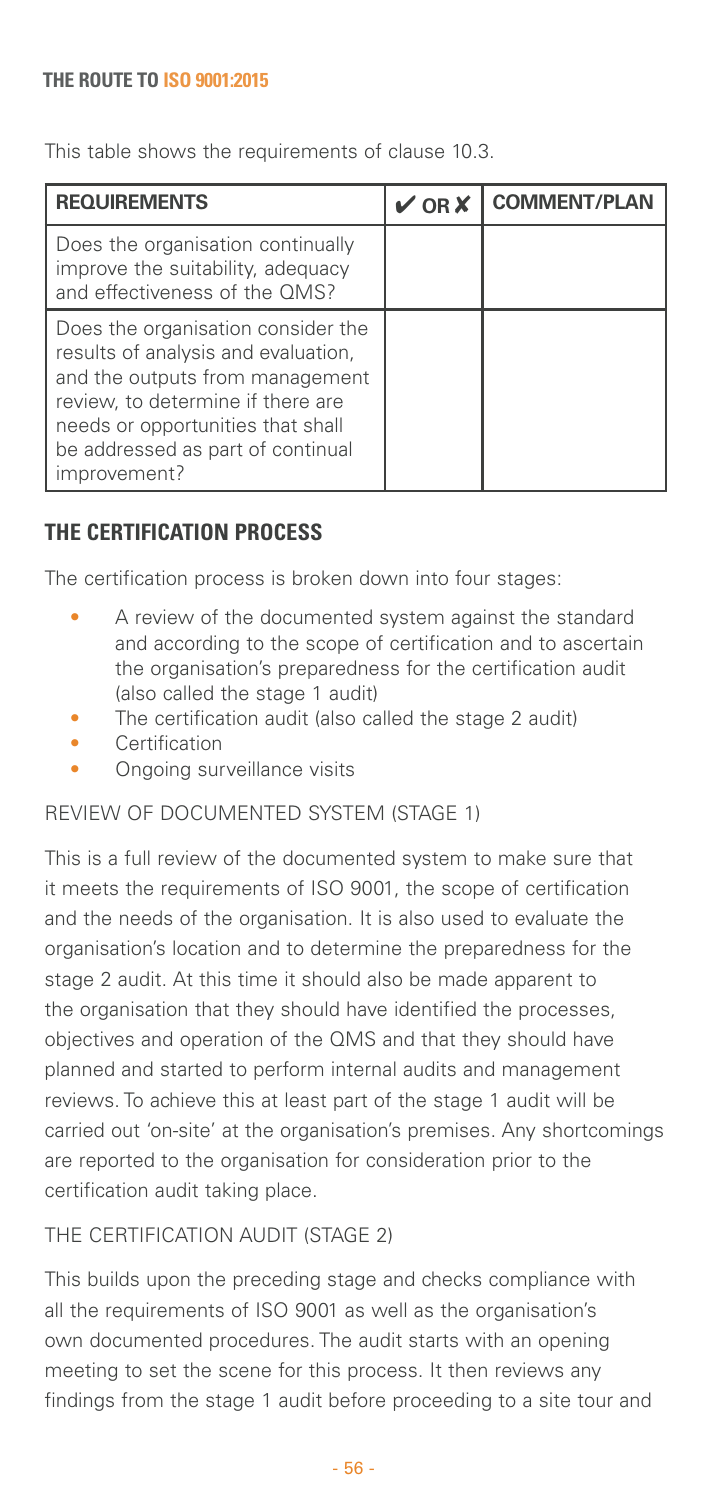the full audit. The requirements of ISO 9001 are then checked in detail by sampling and by interviewing the relevant organisation's personnel. The audit usually concludes with audits of the audit process and management review and closes with a private meeting of the auditors (there could be one auditor or a team involved) to review and agree their findings followed by a presentation of the outcome of the audit to the organisation's top management. It will of course be a presentation of good news if you have established, implemented and audited your QMS with due diligence.

## **CERTIFICATION**

This process is carried out by SGS where the decision is made to grant the issue of an ISO 9001 certificate, to the organisation's scope, based on the recommendation from the stage 2 audit.

## ONGOING SURVEILLANCE VISITS

These are conducted at defined intervals to ensure that the organisation is continuing to maintain their QMS against the requirements of the standard and to continually improve it.

And finally, some pointers on what helps an organisation to achieve certification on their first attempt:

- Make sure the QMS is fully implemented
- Carry out at least one full sweep of internal audits and carry out any resulting corrective and preventive actions
- Ensure that all personnel understand the system, quality policy and objectives Have evidence available to show that the process of continuous improvement is actually happening
- Contact SGS as early in the process as possible
- Do not ask for the certification audit until you are sure you are ready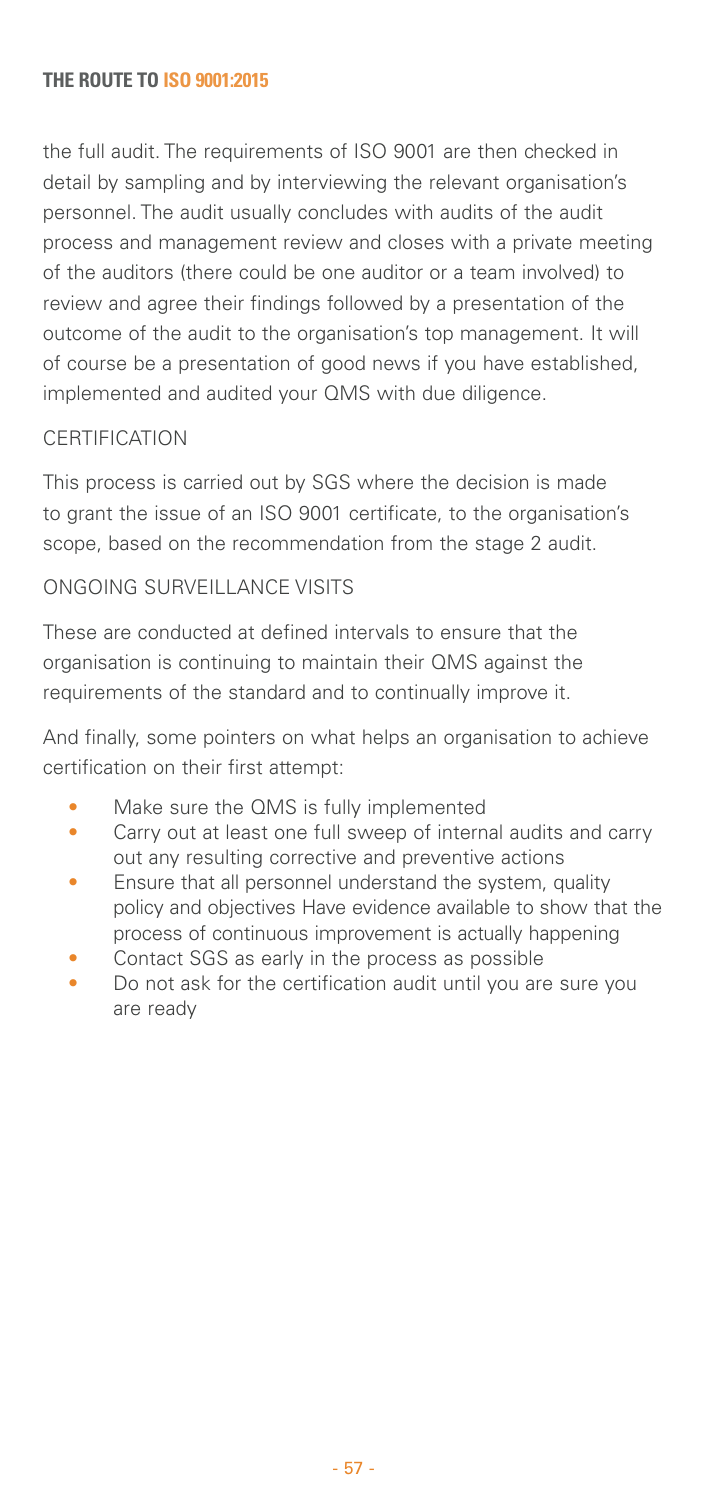## **SGS TRAINING**

SGS training solutions help customers get the most from their training budget,

and with our sector-experienced tutors we can meet specific training objectives of any organisation.

In the UK we have over 50 training courses available in a number of management systems, complemented by a wide range of specialised training courses.

Through the use of our accelerated learning techniques and blended learning experiences we can achieve learning objectives for individuals or workforces. These courses are delivered publicly in a network around the UK, or they can be delivered in-company if you prefer.

We use our values, traditions and network to support you throughout the training process and offer SGS' high standard of quality as a benchmark.

QUALITY MANAGEMENT SYSTEMS COURSES:

- ISO 9001:2015 introduction and awareness
- ISO 9001:2015 internal auditor
- ISO 9001:2015 lead auditor

## **SGS IN THE UK**

SGS is an accredited certification body to standards such as ISO 14001 (Environmental Management Systems), OHSAS 18001 (Occupational Health and Safety) in addition to ISO 9001 (Quality Management Systems). Each can be assessed individually or as part of an integrated management system.

Other accredited standards are available on request. Visit www.sgs.co.uk to review our comprehensive solutions to your business requirements.

SGS provides a comprehensive range of technological and management services for the following key markets:

- Oil, gas, petrochemicals and minerals
- Agriculture and food sectors
- Industrial, engineering and manufacturing
- Consumer products and retail
- Travel, tourism and leisure
- Government and institutions



TRANSFORMING PEOPLE AND BUSINESSES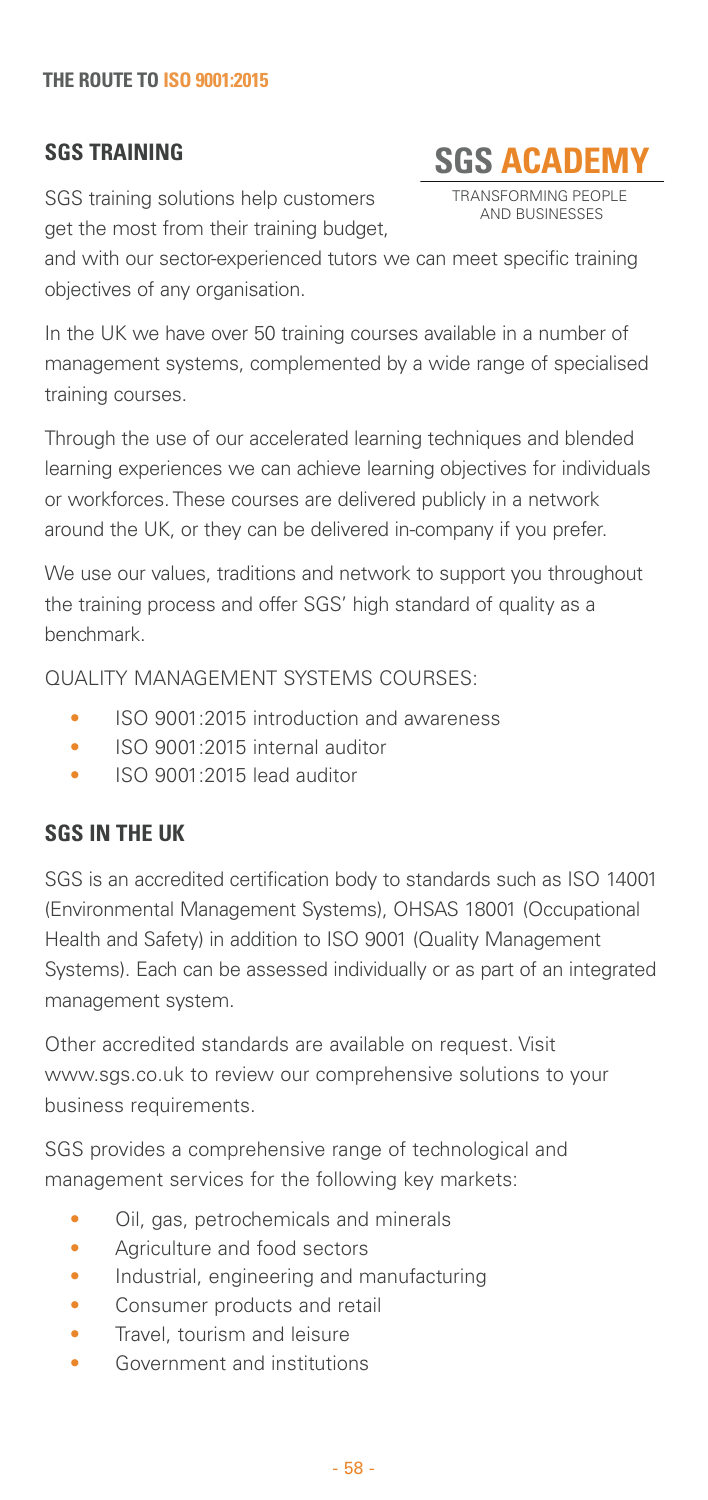The services which are available to help you achieve your business objectives, for both the service and manufacturing industries, include:

- Certification
- Inspection
- Testing and analysis
- Auditing
- Technical consultancy
- Measurement services
- Monitoring
- Training
- Valuation

SGS offers business solutions to both the business-to-business and consumer markets.

## **THE SGS GROUP**

The SGS Group is the clear global leader and innovator in inspection, verification, assessment and certification services. The Group comprises more than 300 affiliated companies, each separately organised and managed in accordance with the laws and local practices of the countries in which it does business.

Founded in 1878, SGS is recognised as the global benchmark for the highest standards of expertise and integrity.

SGS is the world's leading inspection, verification, testing and certification company. SGS is recognised as the global benchmark for quality and integrity. With more than 85,000 employees, SGS operates a network of over 1,800 offices and laboratories around the world. Since it was established the SGS Group has remained dedicated to its independence as a guarantee of its total impartiality. SGS does not engage in any manufacturing, trading or financial activities that might compromise its independence and neutrality.

For more information please contact:

SGS United Kingdom Ltd SGS House 217-221 London Road Camberley, Surrey GU15 3EY United Kingdom

Tel: +44 (0) 1276 697999 Fax: +44 (0) 1276 697696 Email: uk.nowisthetime@sgs.com Web: www.sgs.co.uk